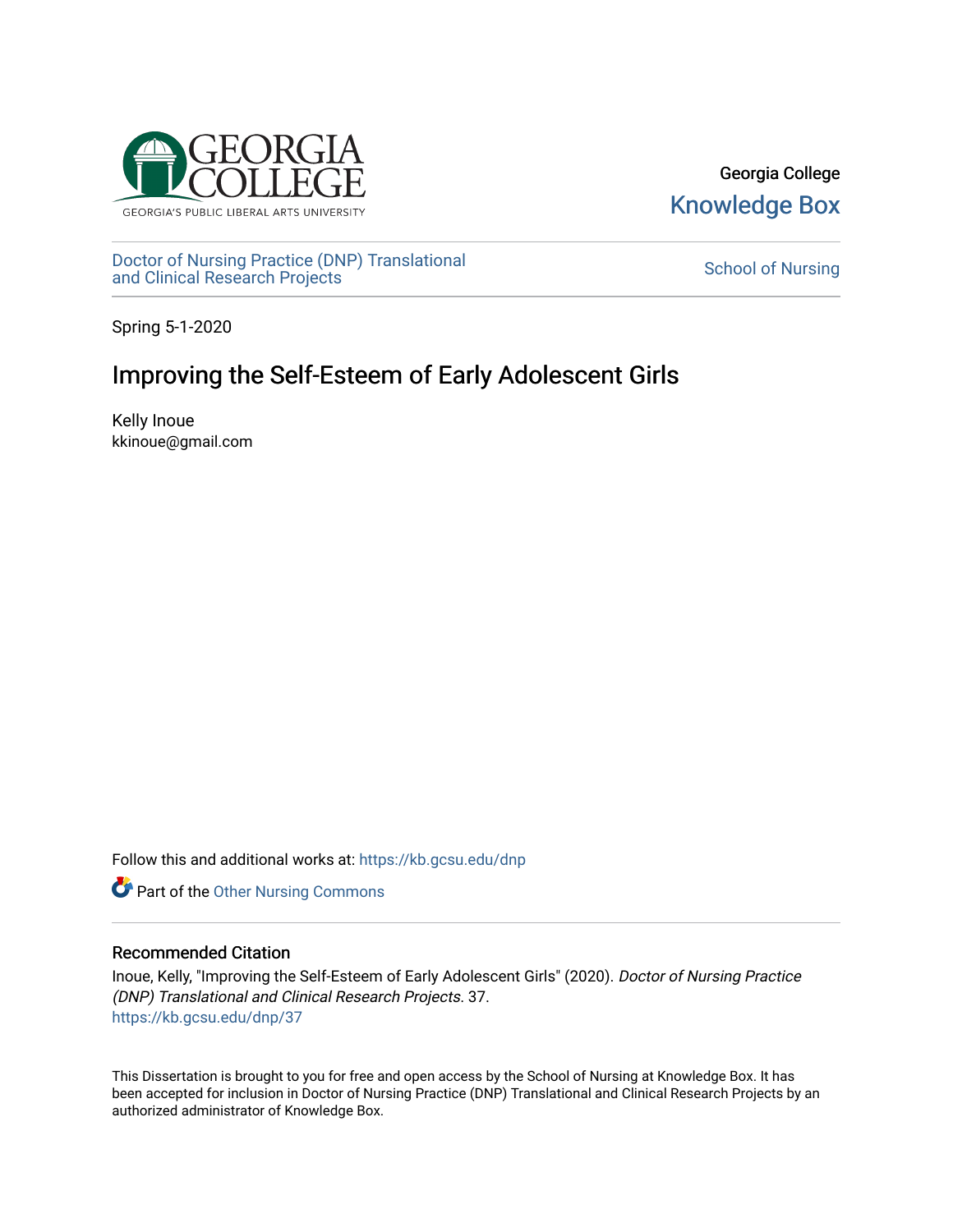Improving the Self-Esteem of Early Adolescent Girls

Kelly Inoue

Georgia College and State University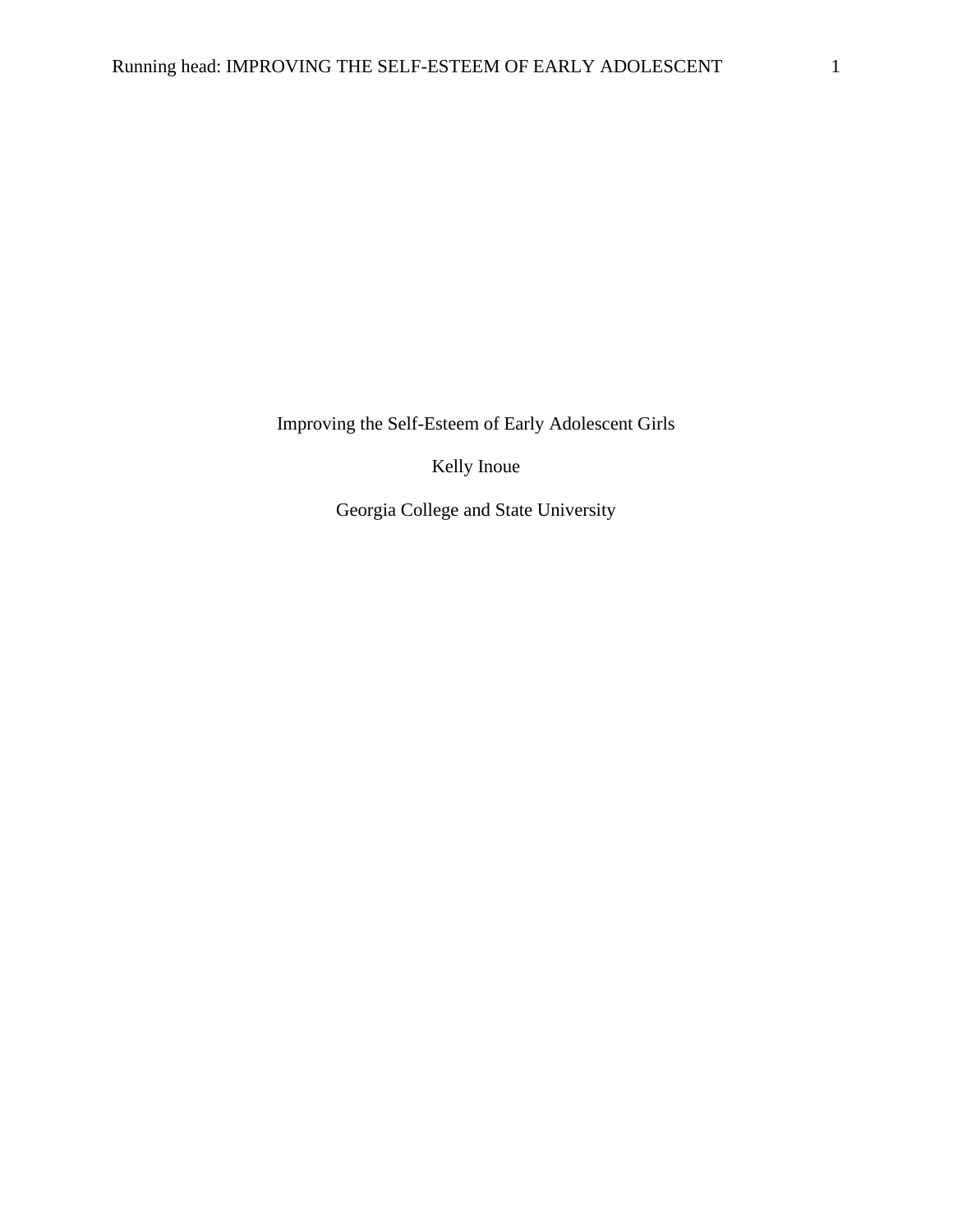# Abstract

Self-esteem varies throughout an individual's life and influences a person's overall wellbeing and self-efficacy. A reduced self-esteem is associated with depression, anxiety, and substance abuse amongst other negative outcomes that impact the individual's quality of life. A known decrease in self-esteem occurs in early adolescence and is more pronounced in females. There is an abundance of factors that influence self-esteem, such as body image, social support, and physical activity. Programs such as Free Being Me have been created to improve body image and self-esteem in young adolescent girls. The Free Being Me program was implemented in the afterschool program at Dodge County Middle School in Eastman, Georgia. This 5-session program provided activities for students to do in an effort to build self-esteem and body confidence. Students completed pre- and post-surveys of body image and self-esteem along with a demographic to determine the effects of the program. Overall, the program improved both self-esteem and body image, however not with statistical significance. Upon additional examination, there was a statistically significant finding of improved self-esteem in the non-African American participants. Sample size was a limiting factor in this research. Future studies would benefit from a larger sample size.

*Keywords: self-esteem, adolescent girls, body image*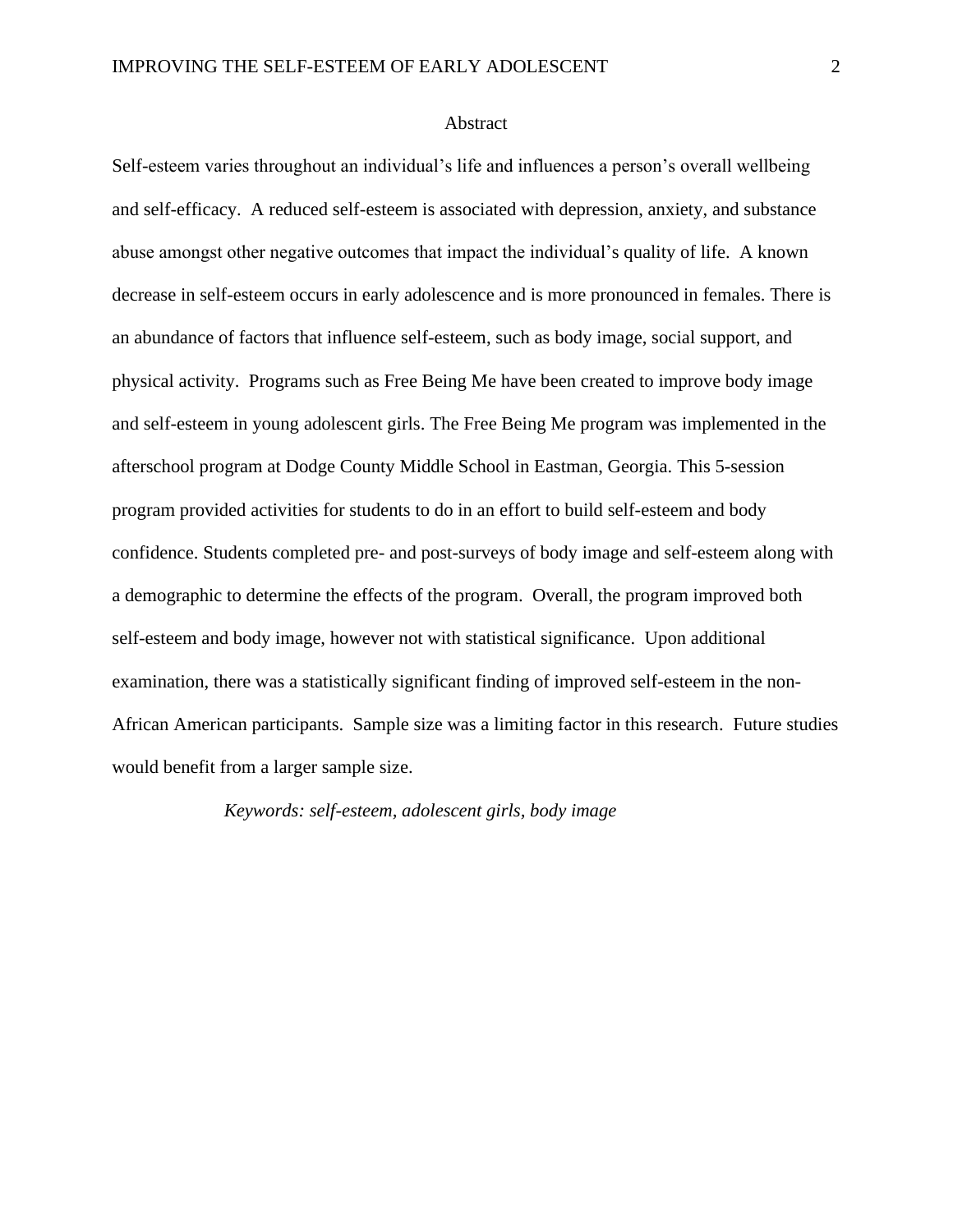# Table of Contents

| <b>CHAPTER 1</b> |
|------------------|
|                  |
|                  |
| <b>CHAPTER 2</b> |
|                  |
| <b>CHAPTER 3</b> |
|                  |
| <b>CHAPTER 4</b> |
| <b>CHAPTER 5</b> |
|                  |
|                  |
|                  |
|                  |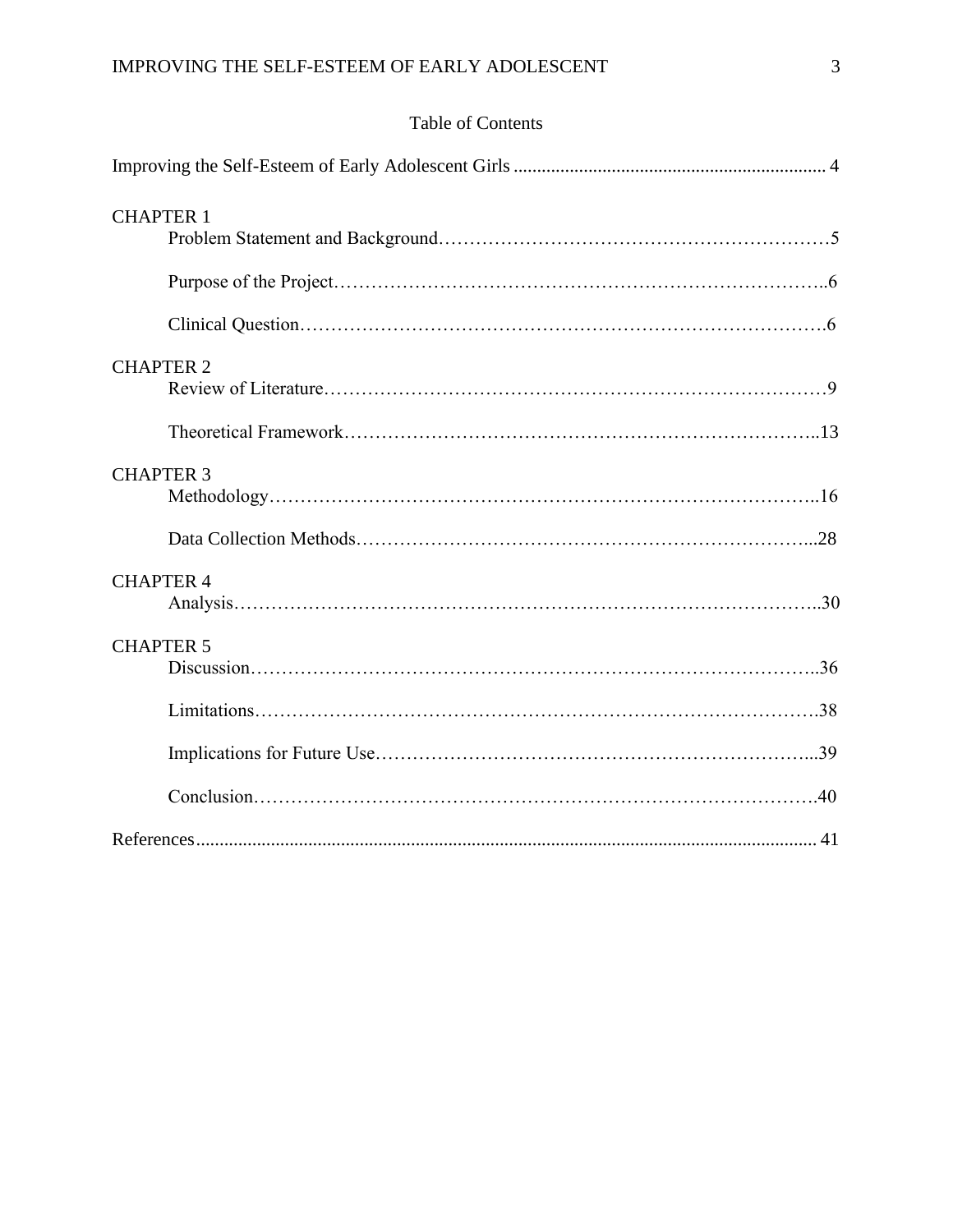# Improving the Self-Esteem of Early Adolescent Girls

<span id="page-4-0"></span>Self-esteem begins developing in early childhood, and fluctuates throughout the lifespan. It is identified as a person's self-worth or confidence in their abilities (Blattner, Liang, Lund, & Spencer, 2013). Evidence suggests that a significant decline in self-esteem occurs during early adolescence (Adachi & Willoughby, 2014)(Troshikhina & Manukyan, 2016) (Zook, Saksvig, Wu, & Young, 2014). This decline is associated with the many changes occurring during the early adolescent stage of development. Specifically, a decrease in physical activity, negative body image, social structure development, and brain development are large contributors to this decline (Blattner et al., 2013). Additionally, self-esteem has been reported as being higher in males than females at baseline (Troshikhina & Manukyan, 2016). These findings demonstrate a vulnerability to physical and mental health abnormalities for females in early adolescence, and can have a lifelong impact on their health and wellbeing (Troshikhina & Manukyan, 2016) (Bi, Ma, Yuan, & Zhang, 2016). A lower self-esteem in adolescents is closely associated with many comorbidities, such as depression, anxiety, and substance use disorder (Taylor, 2014) (Tirlea, Truby, & Haines, 2016)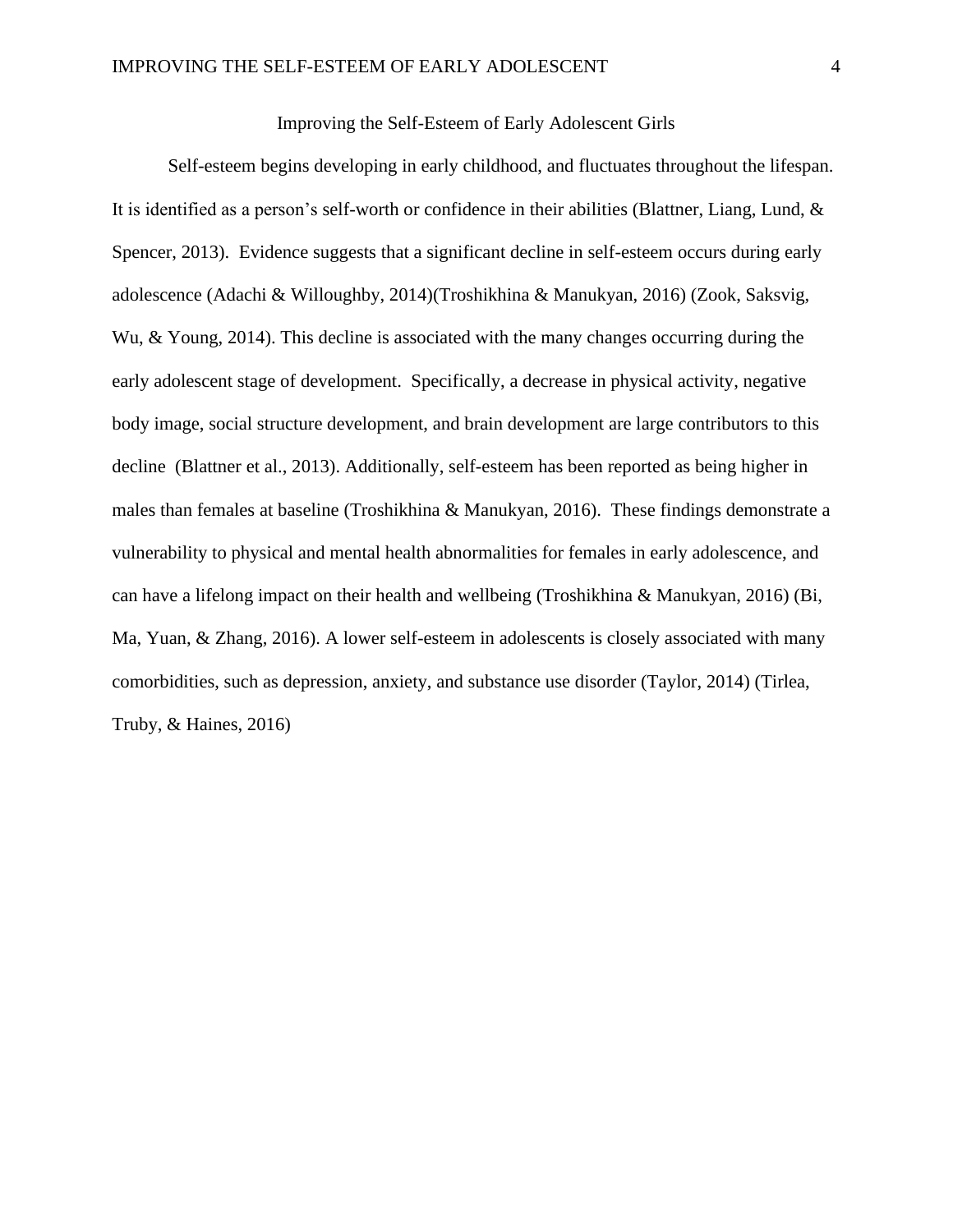#### **CHAPTER 1**

#### **Problem Statement and Background**

Adolescence is a time of great transition in a person's life (Diedrichs et al., 2015) (Sebire, Haase, Montgomery, McNeill, & Jago, 2014). Children are going through many changes in the school setting, changes in the social setting, and physical and emotional changes (Bi, Ma, Yuan, & Zhang, 2016). A decrease in self-esteem is commonly found during early adolescence (ages 11- 14) and is associated with the transitions that occur during this phase of life ("Focus On," 2012) (Sebire et al., 2014). Body image has been found to have influence over the self-esteem of adolescent girls (Corning & Heibel, 2016). An examination of how a program to promote positive body image can affect adolescent self-esteem can be used to determine if it can be used as a strategy to improve adolescent self-esteem (Diedrichs et al., 2015). Achieving the goal of preventing the decline in self-esteem, or improving the self-esteem of young adolescent girls, should subsequently reduce the associated co-morbidities in this age group and thereby improve the general health of the female adolescent population.

Self-esteem is how one feels about oneself, or one's self-worth. It is a construct that is not static in a person's life. While it can temporarily fluctuate depending on life circumstances, the underlying level of self-esteem rests on beliefs and environment. It can be enhanced through positive feedback and success in different life events. Positive feedback and success build confidence and thereby increases self-esteem (Blattner et al., 2013). A low self-esteem has been correlated with children diagnosed with anxiety and depression as well as suicidal ideation and eating disorders. A heathy self-esteem is associated with higher academic performance and increased resiliency (Halliwell & Diedrichs, 2014).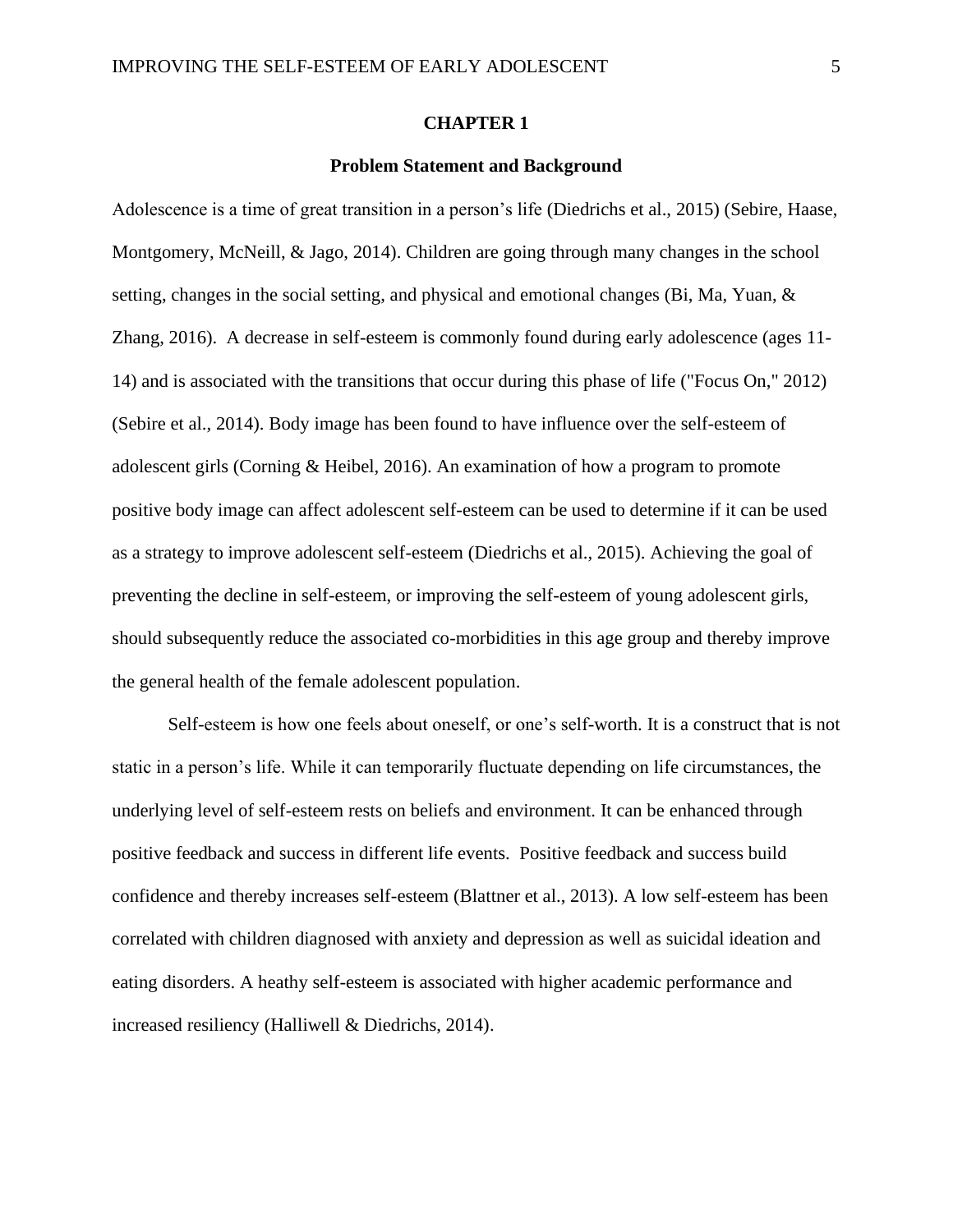Free Being Me is a program developed through a partnership by the World Association of Girl Guides and Girl Scouts (WAGGGS) and the Dove self-esteem project. It has differing tracks based on age groups, a track for co-educational setting, and a track for an all-female setting. Free Being Me specifically addresses body image and body confidence. The content will be delivered as a means to improve body image and therefore self-esteem in the group of early adolescent girls choosing to participate in this DNP project (https://free-being-me.com/downloads/).

### **Purpose of the Project**

This project will attempt to determine if participating in the Free Being Me program leads to a positive effect on self-esteem for the participating early adolescent girls. If so, efforts will be made to ensure the program can continue upon completion of the DNP project.

This DNP project is a nurse-run initiative attempting to improve the self-esteem of at-risk girls that participate in the afterschool program at Dodge County Middle School. While there is a solid infrastructure within the afterschool program, no activities of this nature currently exist in this setting. The afterschool staff will be educated on the program and principles applied, so that it may continue upon the study's completion. Additionally, this project could easily be replicated for future projects for further translation into practice.

#### **Clinical Question**

Self-esteem is the state of one's self-worth or confidence in one's own abilities (Adachi & Willoughby, 2014). It is influenced by many factors over the course of an individual's life. During adolescence, self-esteem is influenced by physical activity, body image, social support, and emotional support (Tirlea et al., 2016). This DNP project is focused on improving selfesteem through the delivery of a body image program created by WAGGGS and Dove. There is a noted decline in self-esteem occurring in girls during early adolescence that can be carried into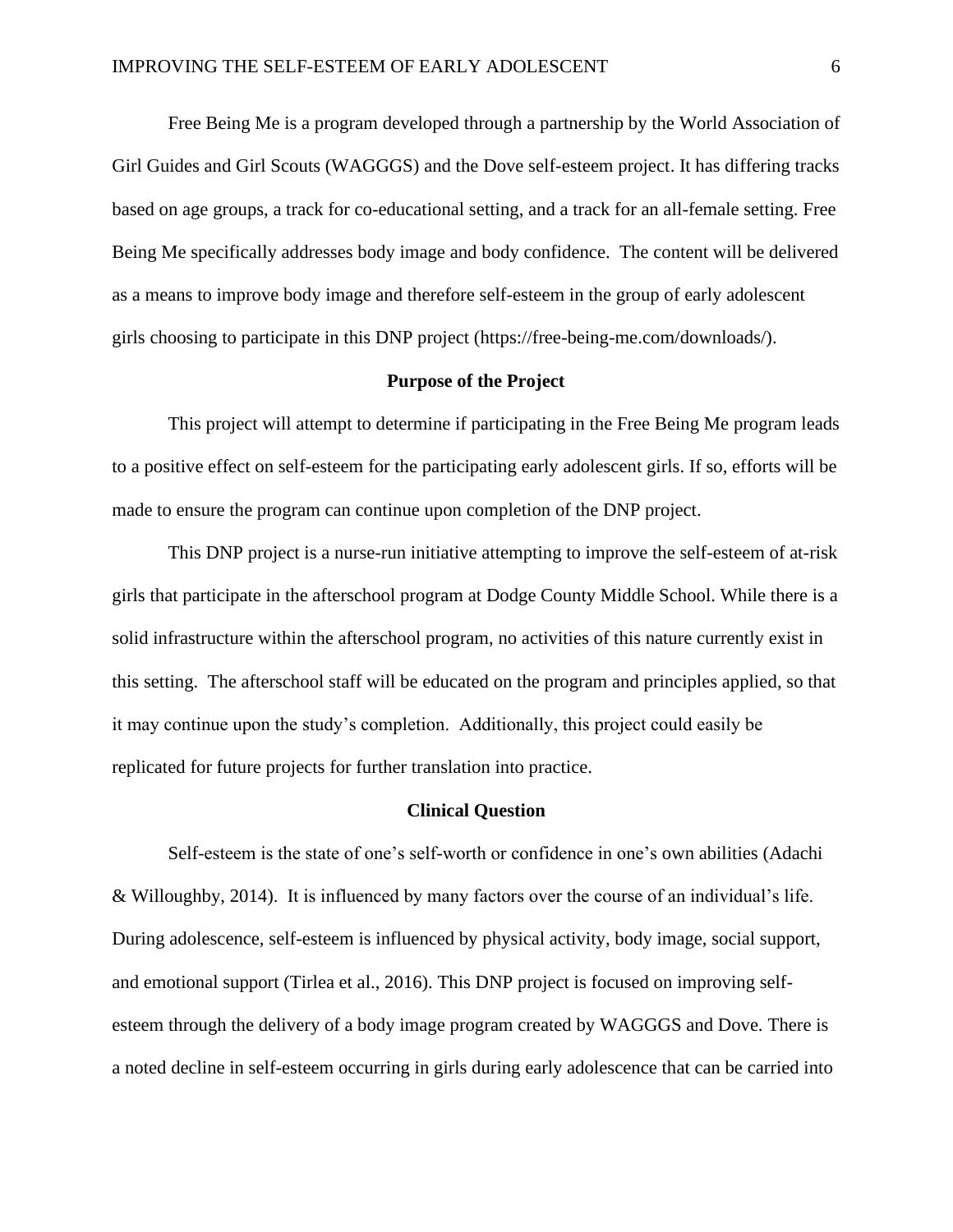adulthood without intervention (Hunter, Barber, & Stolz, 2015). Implementation of self-esteem maintenance or improvement strategies could assist in mitigating the decline of self-esteem in female students at Dodge County Middle School. A Doctor of Nursing Practice (DNP) Project will be completed to answer the following questions:

- 1. After a 5 session Free Being Me intervention, is there a statistically significant improvement in participants' body image and self-esteem as measured by the Rosenberg Self-esteem Scale and a body image survey?
- 2. What demographic factors are associated with poor body image?
- 3. What demographic factors are associated with poor self-esteem?
- 4. Post intervention, are there demographic factors associated with greater improvement in self-esteem and body image in participants?
- 5. What where the participants' overall satisfaction of the Free Being Me program?
- 6. What is the feasibility of implementing the Free Being Me program in the school systems throughout the state?

#### **Self-esteem**

Self-esteem is how an individual regards himself or herself. Self-esteem can fluctuate throughout the course of an individual's life, and is influenced by many environmental factors. A positive self-esteem is associated with better academic performance, successful relationships, a positive outlook on life, and a willingness to try new things. A negative self-esteem is highly correlated with depression, anxiety, substance abuse, eating disorders, suicidal ideation and more. Negating the adverse effects of losing self-esteem should reduce the incidences of depression, suicide, and substance abuse in the adolescent girl population (Frisen & Anneheden, 2014).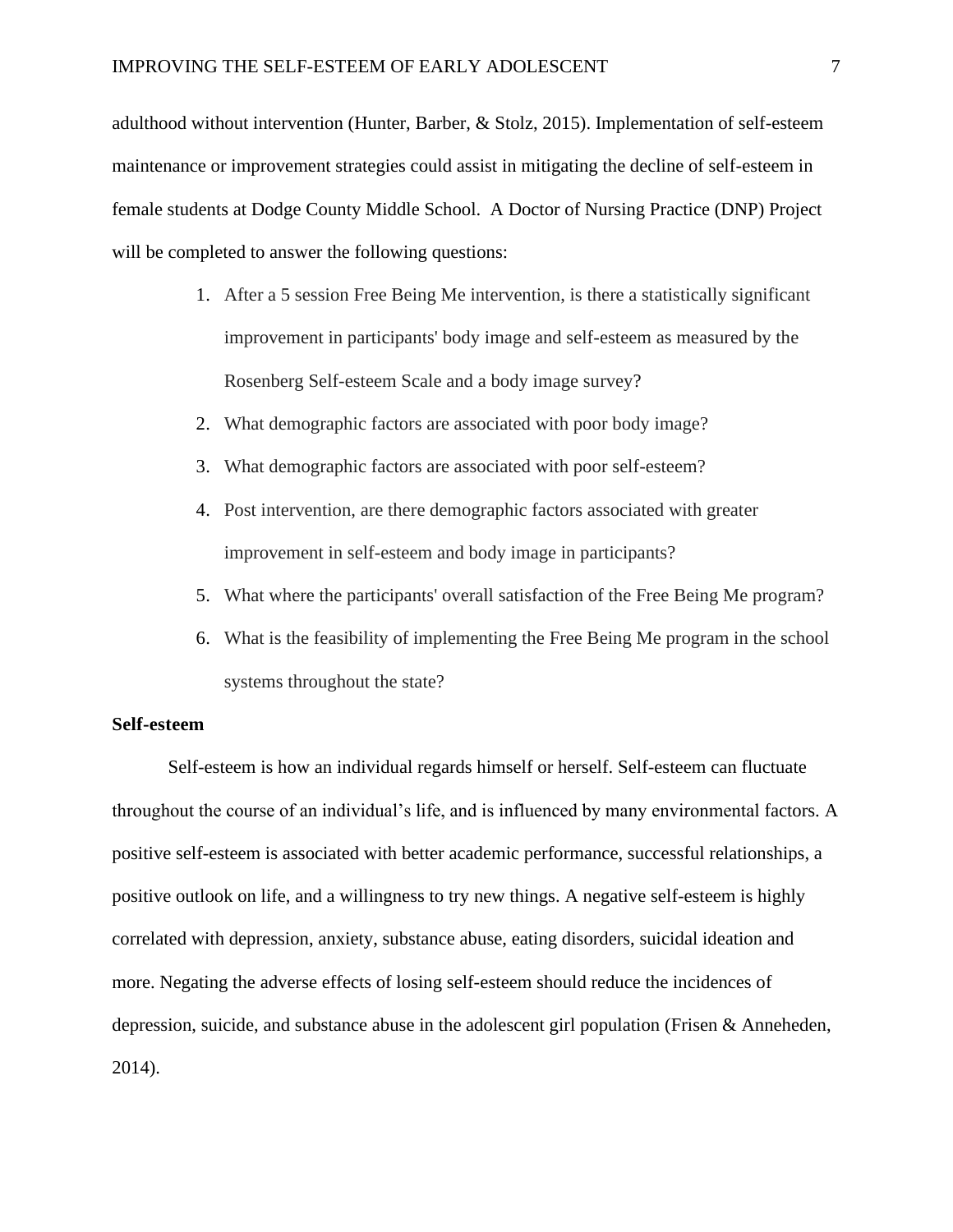# **Physical Activity**

Physical activity is using energy to move the body. It can also be described as exercise. Physical activity can positively influence self-esteem through the release of endorphins in the body. Additionally, goal-setting and achievement of goals related to physical activity supports an improvement in self-esteem (Galeotti, 2015).

# **Body Image**

Body image is how an individual views his or her own body. How people perceive their bodies can be directly related to size, but other factors can influence it as well, such as hair type, skin color, and height. Body image is largely influenced by environmental factors and culture (Diedrichs et al., 2015).

# **Social Support**

Social support is the support provided to an individual from those he or she interacts with. For adolescents, social support comes largely from peers, teachers, and family members. Social support can exist through inclusion in activities by friends as well as concrete actions such as logistic support from parents (Hunter et al., 2015).

# **Emotional support**

Emotional support is when an individual is provided support from another by listening, being empathetic, or other emotionally supportive actions. In adolescents, this is typically provided by friends, family members, and at times teachers or coaches. Emotional support is more relational than social support and is particularly needed when someone is going through a personally challenging time (Hunter et al., 2015).

For the purpose of this DNP project, self-esteem as it relates to body image will be examined.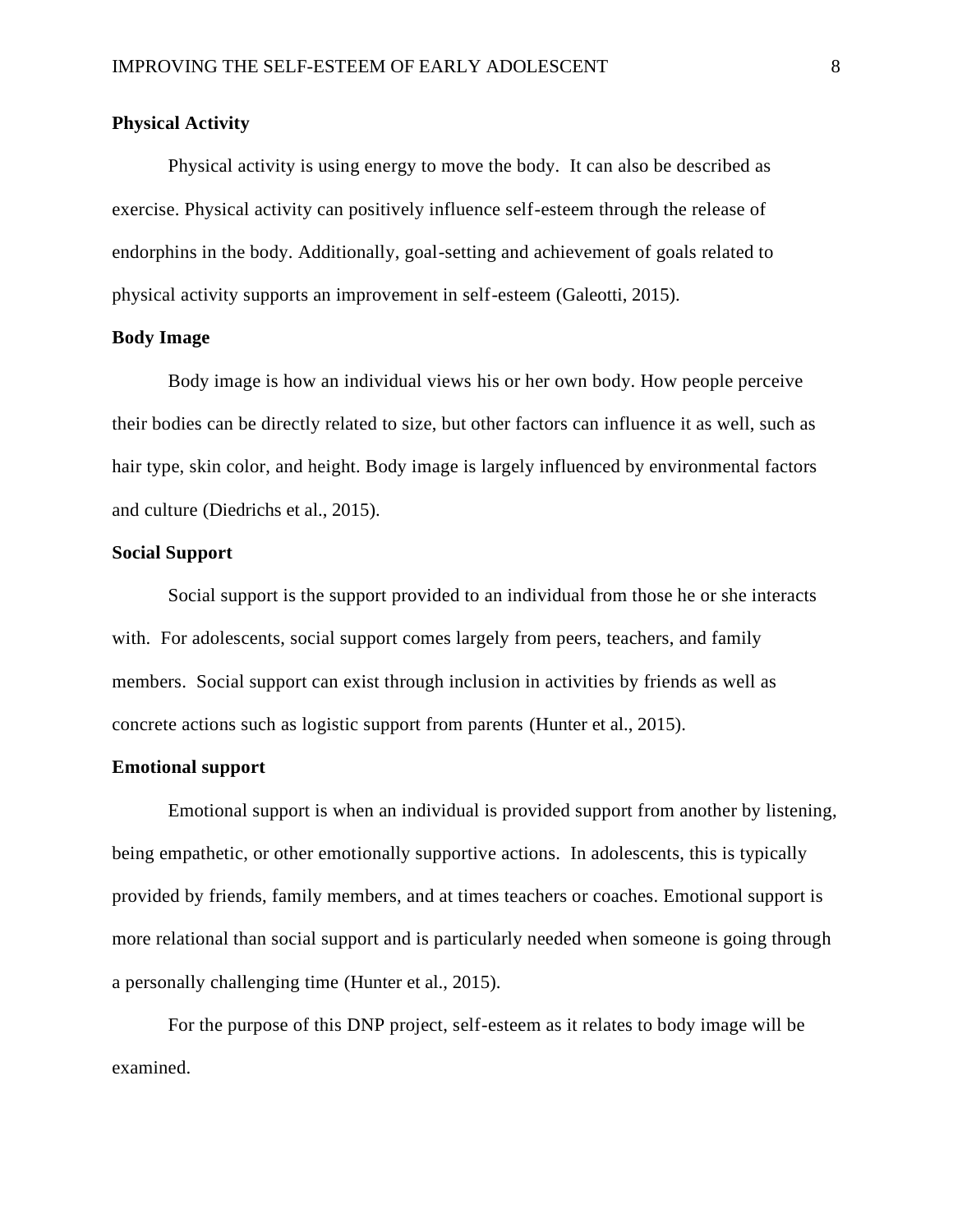#### **CHAPTER 2**

# **Review of Literature**

A review of literature in English was conducted to evaluate the self-esteem and body image in adolescent girls. Search terms utilized for this search were "body image," "selfesteem," "adolescent," "students," "females," and "girls." Limiting factors for this search were peer-reviewed articles dated after 2014 that addressed self-esteem and body image in adolescent girls. A secondary search was conducted to search all articles referenced in the research Dove and WAGGGs used to develop the Free Being Me program that will be utilized for this DNP project. The literature search included articles in which a Dove program was implemented with an adolescent population. Any self-esteem or body image program that was not created by Dove was excluded. A final search was completed to include the evaluation of both self-esteem and body image programs in students. Factors that excluded research articles from this review were those that studied body image and self-esteem programs for males only, studied programs that were created for adult women who are not students, and studied programs that were delivered to early elementary school aged children. Upon collecting these articles, the abstracts were reviewed to determine which articles would be suitable to be included in this review. Research articles were then further reviewed and divided into four categories; Self-esteem and Body Image, Dove Campaigns, Dove Self-esteem and Body Image Programs, and Other Self-esteem and Body Image Programs.

# **Self-esteem and Body Image**

Body image is how a person feels about his or her body and is one of the factors that influences a person's self-esteem. A decreased or lower body image can also be referred to as body dissatisfaction and is often associated with weight (Zinovyeva, Kazantseva, & Nikonova,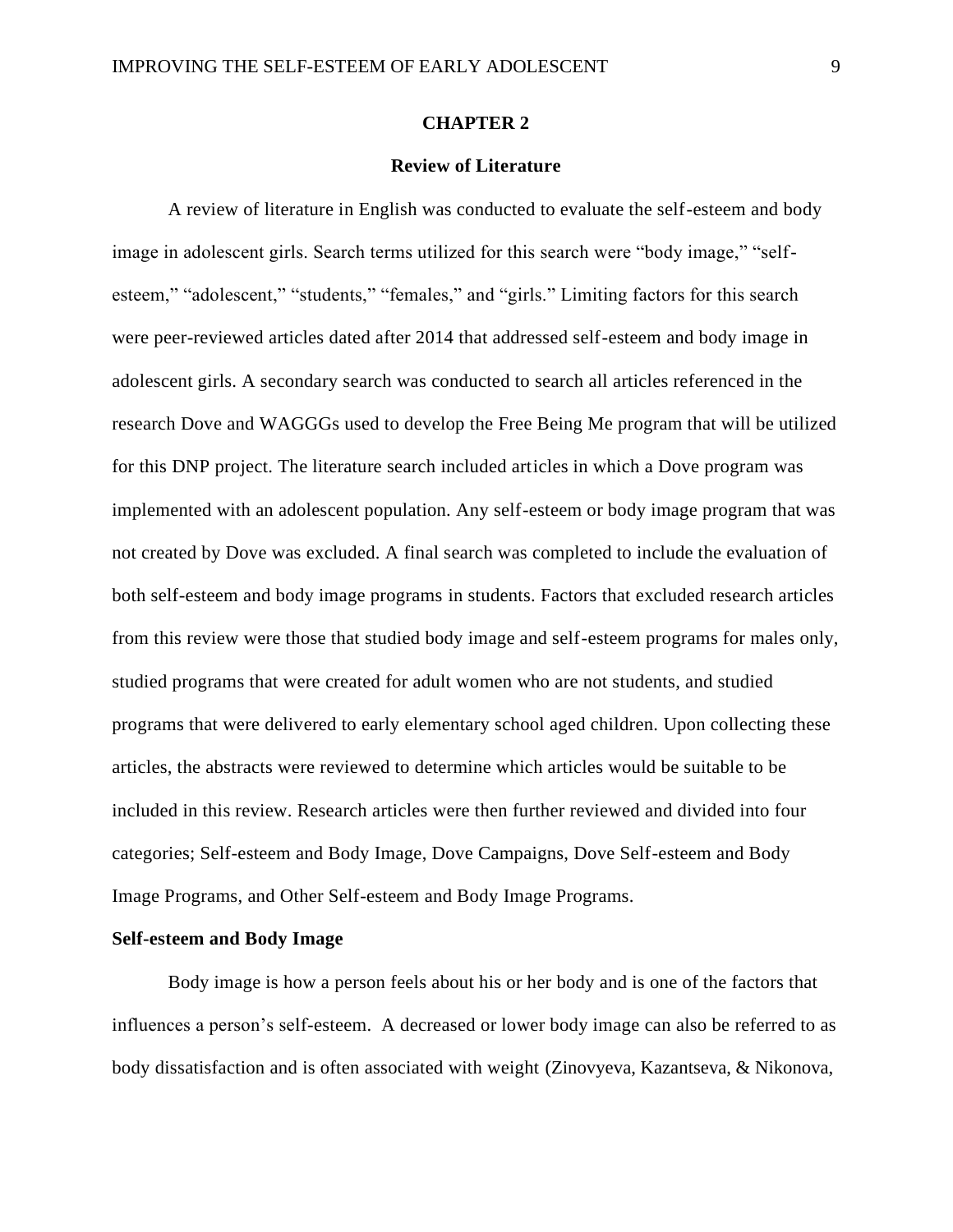2016). Research has demonstrated that females are more effected by body image than males (Golan, Hagay, & Tamir, 2014). In fact, as much as 40% of girls experience body dissatisfaction (Agam-Bitton, Ahmad, & Golan, 2018). Having a low body image can negatively influence self-esteem, and therefore, be related to co-morbidities such as substance abuse, eating disorders, anxiety, and depression (Troshikhina & Manukyan, 2016). Adolescents with a high self-esteem have been found to have fewer problems with anxiety and depression. Consistent with this finding, research also supports the idea that a good body image can positively influence emotional and mental health. The promotion of positive body image and self-esteem protects adolescents from the aforementioned comorbidities, and others (Veldhuis, Konjin, & Seidell, 2014).

A poor body image influences many aspects of an adolescent's life. Studies have found that adolescents with poor body image view themselves as weak and inactive. It can influence many aspects of daily life such as social media usage, interaction with peers, and eating habits. Additionally, body image is influenced by peers, the media, and culture. Improving body image not only improves self-esteem, but also decreases the likelihood of eating disorders in adolescents (Corning & Heibel, 2016) (Vanderkruik, Strife, & Dimidjian, 2017)(Veldhuis et al., 2014).

The development of self-esteem is a human need that begins at birth and fluctuates throughout an individual's life. A number of factors influence an individual's self-worth and perception of competence, which make up self-esteem (Frisen & Anneheden, 2014). A high self-esteem is associated with positive outcomes such as improved academic performance, stronger relationships, and greater participation in social activities. While a having a high selfesteem has been linked with many positive attributes, one study found that having a high self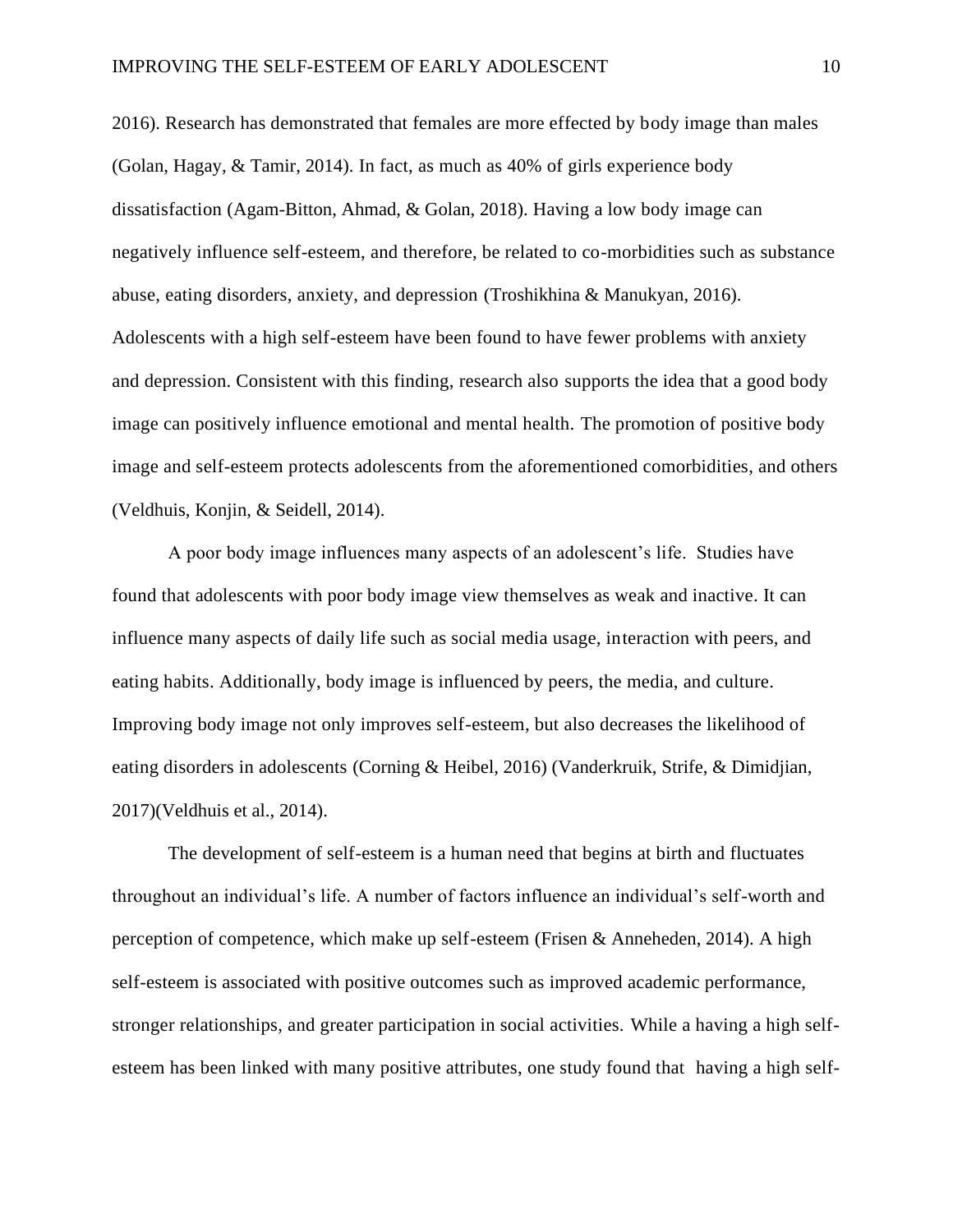esteem was less protective against substance abuse in young adulthood (Adachi & Willoughby, 2014) (Bi, Ma, Yuan, & Zhang, 2016).

# **Dove Campaigns**

Dove has created a variety of campaigns and programs focusing on the self-esteem of women and girls. Their efforts have been both criticized and heralded in research. Critics note the apparent contradictory nature of a beauty company campaigning for positive self-esteem and body image while selling products for women and girls to enhance their beauty. This contradiction, along with the marketing of women's empowerment, has caused Dove campaigns to come under scrutiny. The research of the Dove campaigns has been largely qualitative (Diedrichs et al., 2015).

Researchers have found that the promotion of beauty products to gain confidence can be a detriment to women and girls; making them feel reliant on beauty products to feel good about themselves. Additionally, research participants noted the focus of some of the campaign branding to be directed toward a feminist view point of breaking the societal norms regarding beauty. However, study participants noted that while Dove uses women of different sizes and races in advertising, it does not consistently use models who are average in size for the U.S., size 14. Studies also have noted that the Dove's marketing is aimed largely at middle class white women, not reflecting the diversity it touts (Taylor, Johnson, & Whitehead, 2016).

Other research has found Dove to be highly regarded among participants for their ban of photo altering their marketing materials and use of more average-sized models. The company has also received praise for the contribution to research related to self-esteem and body image in women and girls. In 2006, the National Organization for Women awarded Dove the Image award for its efforts to oppose traditional beauty standards. Dove's efforts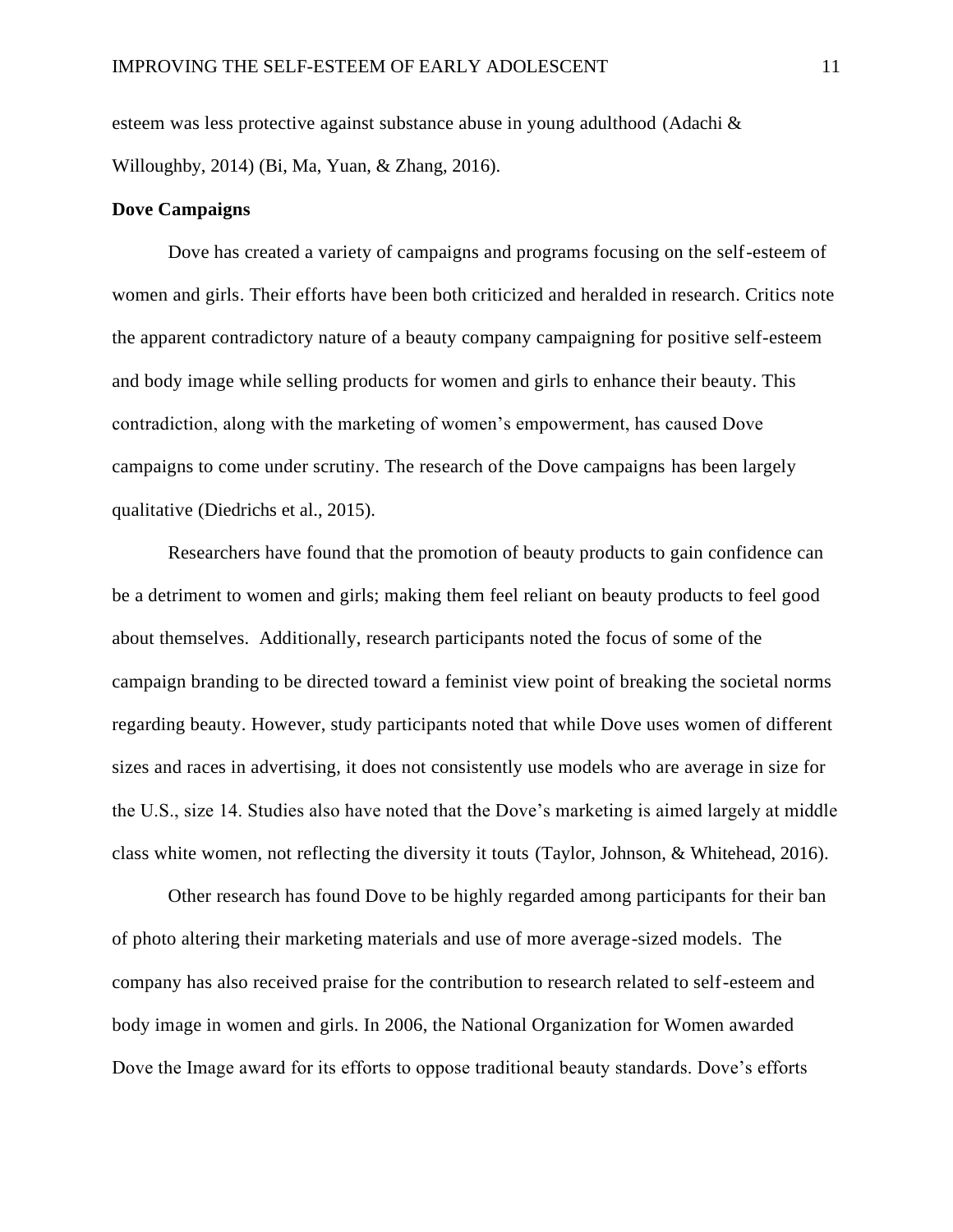have been found to be supportive of self-esteem and body confidence, with research noting women and girls feel more confident in themselves because of the advertising they viewed from Dove. Studies suggest that in utilizing the social comparison theory, the comparison of study participants themselves to the models who are more average sized, helps give them an improved self-image (Bissell & Rask, 2010).

While the results of the perceptions of Dove campaigns are mixed, many of the findings support the notion that Dove has elevated the conversation of beauty standards. Despite the contrasting results in research, it is found throughout the literature reviewed that Dove has challenged societal norms of beauty and the marketing of beauty products. Dove has created a way to market their products and challenge global beauty standards simultaneously (Millard, 2009).

### **Self-esteem and Body Image Programs**

Self-esteem and body image programs have been developed and delivered in a variety of ways. Some programs seek to directly impact either self-esteem or body image. Other have addressed both self-esteem and body image through specific intervention programs, such as those designed to reduce or prevent eating disorders (Taylor, 2014). Some programs are developed and evaluated in a mixed gender setting, but most programs reviewed are intended for a female audience of varying ages (Agam-Bitton et al., 2018).

Overall, programs designed for self-esteem and body image improvement demonstrate success in the intended outcome (Sunvisson, Moller, & Duberg, 2016). Participants consistently demonstrate improvement in body self-esteem and body image following completion of a program. However, there are some findings that impact the success of a program, such as program length. For instance, programs that were short, one day trainings,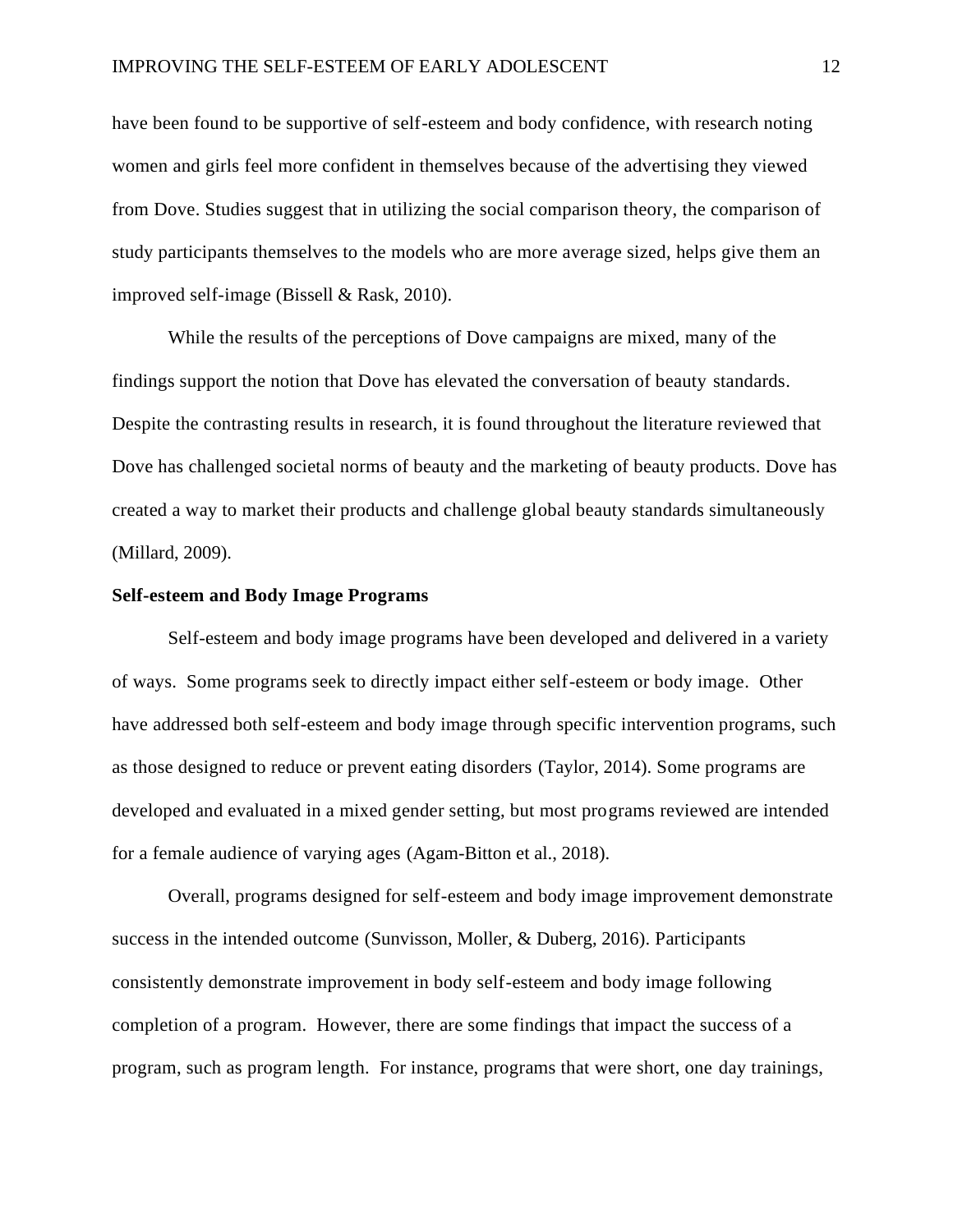do not demonstrate long term improvement in self-esteem and body image. Courses structured for program delivery over several weeks yielded higher levels of long-term improvement in both self-esteem and body image (Taylor, 2014) (Tirlea et al., 2016) (Vanderkruik et al., 2017).

Findings also suggest that the course instructor can impact the long-term effects of the program. One study found that teacher-led programs had greater longevity for improvement of self-esteem, which could be due to the pre-existing relationship between participants and teachers (Diedrichs et al., 2015). While no studies were found related to the impact of peer-led training on participants, one study discovered that in college aged students the leaders of pee rled programs experienced improvement in self-esteem and body image (Vanderkruik et al., 2017) . In mixed gender studies, females were found to have greater improvement in selfesteem and body image over male participants as well. There was improvement in selfesteem and body image for the group overall in mixed gendered program delivery (Kilpela et al., 2016). Self-esteem and body image programs benefit those who participate in them. These programs can aid in reducing the ill effects of a low self-esteem and poor body image, such as eating disorders.

#### **Theoretical Framework**

The Social Comparison Theory contends that humans innately compare themselves against others in an effort to make determinations about themselves. In essence, the theory suggests that we judge ourselves based on what we see in others. Not only do people make determinations about themselves physically, they also determine their abilities and opinions based on others. It also suggests that there is less comparison when the individuals or groups have many differences (Festinger, 1954).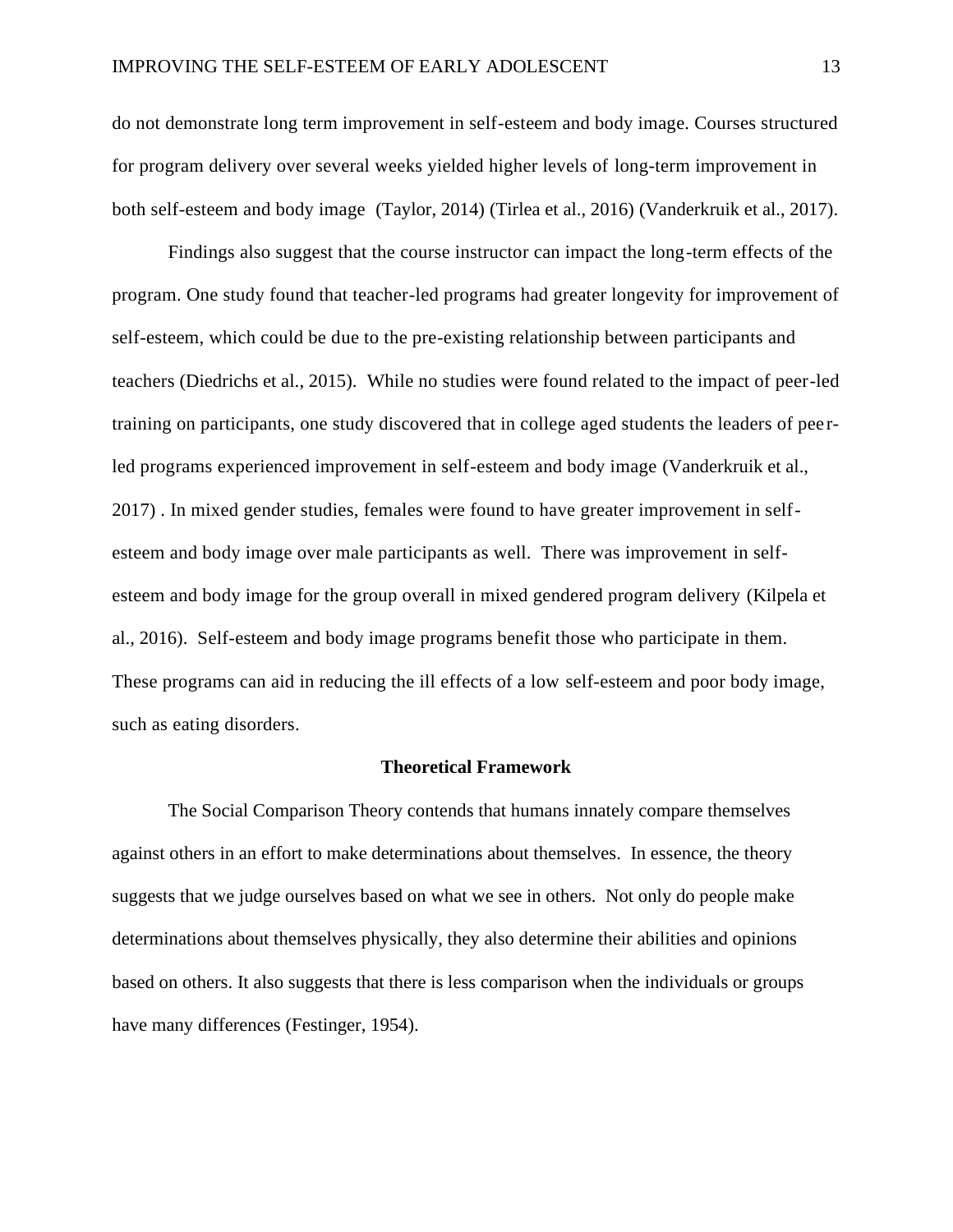Social comparison does not solely exist on an individual basis. The theory also asserts that members of groups use comparisons to make determinations about the group they are a part of as well as other groups. According to the Social Comparison Theory, individuals and groups define themselves based on the how they compare to others. Furthermore, the Social Comparison Theory suggests that while opinions may be influenced by social comparison, abilities will not change by comparison alone (Festinger, 1954). Group members can and will form more similar opinions and interests by making comparisons. However, ability to perform in tasks and activities does not change based solely on the ability of other group members (Stein, Krause, & Ohler, 2019).

The theory makes other important points. For instance, it suggests that nonsocial means of comparison, school grades for examples, are available to provide an objective measure of ability, however if those means were not available, humans would solely make determinations based upon one another's abilities. Social comparison allows for a self-evaluation that encourages a drive for self-improvement, which can create both positive and negative results (Festinger, 1954). For example, a drive for self-improvement via physical exercise can improve self-esteem, which would be a positive result of social comparison. Developing an eating disorder in an effort to improve one's body image is an example of a negative result of social comparison.

The Social Comparison Theory suggests that social comparison exists in both upward and downward directions. That is, individuals and groups use social comparison to determine whom they are "higher than" and whom they are "lower than." Once again, this can spur both positive and negative changes within the individual or group (Festinger, 1954).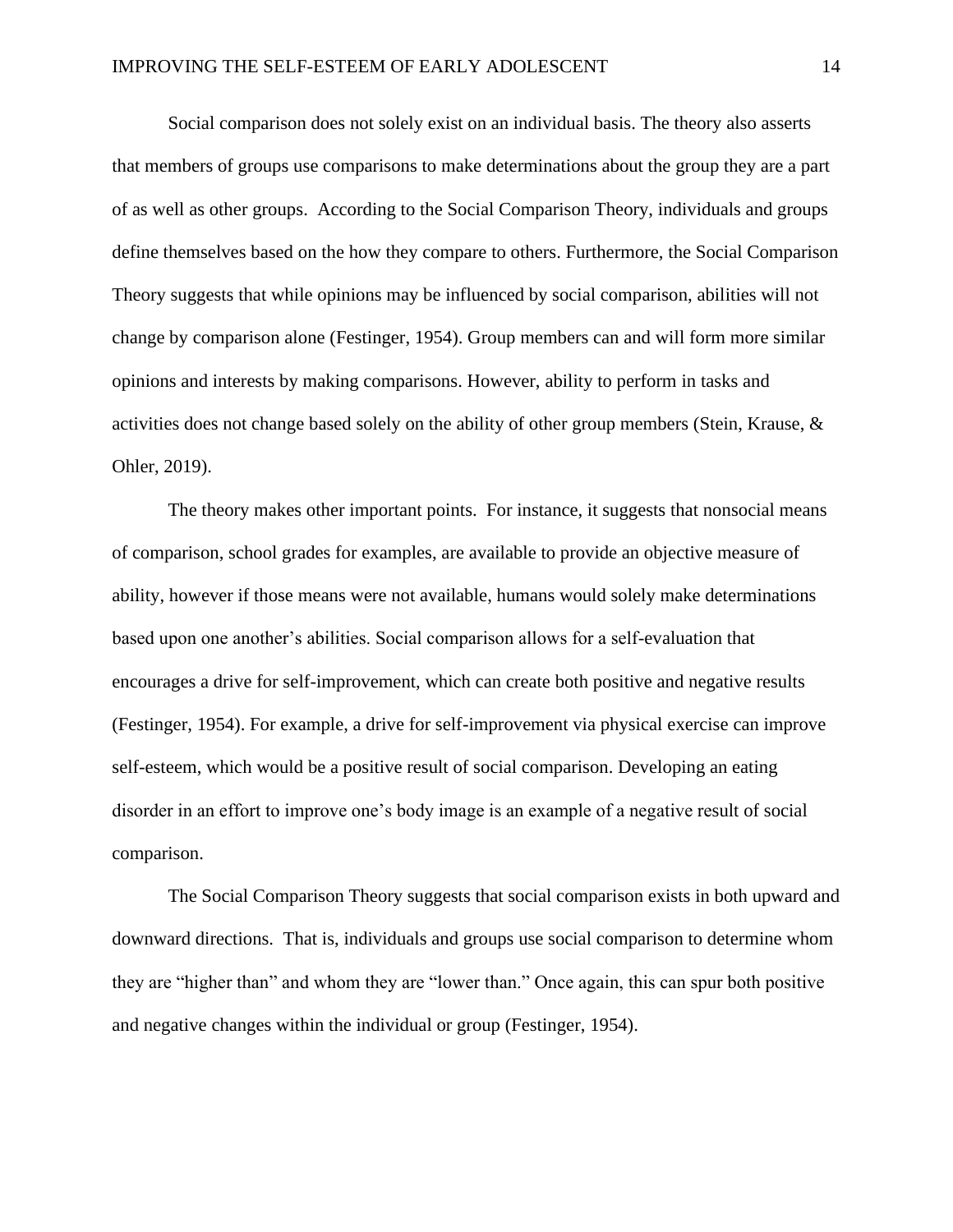When considering the Social Comparison Theory, there is a clear alignment with body image and self-esteem in early adolescent girls. This DNP project will include the administration of a program that directly addresses body image and self-esteem, disrupting the idea of social and physical comparison as a means for making determinations about oneself regarding the way they look.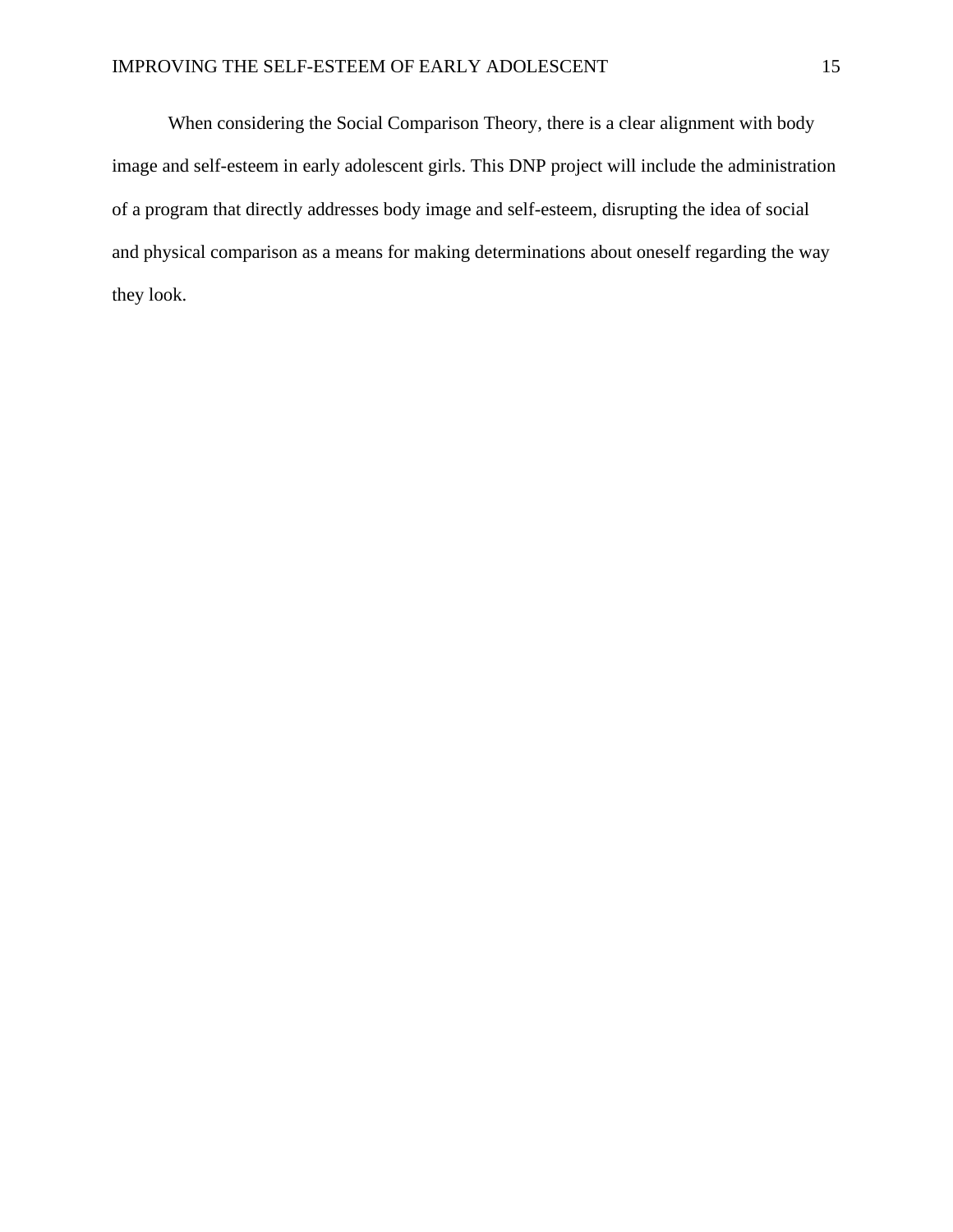### **CHAPTER 3**

# **Methodology**

This DNP project is aimed at improving and/or maintaining the self-esteem of early adolescent girls. The Free Being Me program was offered during the afterschool program for middle school children attending Dodge County Middle School. A pre- and post-assessment of self-esteem was completed using the Rosenberg Self-Esteem Scale to determine if there was a statistically significant improvement in each participant's self-esteem after taking part in the Free Being Me program. This knowledge helped to determine if Free Being Me should be used in the after-school program in the future to support young adolescent female students.

# **Partner Site**

The partner site for this DNP project was the Dodge County School System. The Dodge County School System has approximately 3,000 students and is composed of two elementary schools, one middle school, and one high school (J. Brewer, personal communication, September 24, 2018). In 2017, 4.3% of children in Dodge County did not have health insurance, which is lower than the reported rate for the state of Georgia of 7.8%. In 2018, 2,978 Dodge County children received Medicaid or Peachcare. The county has a teen birth rate of 28.4 compared with the State of Georgia's rate of 21.8. Teen birth rate is based on teens aged 15-19. There is also a higher rate of sexually transmitted disease in this age group, with a rate of 37.6 in Dodge County and a rate of 31.4 in the State of Georgia. Reports of alcohol use in ninth grade students is lower than the state average (Georgia Family Connection Partnership, 2019).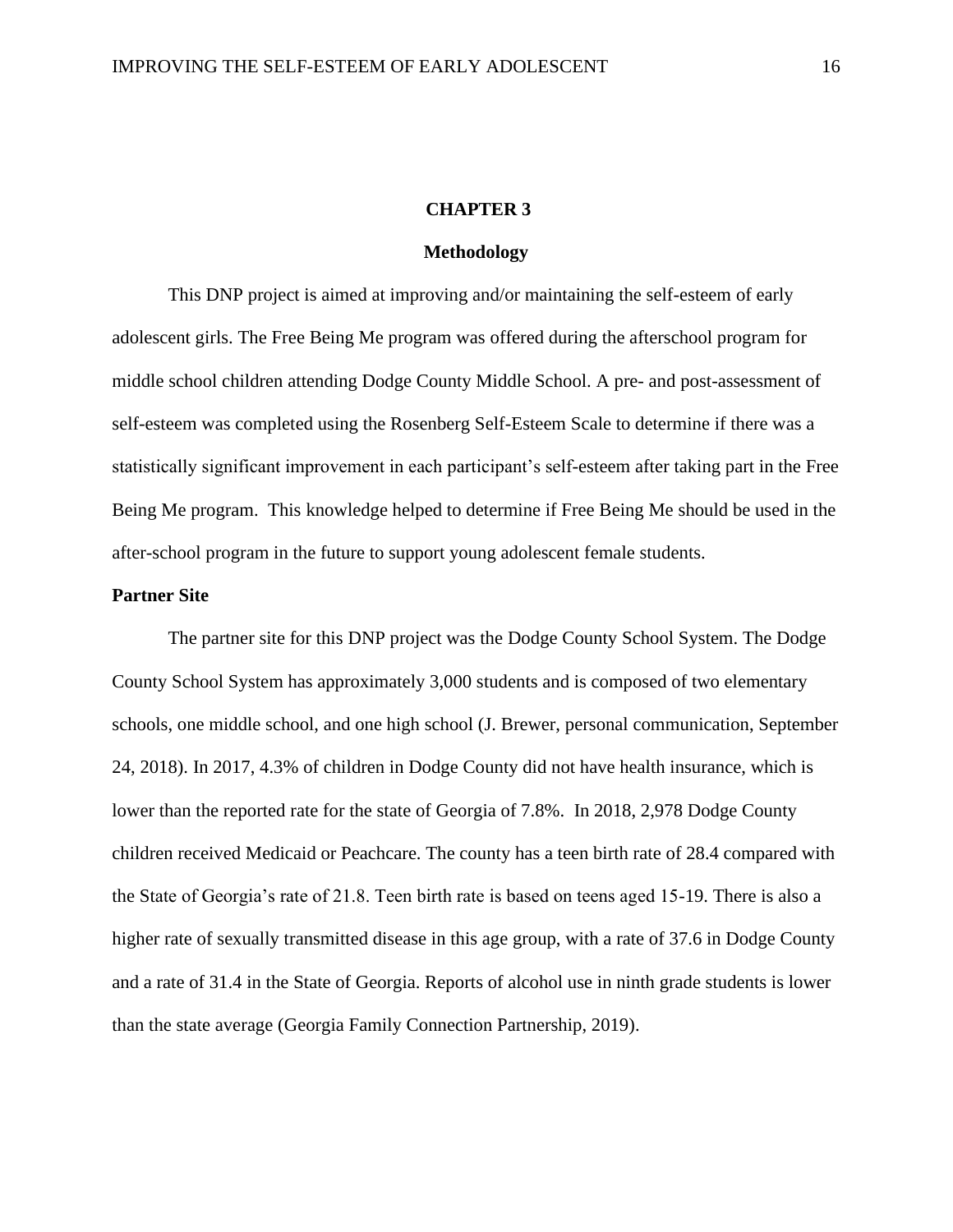The percentage of students who graduate on time in the Dodge County is higher than those of the state. Conversely, the high school dropout rate is 15.1% in Dodge County, compared with the high school dropout rate in Georgia of 4.9%. Additionally, the percent of teens who are not in school and not working is 22.1% in Dodge County. Georgia's rate of teens not working or in school is 8.6% ("U.S. Census," 2016).

Dodge County is a rural county located in the eastern part of central Georgia. The population of Dodge County is 21,063 with 20.5% of the population being children under the age of 18. The county is predominantly white at 65.3% with 27.8% of the population being black and 3.4% of the population being Hispanic. The median household income is \$36,067 with 21.8% of the population living in poverty ("U.S. Census," 2016). This rate is significantly higher than the national average of 12.7% and the poverty rate in of 15.1% in Georgia ("U.S. Census," 2017). Of those living in poverty, children make up 29.3% of the population in Dodge County. Families, with children, with annual incomes less than 150% of the federal poverty threshold make up 45.7% of the population of Dodge County. This rate is significantly higher than the state rate of 30.7% (Georgia Department of Health [GDPH], 2016).

The rate of single parent households in Dodge County is 39.6% while the state rate is 34.3%. Abuse and neglect rates in the county are high, as well, with an abuse rate of 4.6 per 1,000 children and a neglect rate of 7.3 per 1,000 children. The rate of abuse in Georgia is 1.9 per 1,000 children and the rate of neglect is 3.0 per 1,000 children. Over one thousand children in Dodge County are food stamp recipients, accounting for approximately one quarter of the children in Dodge County (GDPH, 2016).

In 2017, 83% of adults in Dodge County were high school graduates and 14.6% of adults hold a Bachelor's Degree or higher. The unemployment rate in Dodge County is 6.3% which is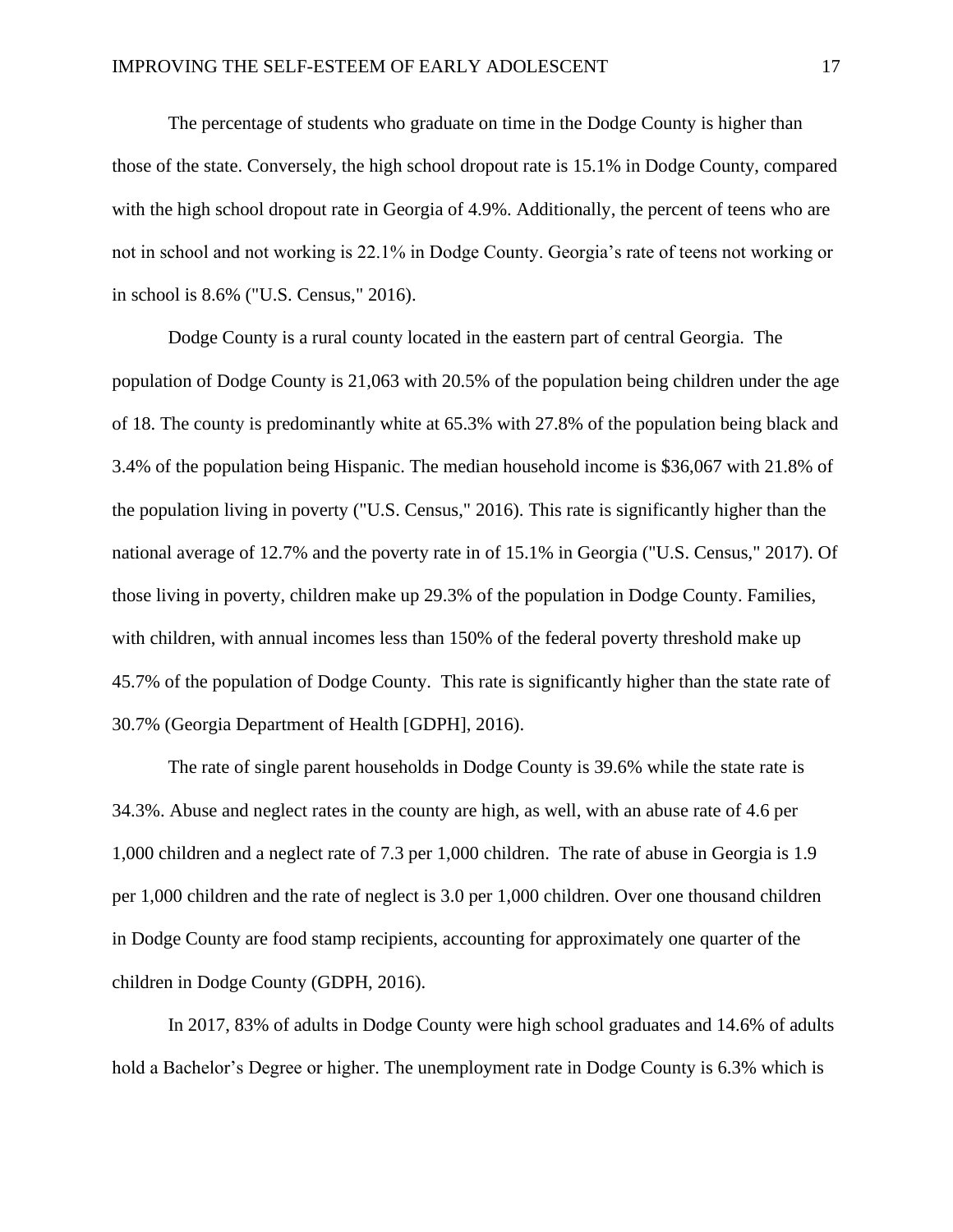more than two percentage points higher than the Georgia rate. The crime rate in Dodge County is significantly higher than state rates, with the violent crime rate being 9.7 per 1,000 people and other crimes being 31.7 per 1,000 people (Georgia Department of Public Health, n.d.).

The lack of financial resources limits opportunities for students to participate in programs that assist in building self-esteem, such as Girls Scouts. It is common in the county for parents to work more than one job (J. Brewer, personal communication, September 24, 2018). This limits their availability to provide emotional support for their children.

Dodge County School System received a grant in 2014 to provide an afterschool program for middle and high school students (Norris Consulting Group, Inc. [Norris], 2017). This program targets at-risk children within the school system and provides afterschool services such as help with homework, subject-based tutoring, enrichment opportunities, and skill building opportunities (Norris Consulting Group, Inc. [Norris], 2017). The majority of the children served in the afterschool program are middle school students.

Students participating in the after school program most likely meet the following criteria in order to qualify for inclusion: being home alone after school, being deficient in reading or math, having failed two classes in the prior school year, reduced access to community involvement activities, deficiencies in social skills, issues with attendance, socio-economic status, participation in foster care, and/or homelessness. This DNP project took place at Dodge County Middle School, at which all students receive free lunches. The participants were recruited from the afterschool program at this site. During the 2018-2019 school year, 36 girls were able to participate in the afterschool program at Dodge County Middle School. Eight of the female participants are currently enrolled in the special education program at Dodge County Middle School as well.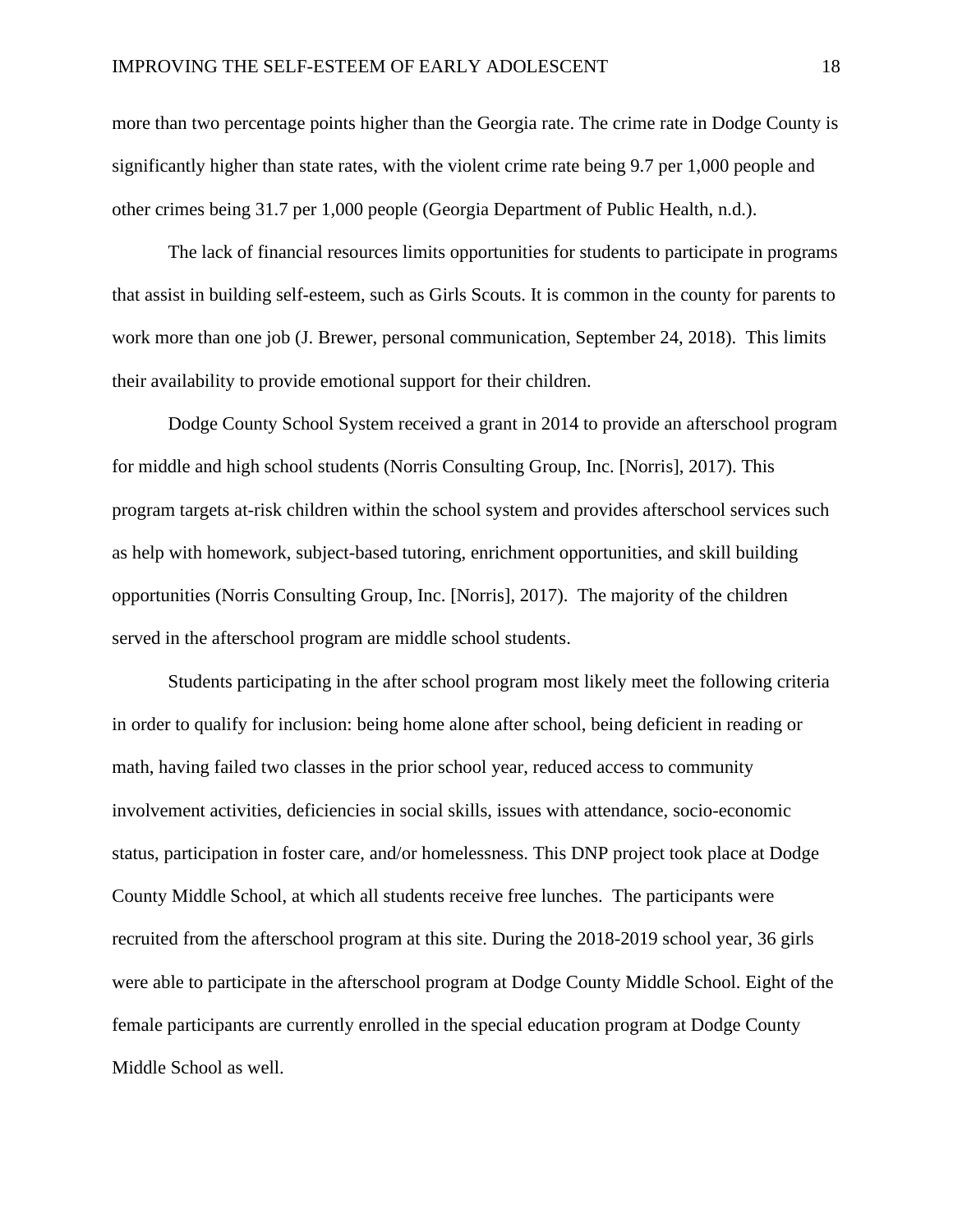The afterschool program is staffed with community volunteers and other trained staff members (Norris Consulting Group, Inc. [Norris], 2017). A Project Director oversees the program and Site Coordinators are assigned to both the middle school and high school. Site Coordinators work with teachers at the schools and to identify needs both overall and for individual students. All volunteers and staff annually receive training and ongoing development provided and organized by the afterschool program's Project Director. The afterschool program also has an Advisory Council that that meets twice a year to review progress and assist in goal setting.

Funding for the afterschool program is provided by the  $21<sup>st</sup>$  Century Community Learning Center grant. Community funding has also been established in order to assist in maintaining sustainability in the future. All funding and community resources are managed by the Project Director.

With regard to self-esteem, the afterschool program has some activities that support selfesteem, such as physical fitness and nutrition lessons. The students also work on service projects and other enrichment activities (Norris Consulting Group, Inc. [Norris], 2017). Including the Free Being Me program may offer needed additional support to self-esteem in the early adolescent girl population participating in the afterschool program.

The Dodge County School System had many resources that supported implementing a DNP project to build the self-esteem of female middle school students. The space and technology needed for this DNP project was available and readily accessible. A robust afterschool program is a resource that provides a structure and organizational framework to provide a self-esteem program to an identified at-risk group.

## **Free Being Me Program**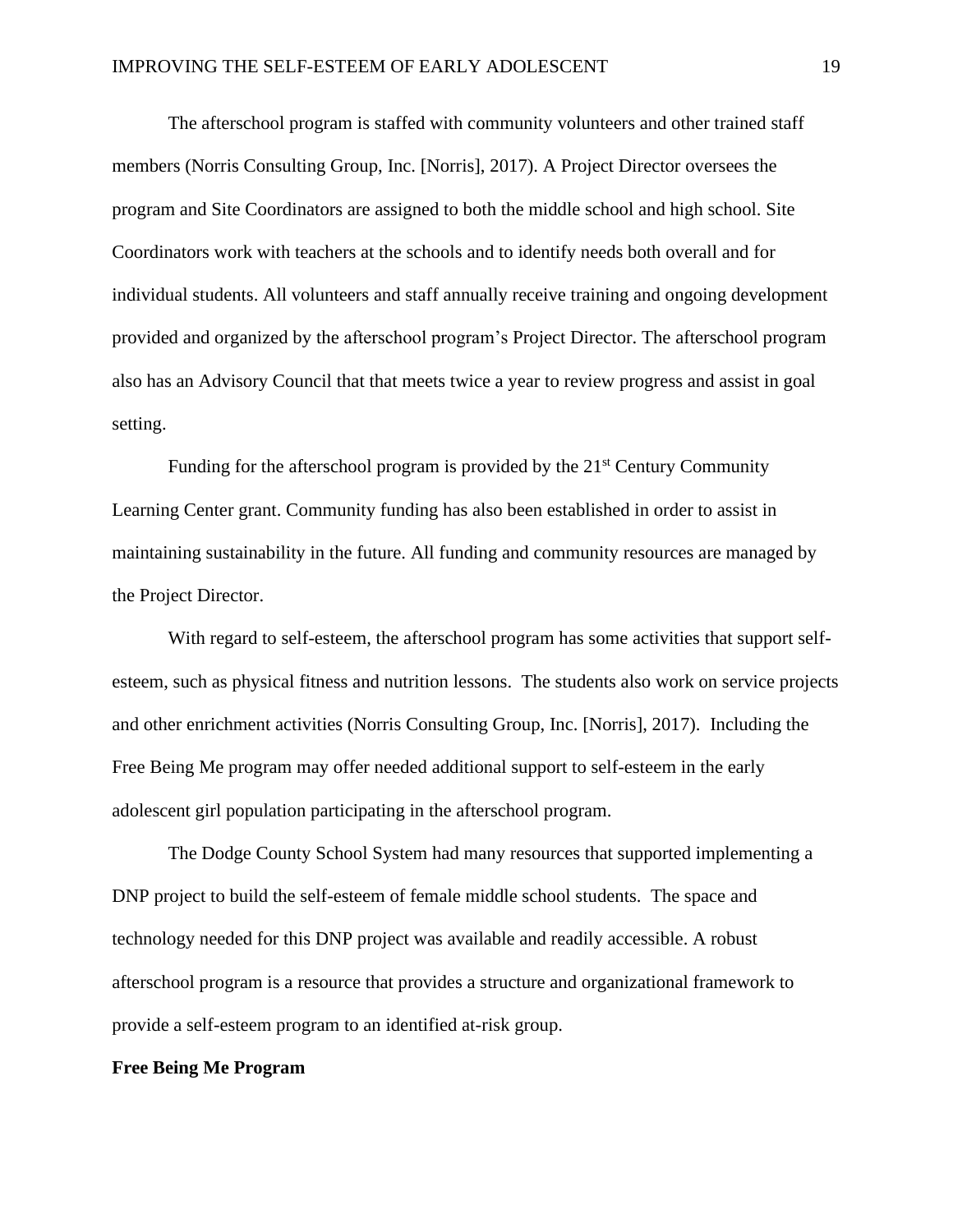The Free Being Me program was created to help girls improve self-esteem and build leadership skills through growing confidence in their bodies (https://free-beingme.com/downloads/). It was developed through a collaboration of WAGGGS and the Dove selfesteem project. The goal of the Dove self-esteem project is to help girls and women realize beauty and build self-esteem. Dove has completed extensive research on self-esteem and is committed to delivering self-esteem enhancing programs to young girls throughout the world. WAGGGS is the "world's largest voluntary movement dedicated to girls and young women." The mission of WAGGGS is to "enable girls and young women to develop their fullest potential as responsible citizens of the world." WAGGGS programs are utilized worldwide and have reached girls in more than 145 countries (https://www.wagggs.org/en/). Together, WAGGGS and Dove are striving for a world in which a lack of body confidence does not hold any girl back from reaching her full potential.

The goal of the Free Being Me program is to deliver information and spur body confidence in a fun, informal environment. Participation in this program allows for girls to be a part of a worldwide movement toward increased body confidence and self-esteem. There is a badge option available for girls who participate in the Free Being Me program through a scouting organization (https://free-being-me.com/downloads/).

The focus of the Free Being Me program is improving the self-esteem through improving body confidence. Body confidence is accepting one's body and appreciating it for what it can do. It is highly correlated to self-esteem. When an individual has body confidence, she does not worry about how she looks. Having body confidence allows a child to more willingly engage in activities with friends and participate in sports. Children with body confidence are more likely to express their opinions freely and have close relationships with friends and family. In contrast,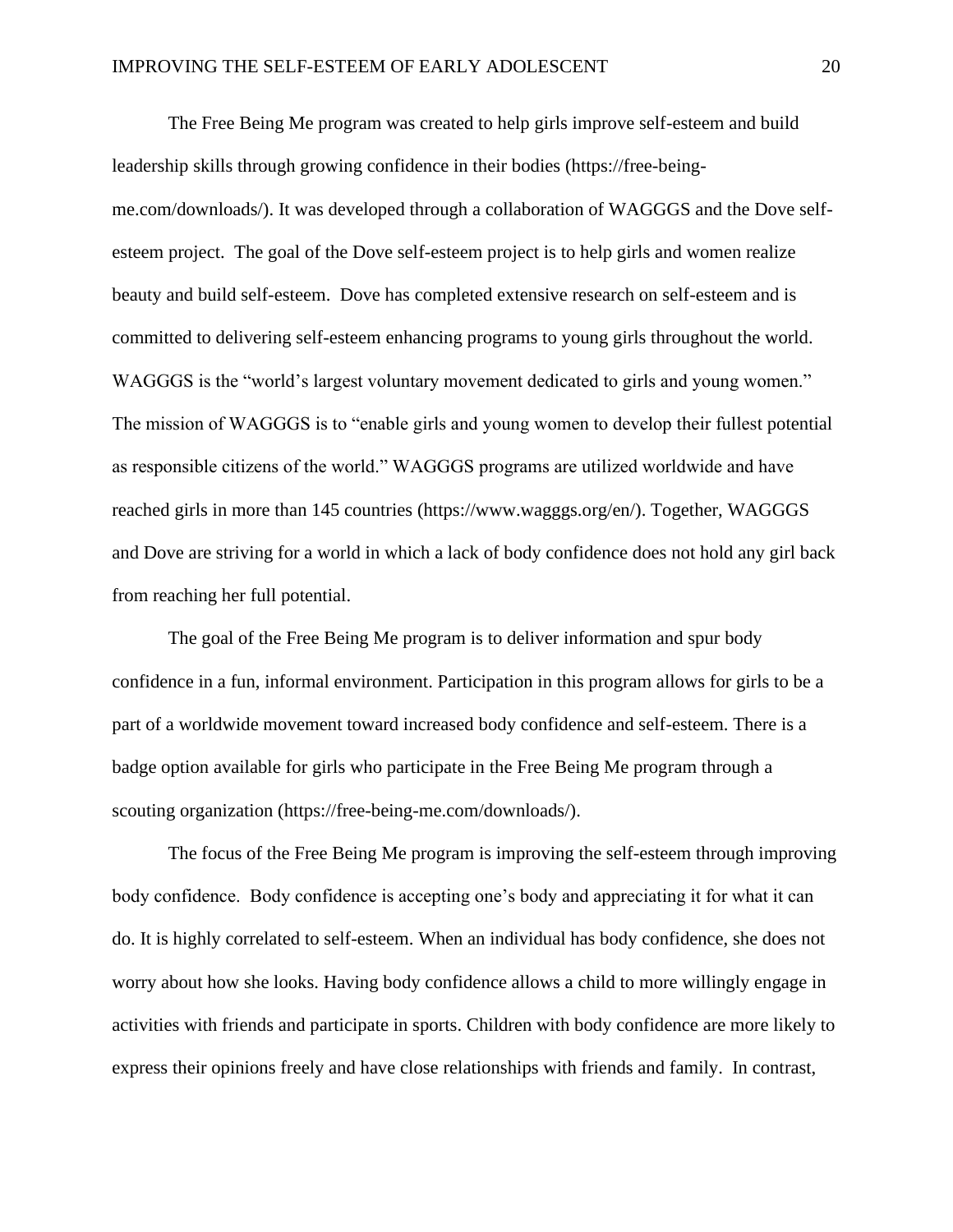children without body confidence often worry about their appearance, and tend to withdraw from situations that may potentially show their bodies (ex: swimming), expressing opinions, or participating in sports. Physical activity and social support are correlated with self-esteem. A higher self-esteem is more likely to occur in people who regularly participate in physical activity and have a good social support network (Galeotti, 2015). Conversely, these findings show that a withdrawal from physical activity and social support can occur due to decreased body confidence and body image resulting in a lower self-esteem (Troshikhina & Manukyan, 2016).

The Free Being Me program focuses on three main messages for its audience. First it encourages the examination of beauty standards as defined by society. Noting that those standards are impossible, these beauty standards are labeled the "Image Myth." The second message of the program is the negative consequences of trying to live up to the "Image Myth." Free Being Me explores the costs attempting the "perfect look" as it pertains to friendships, school, and society. Lastly the program focuses on what the participants like about themselves and their bodies. It examines the way the participants think and talk about themselves and how those thoughts and words can improve their own body confidence and the body confidence of those around them (https://free-being-me.com/downloads/).

Participants in Free Being Me have the opportunity to discuss the "Image Myth" and are provided opportunities to challenge it in their own unique ways. Participants can gain a sense of control over how they view themselves. This program allows adolescent girls the opportunity to use their voices for the betterment of themselves and those they have influence over. The empowerment felt by the participants helps to combat the "Image Myth" and gives rise to body confidence (https://free-being-me.com/downloads/).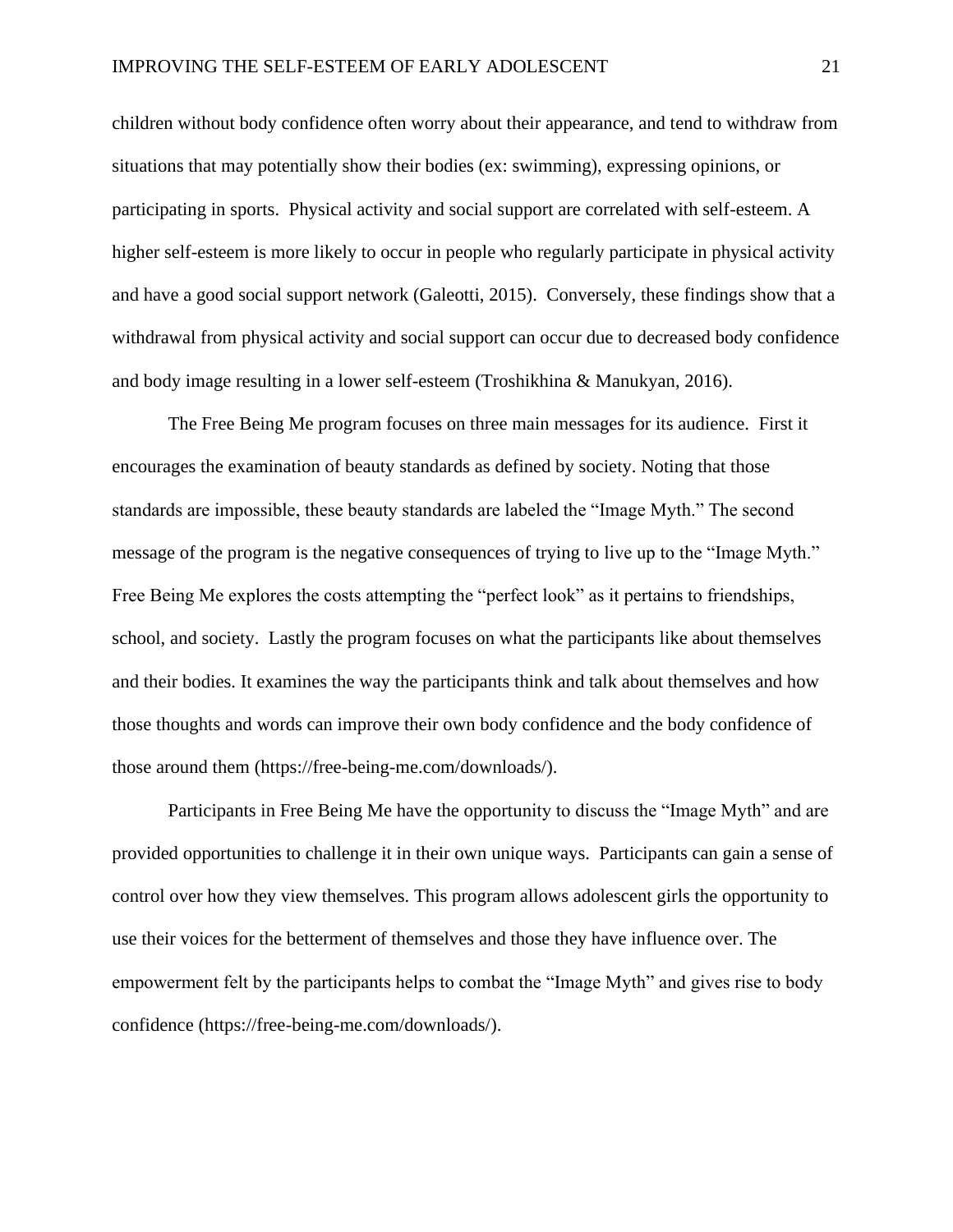Free Being Me has proven to have lasting positive effects on girls' well-being. A report completed by The Body Project states that as much as three years later, girls who participated in Free Being Me had maintained improved body confidence, were more confident at school, and had better relationships with their peers and families. The skills gained through Free Being Me have a long-term impact on girls' ability to resist the pressure to conform to the "Image Myth," as well as build leadership skills to influence others (https://free-being-me.com/downloads/).

### **Program Delivery**

The Free Being Me program consists of separate packs of activities for participants dependent on age and gender. For the purpose of the DNP project the activity pack for girls ages 11-14 were utilized. The program is divided into five 60-minute sessions, each one building on another. Each of the sessions has a key message, and the program culminates with the group participating in a Take Action Project. Free Being Me also includes parents by providing them with information on what the girls learned in the session and activities they can do at home to support their daughter (https://free-being-me.com/downloads/).

The DNP researcher was the Leader of the group participating in Free Being Me. Roles included for the Leader were: organizing and planning sessions, supplying necessary materials, content delivery, communicating with students and families, and any follow-up needed. The Leader also took into account any limitations in ability of the participants, as well as cultural considerations while planning and implanting the group sessions.

Prior to beginning Free Being Me, participants were assigned a secret friend who they tried to encourage throughout the program. Additionally, a Free Being Me wall was be created for the participants to share inspiring quotes, positive statements and pictures, and encouragement (https://free-being-me.com/downloads/).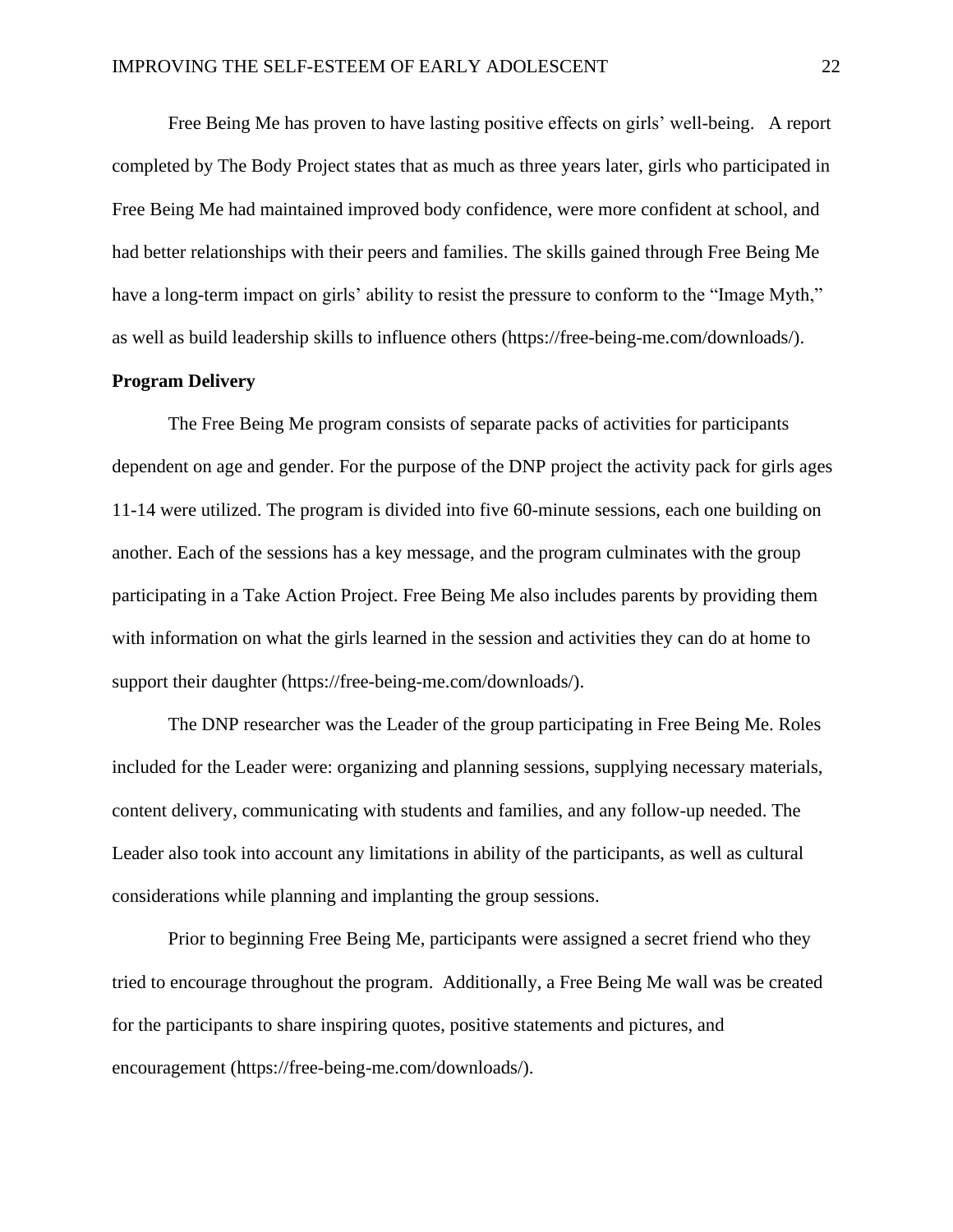The first session lasted longer than the other sessions included in program. During the first session, ground rules were developed by the group to ensure that everyone has a voice and felt safe to have discussion. The ground rules were agreed upon by all of those in the group. Additionally, a time out zone was be created so that participants could step out if they needed a break. The girls also received their Free Being Me workbooks. These workbooks were be distributed at the beginning of each session and retrieved at the close of each session. Participants created treasure boxes. The boxes and decorating materials were supplied. The girls were encouraged to add a positive message to the other participants' boxes anonymously. Following this activity, the first session material was covered. Participants were asked to take the Take Part Pledge, which was repeated during each session. Additionally, the activities in this session on focused on what beauty means in different parts of the world and defining the Image Myth. The students defined the "perfect girl," discussed the reality of the "perfect girl," and reviewed the costs of trying to live up to that image. Finally, the girls received their personal challenge. This challenge was to be completed prior to the next session of Free Being Me. Each girl was asked to become a Media Detective and find an example of the Image Myth to report back to the group. They also answered two questions related to why the Image Myth is fake and why it is not an example to live up to (https://free-being-me.com/downloads/).

The second session of Free Being Me included following up on the Media Detective personal challenge from week one. The students shared the images they identified throughout the week and discussed the image myths associated with the pictures. This activity provided the girls the opportunity to not only identify the Image Myth, but to challenge it and discuss why it is not possible to achieve. The next activity was working with a partner to create a press statement for a magazine highlighting unreachable body standards. The girls had 15 minutes to create the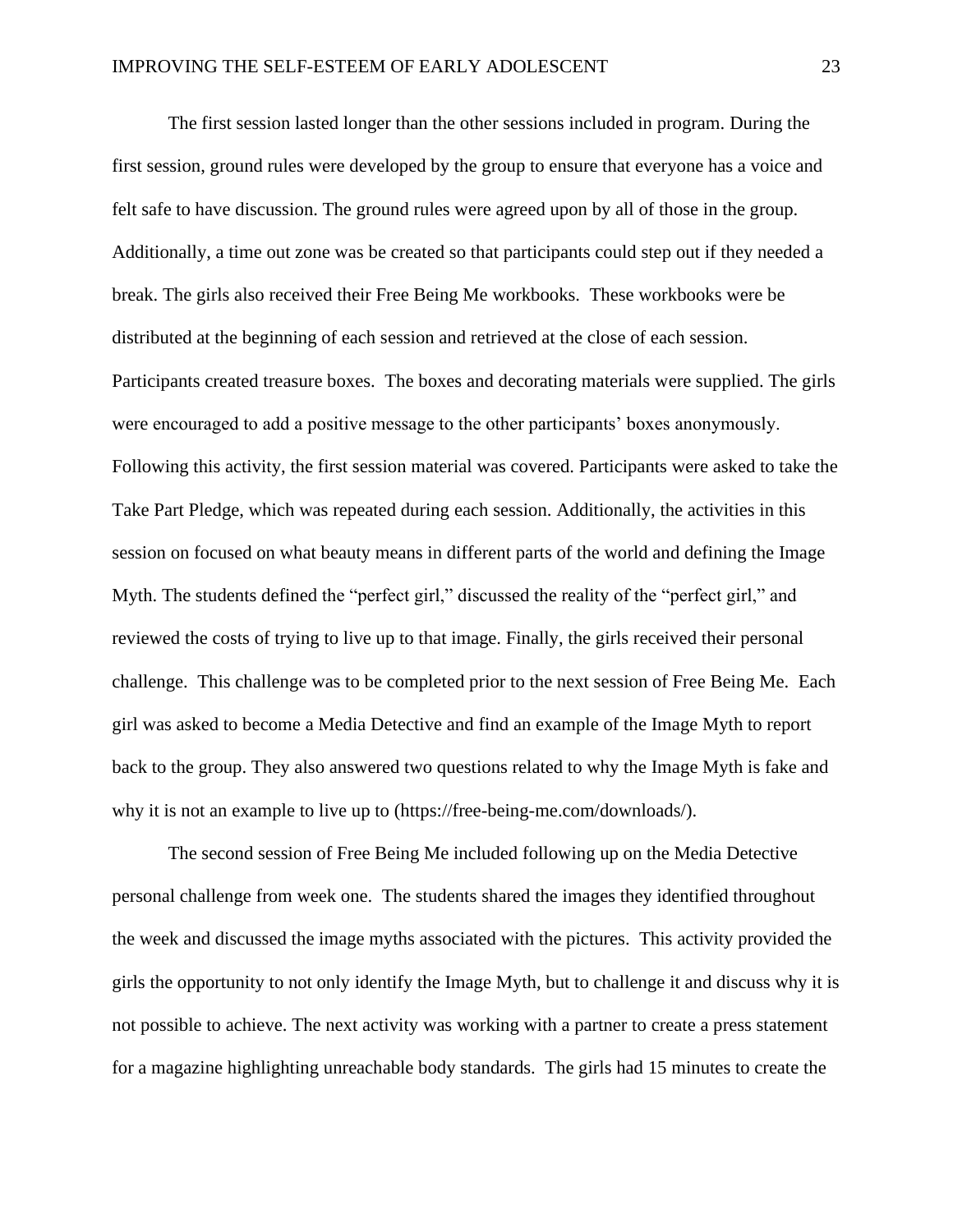press release and 15 minutes to present it. This activity was followed by making their own media in the form of a magazine cover. The students chose pictures, headlines, and a magazine name. This activity allowed students the opportunity to determine for themselves what is valuable. Finally, the personal challenge of the week was a friendship note. The girls wrote a note encouraging other participants to not believe in the Image Myth (https://free-beingme.com/downloads/).

Session three began one week later and started with a review of the friendship note personal challenge. The students broke into groups and read their friendship notes to their group. This activity allows students the opportunity to reflect on how it felt to write and receive the letter, as well as come up with new ideas about the negative aspects of the Image Myth. The next activity is called the Friendship Mission. It included four missions for the students to complete with a group. The first mission was to respond to a text or email from a friend with a statement describing why they feel badly about their appearance. As every student did not have a phone available to her, the texts and emails were written down and handed to the girls. The students read the texts or emails aloud and responded by explaining that a certain appearance is part of the Image Myth and why it is impossible to live up to that ideal. The students then shared their responses with the group (https://free-being-me.com/downloads/).

Mission two included in the third session allowed each participant to create a speech bubble and write down their own personal challenge to the Image Myth. Students presented their speech bubbles to the group and discussed their thoughts. Mission three involved developing quick comebacks. For this activity, the girls read statements aloud, and their job was to come up with a comeback that challenges the Image Myth. This activity allowed the girls to prepare themselves to break down the Image Myth when they see it in the real world. The final mission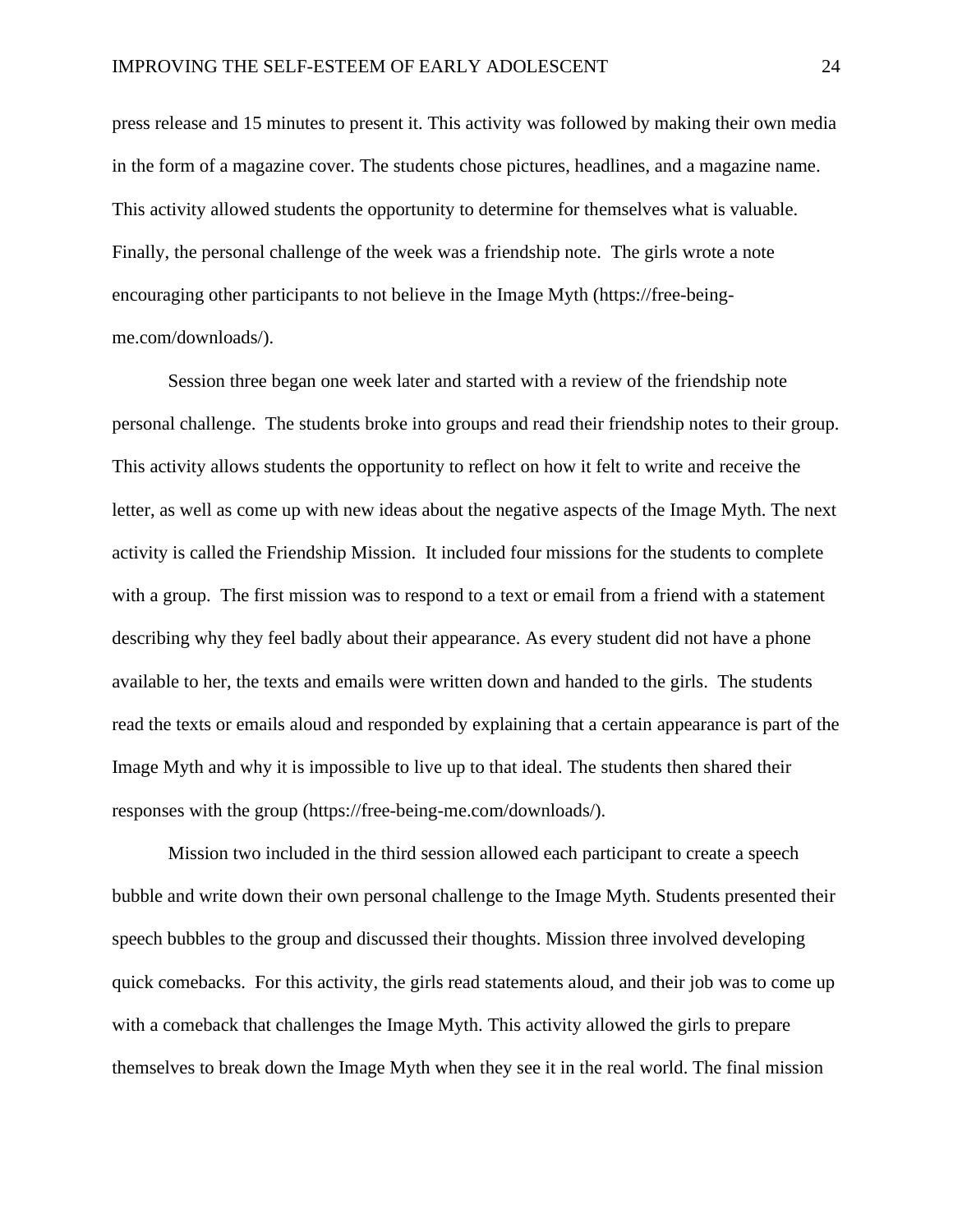included having the participants identify a role model and then write down the three best qualities of the person. Students were reminded that these qualities should not be appearancebased, but rather based on the character of the person. Using these three qualities, the girls stood in a circle and said the characteristics they identified one at a time. If they matched with other participants, they were out of the game. The goal was to develop a long list of unique characteristics that role models can have. The personal challenge for the week is called Mirror, which had students practice saying positive things to themselves in the mirror. The participants identified three things they like about their character, three body parts they like for what those parts can do, and three body parts they like because of the way those parts look (https://freebeing-me.com/downloads/).

Session four began with a follow up from the Mirror personal challenge. The girls were directed to get into groups and share some of the things they love about themselves. This exercise gave the girls an opportunity to improve their body confidence by saying aloud the things they like about themselves. The next activity, No More Body Talk, provided an opportunity for students to learn how to challenge body talk that can support the ideas in the Image Myth. Even compliments can sometimes reinforce the Image Myth. Students received different scenarios in which the leaders demonstrated examples of body talk for the girls to point out and consider ways to manage the conversation. The next part of the activity is centered on discussing, and giving examples of, true compliments. Participants will then be allowed to practice giving each other true compliments, with a discussion of how it feels to receive and give a true compliment. This exercise was also good practice for how to receive compliments, and demonstrates that girls can build up their friends' self-esteem without supporting the Image Myth. Finally, the personal challenge of the week is called Spread the Word. The group worked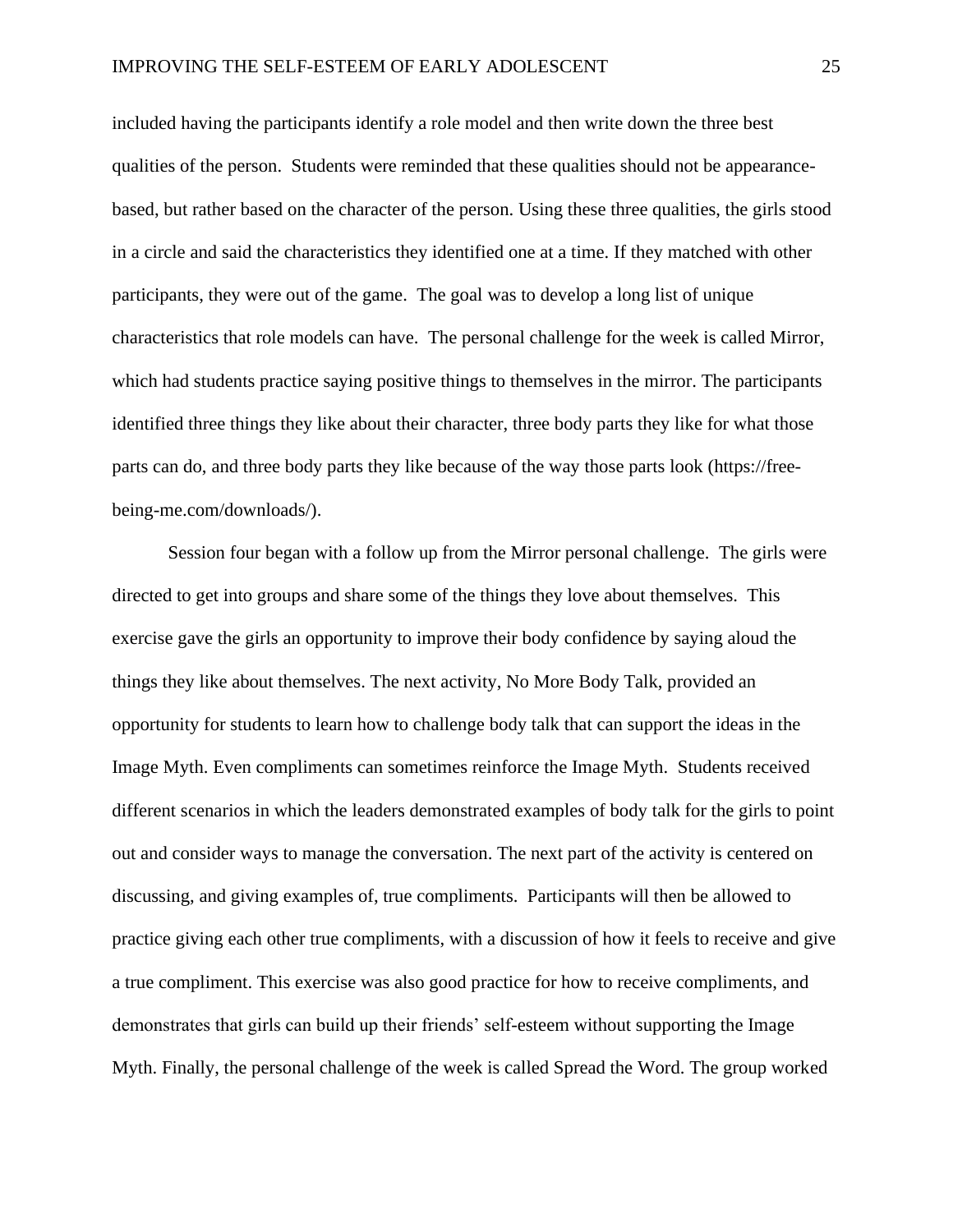together to compile a list of ideals that come along with the Image Myth. The list was then used by the girls to keep themselves free of the Image Myth, and to help share the concept of the Image Myth with peers (https://free-being-me.com/downloads/).

The final session of Free Being Me was focused on a Take Action Project. This portion of the curriculum allowed the girls to lead a project with the information they have obtained throughout the Free Being Me program, and to spread the message of body confidence. The Take Action Project is divided into four sections. The first section is titled See the Change. The students created a mind map with ideas promoting body confidence in their community. The girls presented their ideas to the group. During the Plan the Change section, the group determined the main points they learned in the program. They then designed a t-shirt with key phrases to share their messages with others. The students drew out their t-shirts and share the tshirts with the group. Following the t-shirt design activity, the girls were broken into small groups to work on their plan to share what they have learned in Free Being Me. The challenge at the end of this session was for the girls to go into the community and put their plan into action. The students were encouraged to document how they put their plans into action. This documentation allowed them to share their accomplishments, and to demonstrate leadership to themselves and their peers. Finally, the participants completed a pledge card to themselves to remind them of what they have committed to do. The session concluded with a celebration of the group's accomplishments (https://free-being-me.com/downloads/).

#### **Tools**

The Rosenberg Self-esteem Scale (RSES) is a ten-item survey that measures global selfesteem and was the tool used to measure self-esteem in this DNP project. The scale was created in 1965 by Morris Rosenberg and has been found to be a reliable scale to measure self-esteem,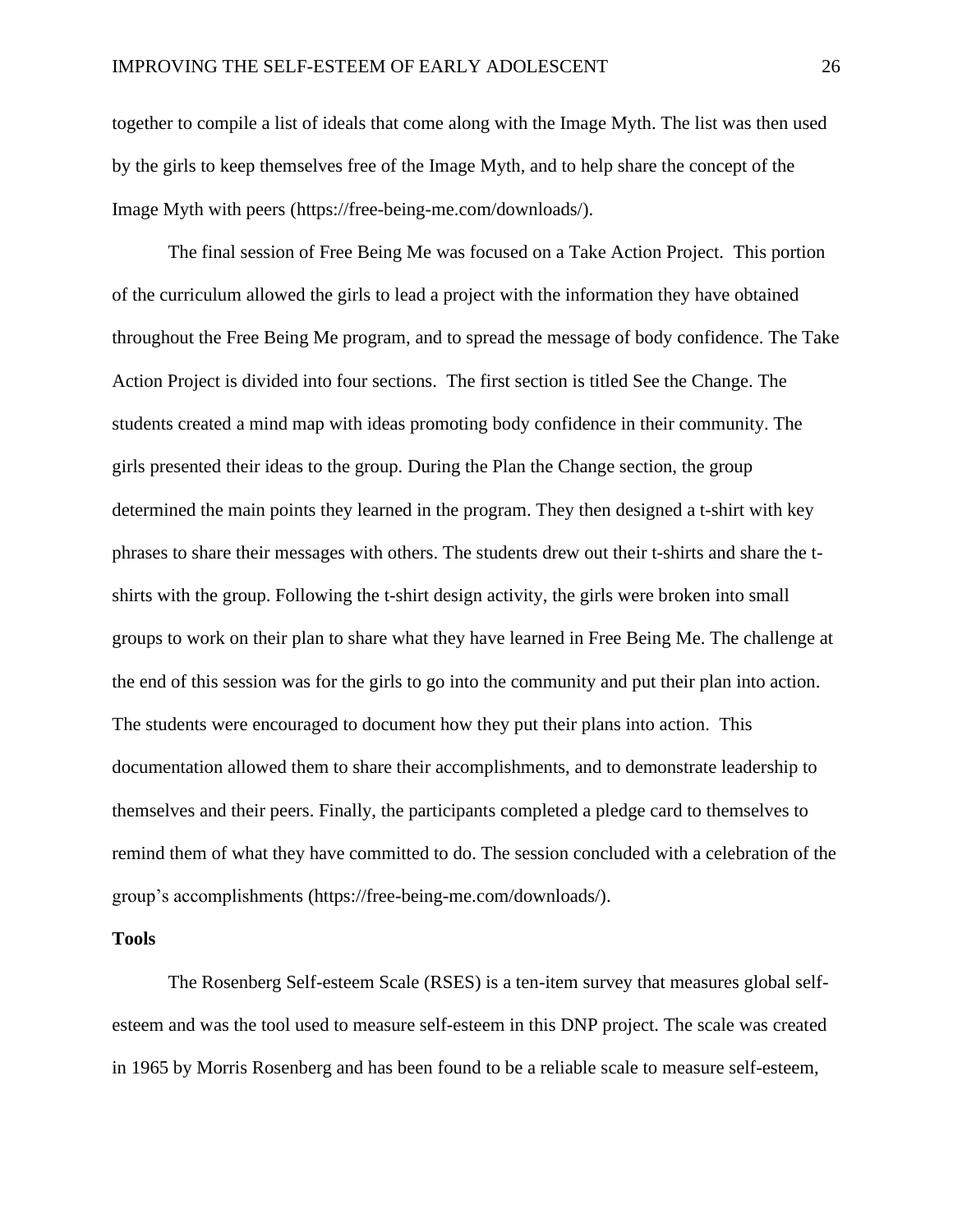with a Cronbach's alpha range of .79-.93. It has also been determined to be a valid means for evaluating self-esteem (McMullen & Resnick, 2013). It has been primarily utilized in psychology, psychiatry, and sociology, but can be found as a tool used for research in a variety of disciplines. Additionally, the tool has been used to evaluate self-esteem across many age groups and in both males and females. The original testing of the RSES was in high school students ages 15-19 (Supple & Plunkett, 2011).

Self-esteem is identified as the attitude toward self, or how an individual perceives himself (Classen, Velozo, & Mann, 2007). The RSES is one of the most widely used measures of self-reported global self-esteem (Vasconcelos-Raposo, Fernandes, Teixeira, & Bertelli, 2011). It utilizes a four-point Likert scale with responses that range from strongly disagree to strongly agree. It is easy to administer and requires less than five minutes to complete. The RSES is an ordinal level of measurement, meaning that the data is systematically ordered without being able to specify the distance between the two responses.

The secondary tool that was used is a body image survey developed as part of the compendium of assessment tools created by the Center for Disease Control in 2012 (Centers for Disease Control [CDC], 2005). It has not been tested for reliability and validity, but was used as a comparison of body image of the individual both before program initiation and after program completion. The students were asked for their opinions on the tool and how it assessed what they believe makes up body image. This tool has been labeled the Modified CDC Body Image (MCBI) Survey for the purposes of this DNP project (Centers for Disease Control [CDC], 2005).

A demographics form was also distributed to gather information such as age, ethnicity, grade level, education level of parents, frequency of physical activity, and household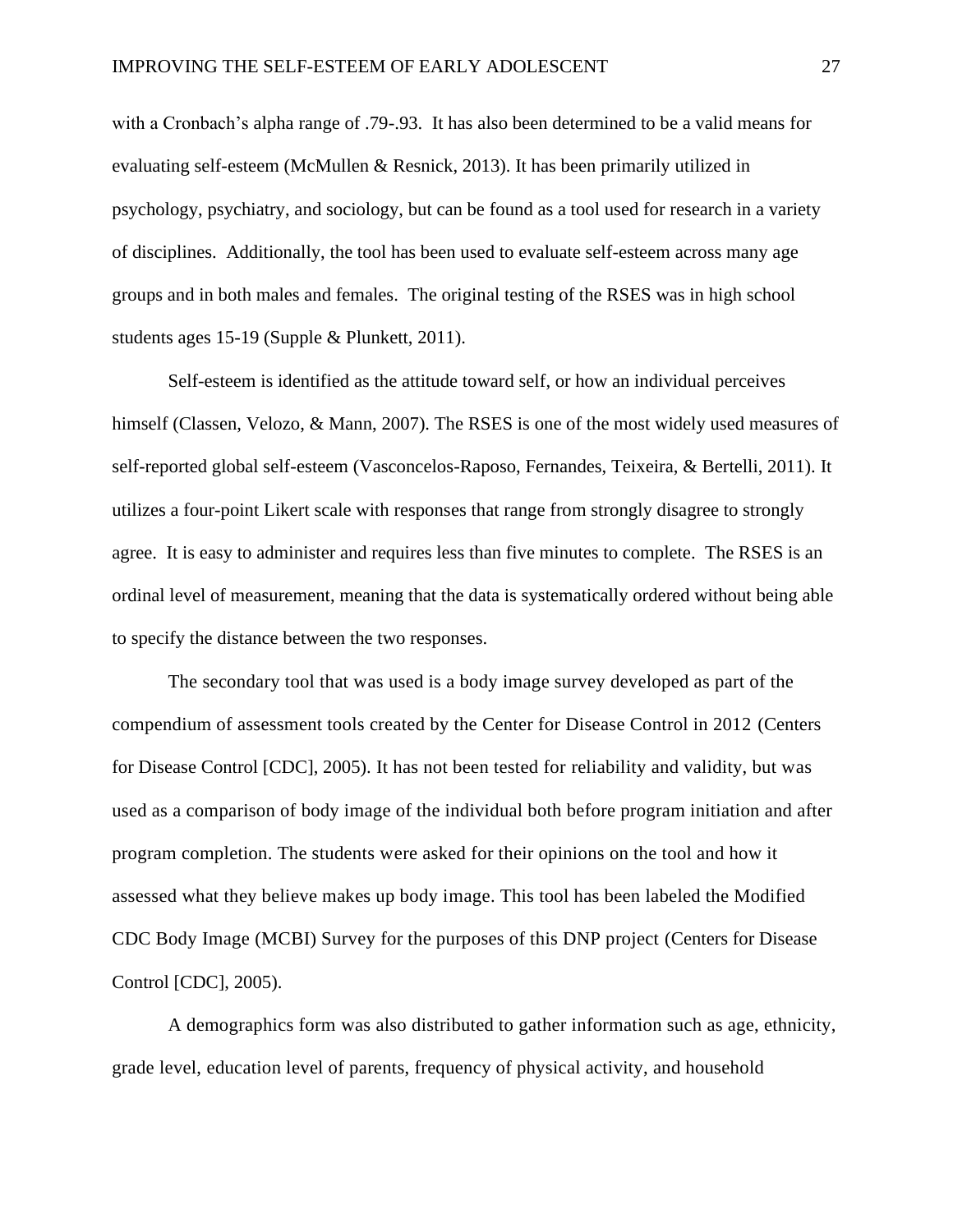information. The survey administration and results calculations were tested prior to delivering the surveys to the participants. The staff of the Dodge County Middle School after school program and the investigator will test all tools administered in this study. All surveys will be administered in paper format.

### **Data Collection Methods**

Data was gathered by paper surveys measuring both body image and self-esteem. The participants received two surveys along with a demographics form to complete prior to beginning the Free Being Me program. The surveys were interpreted and recorded by the investigator along with the demographics. Upon completion of the program, the participants then received the body image and self-esteem surveys again for completion. All surveys were distributed and collected by the investigator. The investigator will then interpret and record that data for analysis.

# **Data Security**

Each participant was assigned a number. The numbers were used in place of names on all surveys. The master list of which number each participant is assigned was housed separately from completed surveys so as to reduce the risk of discovery of protected information. Finally, the surveys are stored by the investigator in a locked office.

#### **Sampling Plan**

Since the Free Being Me Program is designed for work in small groups, the participants were divided into small groups to complete the sessions (https://free-being-me.com/downloads/). All subjects included in the DNP project were middle school females ages 11-14 who qualify to participate in the afterschool program at Dodge County Middle School. Those students wishing to participate in the research associated with this study were eligible following the completion of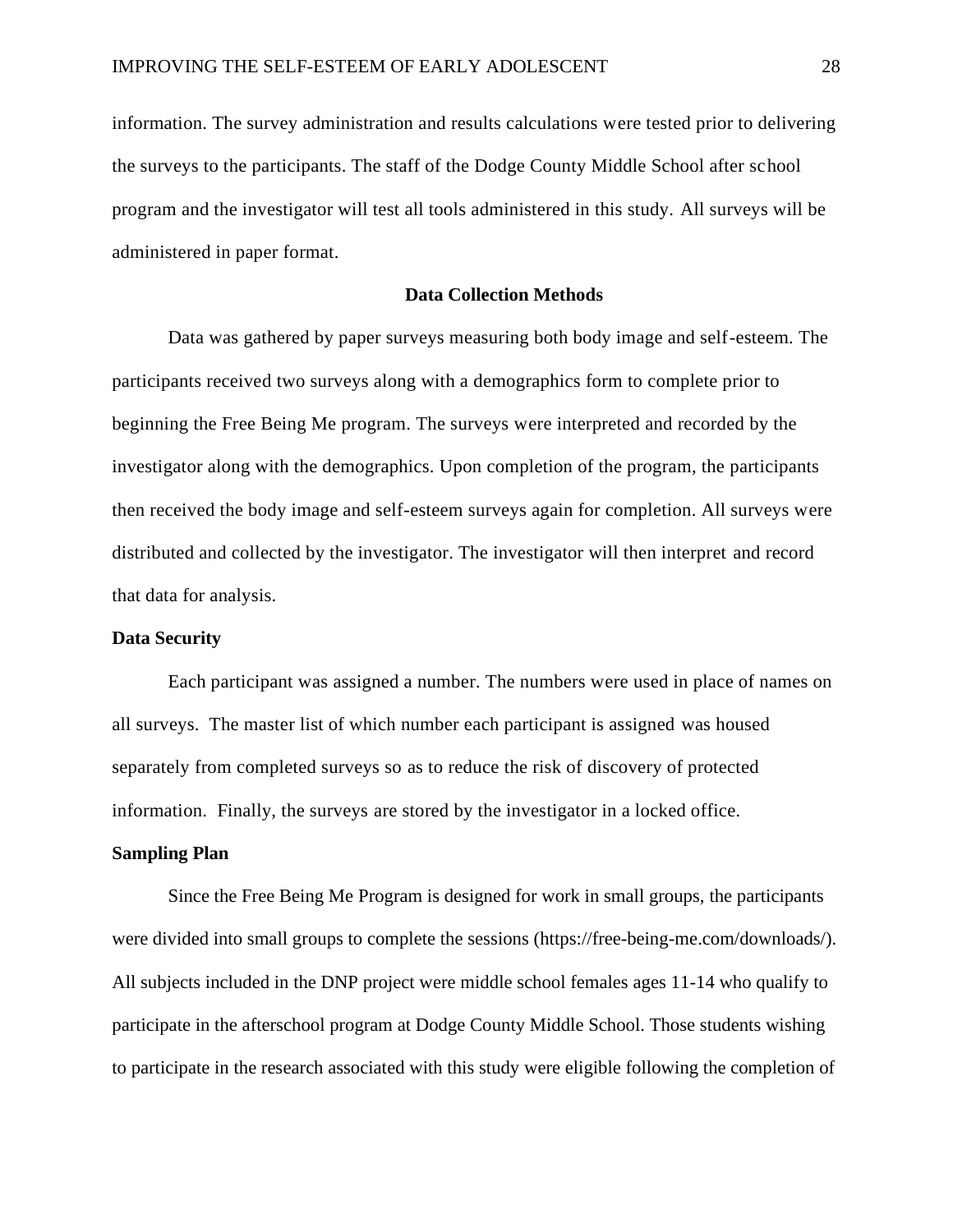the consent form by the parents and an assent form by the student. The only exclusion criteria were students who were non-English speaking, students with disabilities that prevent participation, students with late completion of consent and assent. Information regarding the program being offered in the study was provided in the first few weeks of the afterschool program during the 2019/2020 school year. After the last session of Free Being Me, all students who participated, regardless of being in the study were invited to a pizza party to celebrate completion.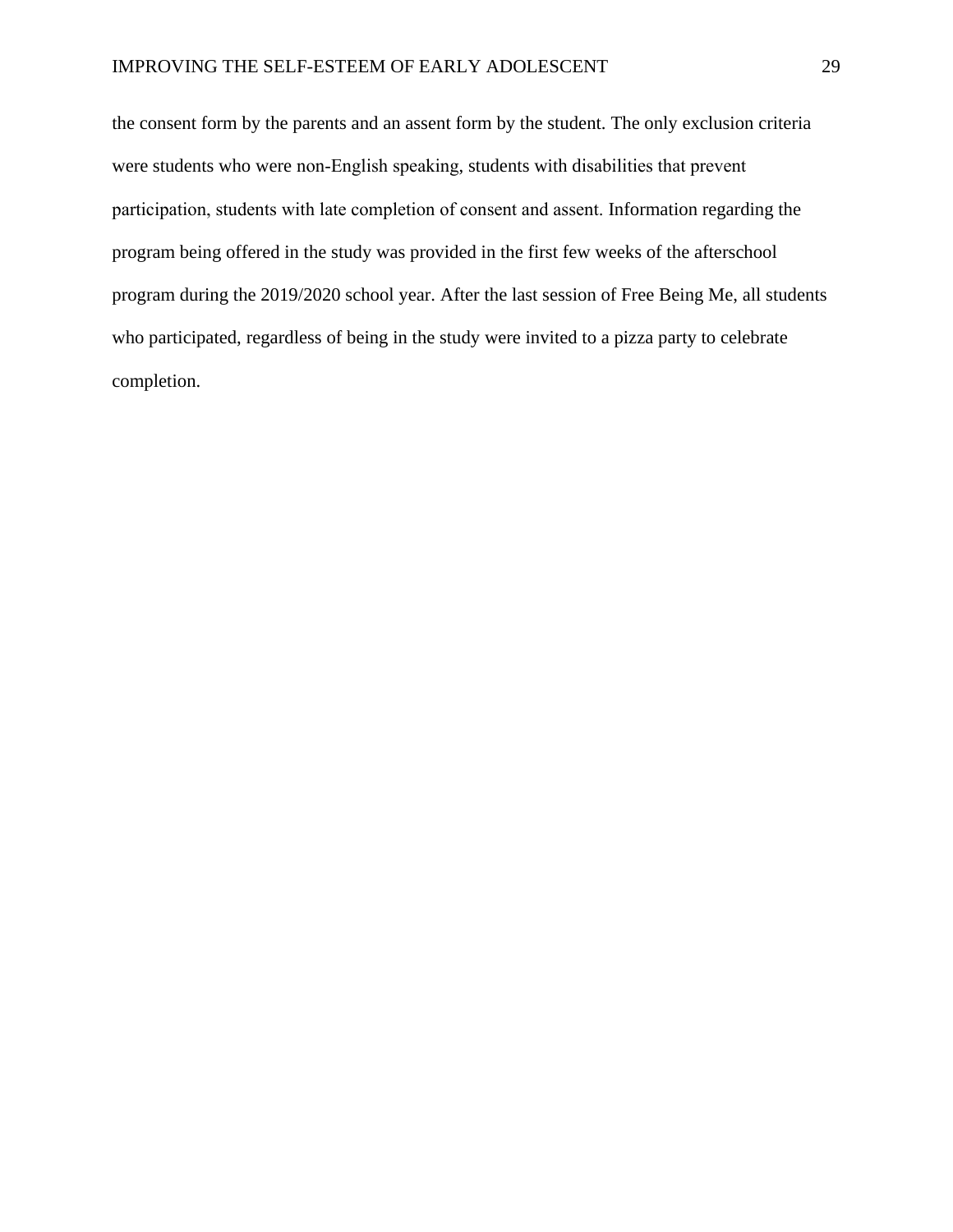# **CHAPTER 4**

# **Analysis**

This program evaluation utilized a repeated measures design to determine the effectiveness of the Free Being Me program. The data demonstrated here includes pre- and postintervention surveys along with participant demographics.

All data was entered into IBM SPSS 26 and verified twice by the researcher. Data was screened prior to beginning statistical analysis. All data including interval and ratio variables was examined for central tendency and Fisher's exact for skewness and kurtosis. Normal distribution was noted for each variable. No missing data was identified during the cleaning of the data.

The sample studied here were female students that participate in the after-school program at the Dodge County Middle School. There were 14 total participants who completed parental consent, student assent, a demographics survey, and pre- and post-surveys. Table 1 depicts the demographic information collected from the participants.

Table 1

| Variable           | Frequency      | Percent |
|--------------------|----------------|---------|
| Age                |                |         |
| 11                 | $\overline{2}$ | 14.3    |
| 12                 | 5              | 35.7    |
| 13                 | 3              | 21.4    |
| 14                 | $\overline{4}$ | 28.6    |
| Grade              |                |         |
| 6                  | $\overline{4}$ | 28.6    |
| 7                  | 5              | 35.7    |
| 8                  | 5              | 35.7    |
| Ethnicity          |                |         |
| White              | $\overline{2}$ | 14.3    |
| <b>Black</b>       | 9              | 64.3    |
| Hispanic           | $\bf{l}$       | 7.1     |
| Other              | 2              | 14.3    |
| Number of siblings |                |         |

*Participant Demographics*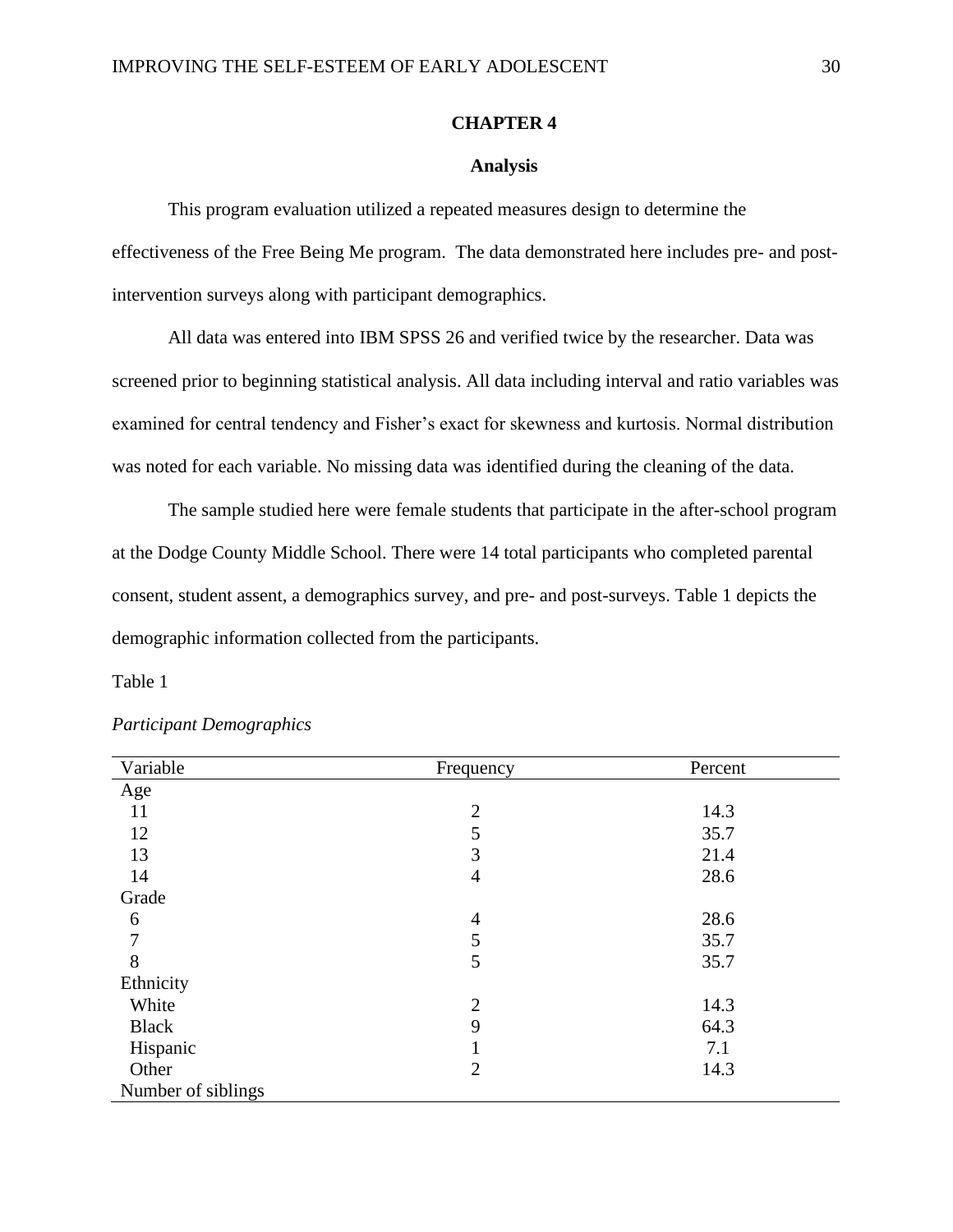| $\mathbf{1}$             | $\mathbf{1}$     | 7.1  |
|--------------------------|------------------|------|
|                          | $\overline{c}$   | 14.3 |
| $\frac{2}{3}$            | $\overline{3}$   | 21.4 |
| $\overline{4}$           | $\mathbf{1}$     | 7.1  |
| 5                        | $\mathbf 1$      | 7.1  |
| 6                        | $\mathfrak{Z}$   | 21.4 |
| $\tau$                   | $\overline{2}$   | 14.3 |
| 8                        | $\mathbf{1}$     | 7.1  |
| Frequency of physical    |                  |      |
| activity                 |                  |      |
| 1 per week               | $\mathbf{2}$     | 14.3 |
| 2-3 per week             | 3                | 21.4 |
| $4+$ per week            | $\boldsymbol{7}$ | 50.0 |
| none                     | $\overline{2}$   | 14.3 |
| Lives in home with       |                  |      |
| Both parents             | 5                | 35.7 |
| Mom                      | 8                | 57.1 |
| Dad                      | $\mathbf{1}$     | 7.1  |
| Member of a club or team |                  |      |
| Yes                      | 9                | 64.3 |
| No                       | 5                | 35.7 |
| Member of a religious    |                  |      |
| organization             |                  |      |
| Yes                      | 11               | 78.6 |
| N <sub>o</sub>           | 3                | 21.4 |
| Follow a special diet    |                  |      |
| Yes                      | 5                | 64.3 |
| N <sub>0</sub>           | 9                | 35.7 |
|                          |                  |      |

# **Results for Research Question 1**

Research question 1: After a 5-session Free Being Me intervention, is there a statistically significant improvement in participant's body image and self-esteem as measured by the Rosenberg Self-Esteem Scale and the Modified CDC Body Image Survey? All data collected from the pre- and post-surveys was tested utilizing a paired t-test. The measurement of selfesteem via the RSES was not significantly impacted by the Free Being Me program There was not a significant improvement determined between the initial RSES scores for self-esteem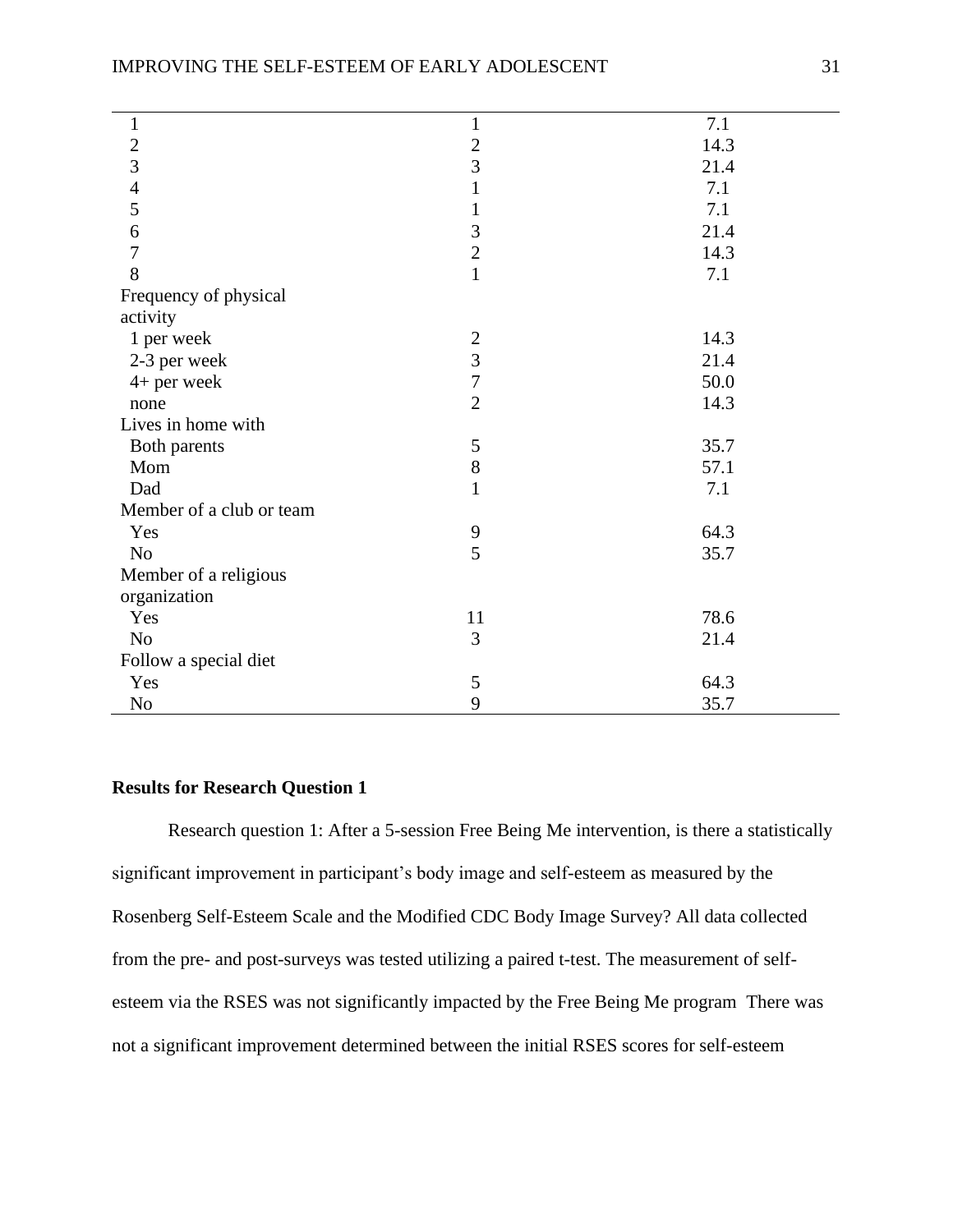$(M=17.57, SD=6.548)$  and the post completion RSES scores for self-esteem  $(M=18.93,$ SD=6.580); *t* (-1.721) p=.109.

The measurement of body image via the Modified CDC Body Image survey was not significantly impacted by the Free Being Me program. There was not a significant improvement determined between the initial MCBI scores for body image (M=34, SD=8.228) and the post completion MCBI score for body image (M=36, SD=7.666); *t* (-1.504) p=.157.

Students showed improvement in both self-esteem and body image from participating in the Free Being Me program. The improvement for each, however, was not statistically significant. This finding could be due to small sample size.

# **Results for Research Question 2**

Research question 2: What demographic factors are associated with body image? Results of the Pearson correlation demonstrated a negative correlation between initial body image and having a special diet ( $r=-.564$ ,  $p=.036$ ) prior to participating in the Free Being Me program. Additionally, results of the Pearson correlation also demonstrated a negative correlation between body image and having a special diet (r=-.626, p=0.17) following participating in the Free Being Me program. These findings indicate that following a special diet is associated with having a lower body image.

#### **Results for Research Question 3**

Research question 3: What demographic factors are associated with self-esteem? Results of the Pearson correlation did not find any correlations between demographics pre-intervention. Following the Free Being Me program, however, the results of the Pearson correlation demonstrated a negative correlation between the number of siblings the participant had and selfesteem following participation in the Free Being Me program ( $r = -5.63$ ,  $p = .036$ ). This finding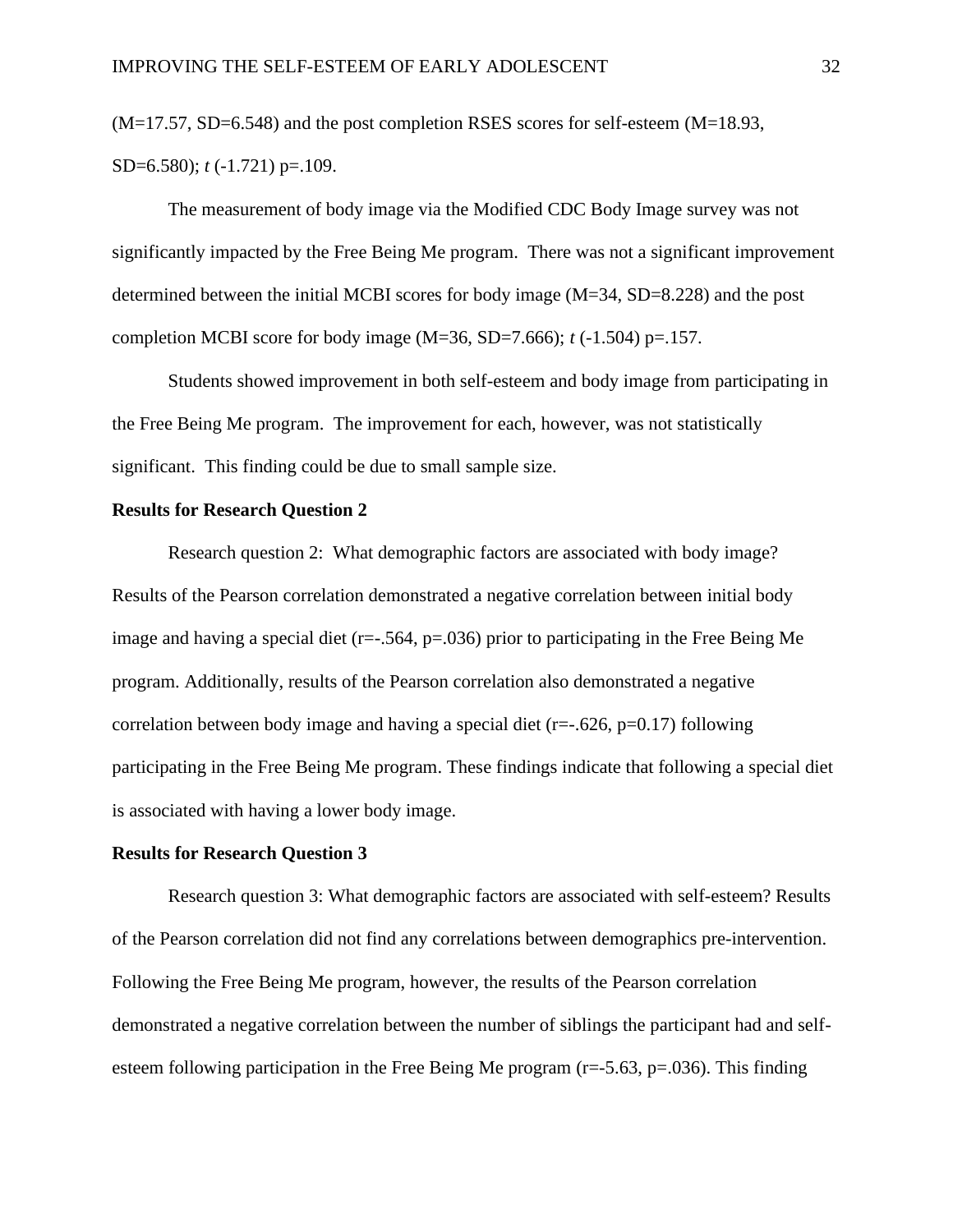suggests that the more siblings the participant had, the lower the self-esteem. The effects of the number of siblings were only present after the completion of the Free Being Me program.

# **Results for Research Question 4**

Research question 4: Post intervention, what are the demographic factors associated with greater improvement in self-esteem and body image in participants? The only demographic variable that showed any significant correlations was ethnicity. The participants were split into two groups according to ethnicity. The dominant group of participants were African American with a total of 9 participants. Therefore, the groups were divided into African American (N=9) and non-African American (N=5).

In examining the overall effects of the Free Being Me program, self-esteem demonstrated statistically significant improvement in the non-African American group (M=-3.2,  $SD = .837$ ; *t*  $(-8.552)$ ,  $p = .001$ . There was no significant improvement in self-esteem in the African American group (M=-3.33, SD=3.24); *t (*-.309), p=.76. Also, within ethnicity groups, the Pearson correlation revealed a positive correlation between initial body image and age (r=.910,  $p=0.032$ ) as well as body image and grade ( $r=0.951$ ,  $p=0.013$ ) in the non-African American group. In the African American group, the Pearson correlation revealed a negative correlation between body image and having a special diet  $(r=-.751, p=.020)$ . The Free Being Me program was effective in improving the self-esteem of the non-African American participants.

In examining self-esteem in relation to ethnicity, the Pearson correlation determined a positive correlation between initial self-esteem and age (r=.988, p=.001) as well as initial selfesteem and grade  $(r=.953, p=.012)$  for the non-African American group. There was a negative correlation as well in this group between initial self-esteem and having a special diet  $(r=-.921,$ p=.026). Post intervention, Pearson correlation demonstrated similar correlations between self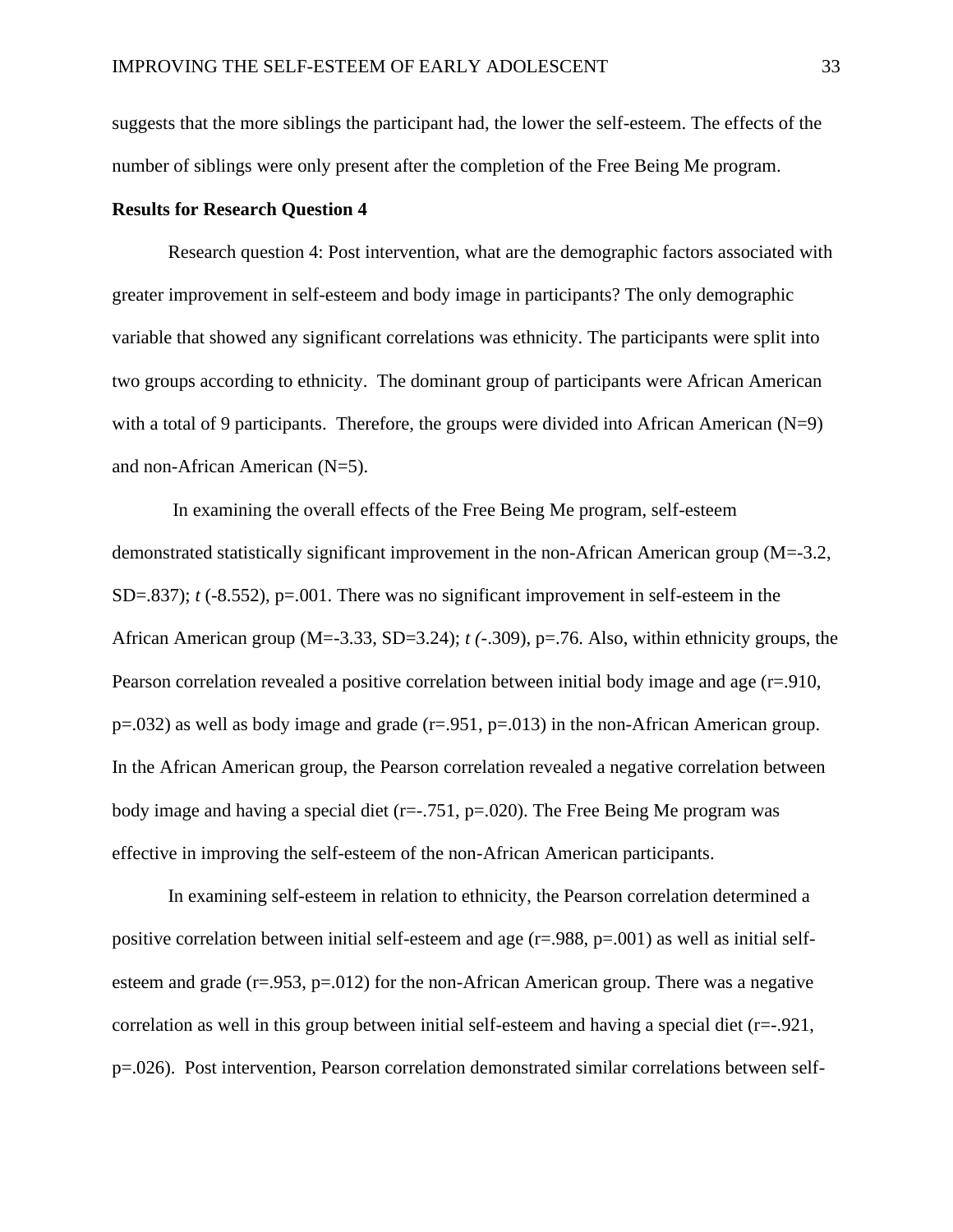esteem and age ( $r=0.971$ , p=.006) and self-esteem and grade ( $r=0.969$ , p=.007) in the non-African American group. Again, a negative correlation was determined in this group between post intervention self-esteem and having a special diet  $(r=-0.942, p=0.017)$ . In the non-African American group, the higher grade and age, the better the student's self-esteem is both before and after participating in the Free Being Me program.

In the African American group Pearson correlation indicated a negative correlation between initial self-esteem and grade  $(r=-.740, p=.022)$  as well as initial self-esteem and the number of siblings the participant had ( $r=-.749$ ,  $p=.020$ ). Post intervention, self-esteem and grade were found to have a negative correlation ( $r=-.741$ ,  $p=.022$ ). In the African American group, the higher the grade level and the more siblings each participant has, the lower the self-esteem.

The pre- and post-survey results following Free Being Me implementation did not indicate a significant change in self-esteem or body image overall of the participants. There was, however, an improvement in both self-esteem and body image in general. Additionally, the non-African American group had a statistically significant improvement in self-esteem. This finding suggests that ethnicity influences self-esteem and the efficacy of the Free Being Me program.

Although the sample size is small, the Pearson correlation determined significance within some groupings. The findings presented here suggest that having a special diet negatively impacts an adolescent girl's body image. The question did not address what type of special diet participants required, but having a special diet negatively impacted body image both before beginning and following completion of the Free Being Me program. When divided into groups related to ethnicity, having a special diet also negatively correlated with self-esteem in the non-African American group both before beginning and following completion of the Free Being Me program. A special diet also negatively influenced body image in African American participants.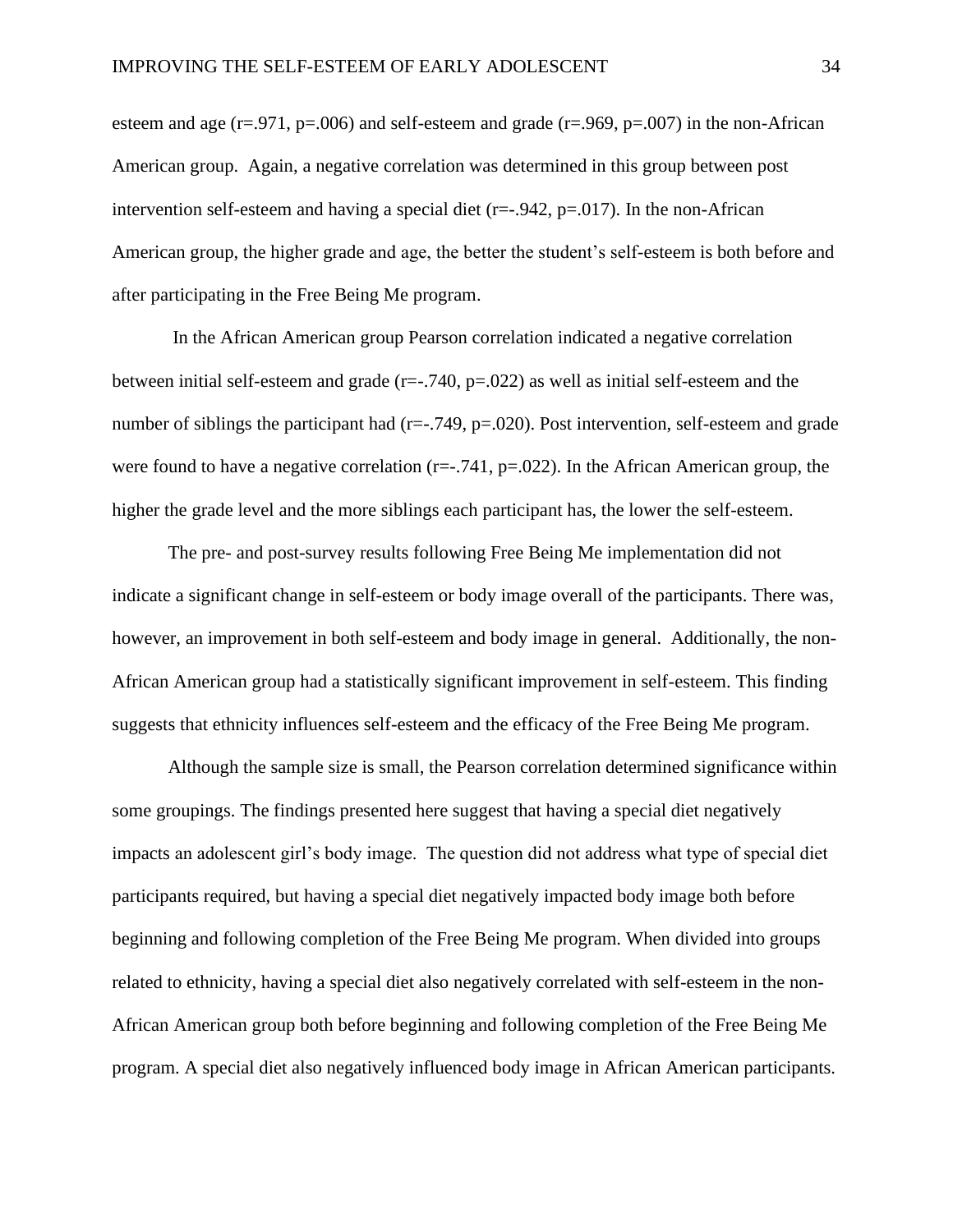Overall, this information suggests that having a special diet puts early adolescent girls at risk for a decreased self-esteem and body image.

The findings suggest that self-esteem is influenced by the number of siblings an adolescent girl has. The more siblings an early adolescent girl has, the lower the self-esteem will be. This finding was more prevalent in the African American group.

In the non-African American group, a relationship was determined to exist between age and both self-esteem and body image. The data also demonstrated a relationship between grade and both self-esteem and body image. This information suggests that the older the participant, the better the body image and self-esteem.

The data presented here represents the effects of the Free Being Me program and student demographics on early adolescent girls in an afterschool program in rural middle Georgia. Free Being Me created a positive effect on self-esteem in the non-African American participants. Findings also suggest that an increased age and grade is associated with a higher self-esteem within the non-African American group. Having more siblings contributes to a lower self-esteem in the African American group. Finally, having a special diet negatively impacts body image and self-esteem in both ethnic groups.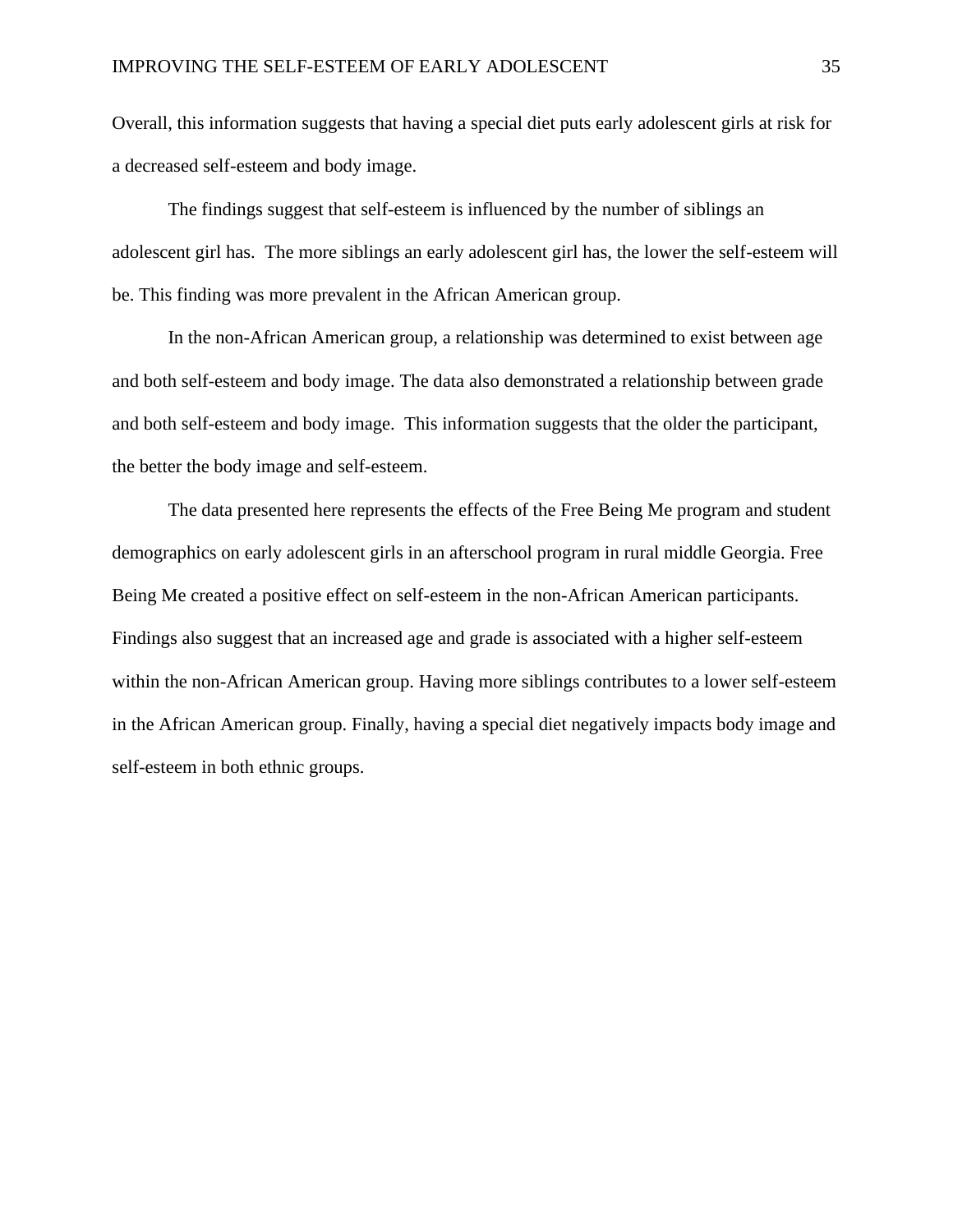# **CHAPTER 5**

#### **Discussion**

This study was conducted at Dodge County Middle School in Dodge County, Georgia. Dodge County is a rural county in central Georgia that has a high rate of poverty compared with the state and national average. The afterschool program at Dodge County Middle School is grant funded and provides services such as tutoring and enrichment programs in the afterschool setting.

The Free Being Me program was developed in a collaboration between Dove and WAGGGS to promote positive body image and thereby influence self-esteem in a positive way (https://free-being-me.com/downloads/). Dodge County Middle School chose to adopt the program as curriculum for the afterschool setting for the fall 2019 semester. This five-session program was designed to teach early adolescent girls about the Image Myth seen in media and society. A total of 42 students participated in at least one of 5 sessions. While the program was open to all female students that attend the afterschool program, only 14 completed consent and assent and returned them to the investigator.

All sessions were held in the school library. If available, students would meet in the library and participate in the session. The students worked in small groups to complete the missions in each session. Following that, they were dismissed to the busses for transportation home. Evaluations were provided at the close of the program. Feedback from the Free Being Me program, demonstrated that the participants enjoyed the program, but preferred more sessions. The students appreciated the environment and the supplies provided for the program. The evaluations showed that the students overall were comfortable with the environment and the activities. The program was well received and had great participation during the sessions.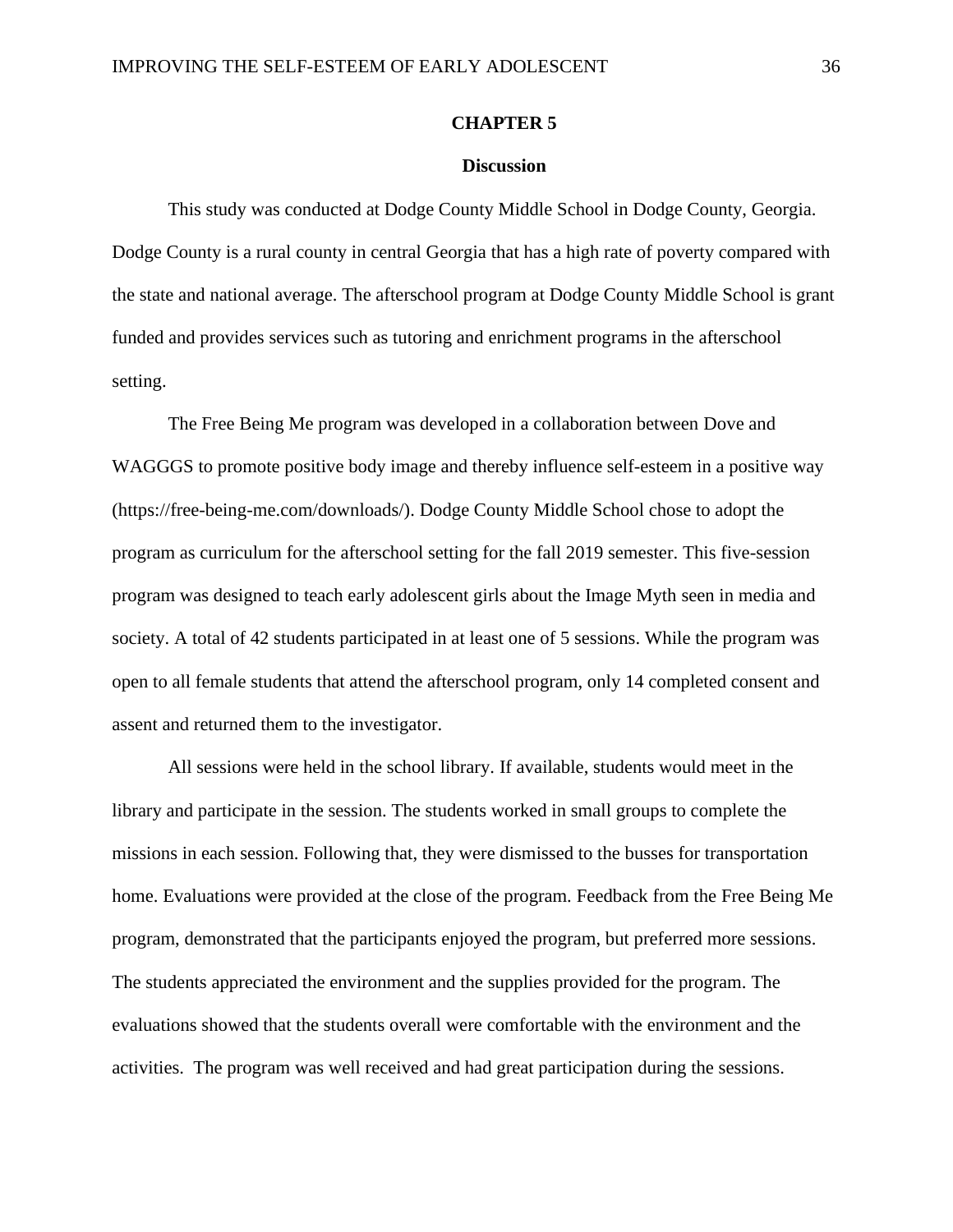The Free Being Me program demonstrated an increase in both self-esteem and body image in the population studied. The increase was only statistically significant, however, in the non-African American group. A larger sample size could alter these findings. There are cultural considerations that may have had an effect on these findings as well. Prior research has determined that African American women have a higher self-esteem and body image than other ethnicities (Bachman, O'Malley, Freedman-Doan, Trzesniewski, & Donnellan, 2011). This study supported that notion by the African American group having higher baseline scores of selfesteem and body image than the non-African American group.

Chronic conditions, such as diabetes and celiac disease, require that an individual eat a special diet. Prior research has noted that adolescents who have a chronic condition often have reduced body image. This research supported that finding with a negative association between special diet and body image. Oftentimes in adolescence, an individual is trying to assimilate with peers. Following a special diet can make them feel different than others and not as confident in their bodies as others (Curry, 2016).

Another finding of this research was a negative correlation between the number of siblings and self-esteem. An increase in the number of siblings can lead to a reduction in selfesteem. This reduction could be in part due to the important role parents play in the building of self-esteem. Additional siblings reduce the time and attention that a child receives and could be related to this outcome from the study.

Within the group studied, students who were older and in higher grade levels were found to have higher self-esteem and body image. Since it is known that early adolescent girls have a decrease in self-esteem between the ages of 11 and 14. Perhaps the older students were exhibiting the rise of self-esteem that follows the decline in early adolescence. Prior studies have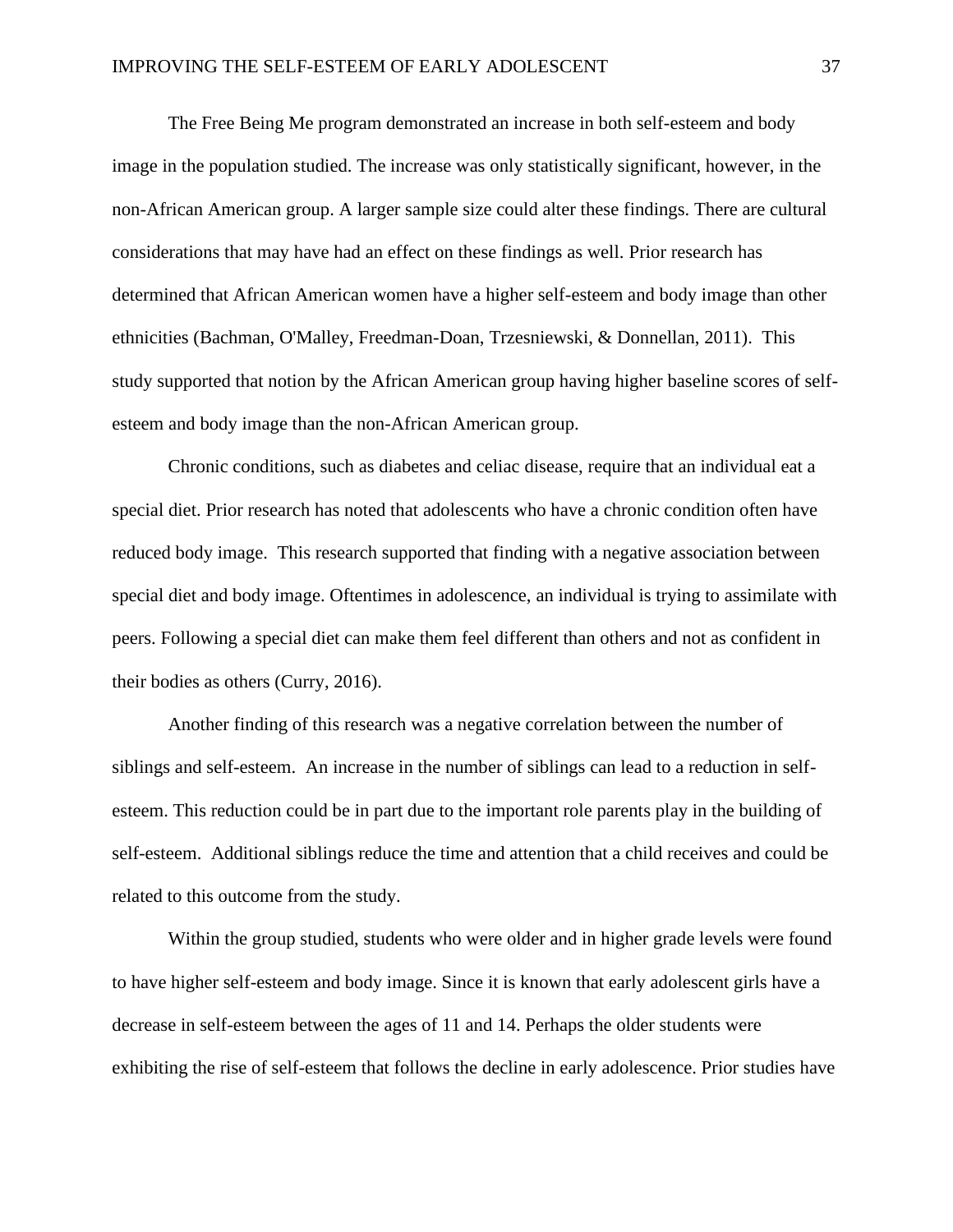found that female students experience an increase in self-esteem once they reach their high school years (Jiloha, 2017).

The student evaluations of the program were overall positive. The evaluation showed satisfaction with the setting and length of the sessions as well as the content presented in the session. The one need for improvement was for an increased number of sessions. There were sessions that were rushed in order to get all the activities completed in time to get the students on the buses to go home for the day.

This study could be easily replicated in a variety of settings and with varying populations. The Free Being Me program is free to use, and includes curriculum for co-educational groups and an additional track for younger age groups (https://free-being-me.com/downloads/). The sessions of the Free Being Me program can be formatted to be delivered over two days as well. Previous research has demonstrated mixed results as to the effectiveness of who delivers the content. There have been positive findings when the content is delivered by a school staff member that has a pre-existing relationship with the students. This study could very feasibly be delivered in the same format or in an alternate format to best accommodate the school staff and participants (Diedrichs et al., 2015). The supplies needed largely consist of paper, poster board, markers, and magazines. While the students who participated in this study appreciated the pizza party at the conclusion, there are alternate low-cost ways to celebrate all that has been gained through participating in the Free Being Me program.

#### **Limitations**

Perhaps the most significant limitation of this DNP project is the small sample size. At the time of the study, there were approximately 40 female students enrolled in the afterschool program at Dodge County Middle School. These students have several afterschool activities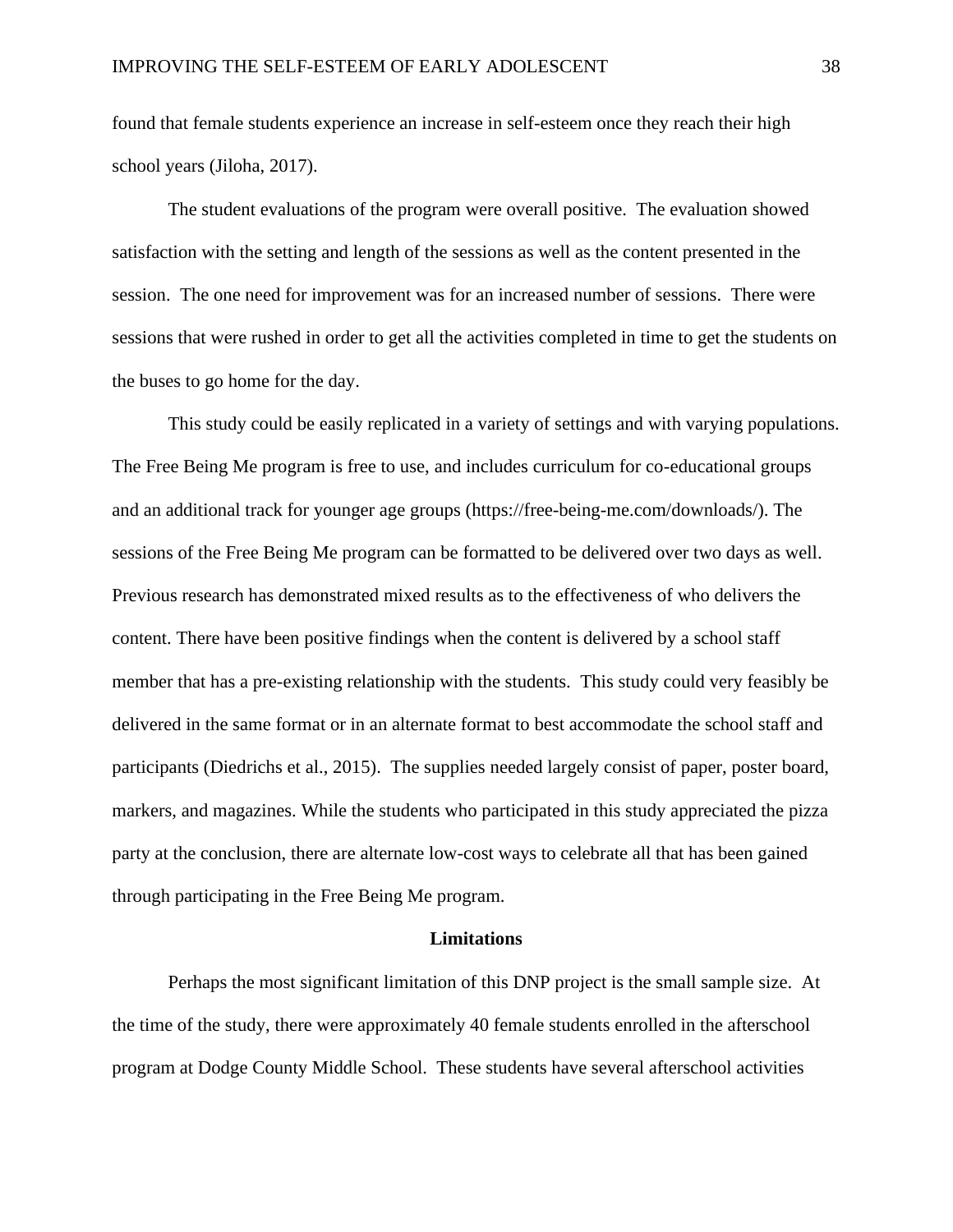available and some activities hindered consistent participation from the students. Inconsistent participation alone did not eliminate students from participating, however students had to be present at the first and last session in order to complete the necessary surveys. During two of the sessions, the students had soccer tryouts after school, which likely impacted the overall sample size.

Another limitation of the study is the lack of existing information on the effectiveness of the Free Being Me program. While there is extensive research on factors that influence selfesteem, the Free Being Me program's approach to influencing self-esteem by way of encouraging a positive body image has not been specifically researched.

A final limitation of this study is the lack of an existing valid and reliable tool for measuring body image in this population. While the MCBI was checked for validity with a group of middle school girls prior to utilizing it for the DNP project, it has not been extensively researched.

#### **Implications for Future Research**

The level of one's self-esteem can have great influence on a person's life. While it can fluctuate throughout the lifespan, a positive global self-esteem can aid in preventing health care concerns such as substance abuse, depression, anxiety, and suicidal ideation (Corning & Heibel, 2016). Providing programs to improve self-esteem in the school setting allows students the opportunity to improve self-esteem and thereby reduce the likelihood of experiencing the aforementioned health concerns (Diedrichs et al., 2015).

Providing programs such as Free Being Me in the school setting allows for all participating students to receive consistent information that may impact both self-esteem and body image in a positive way. It also allows for the opportunity to provide this information to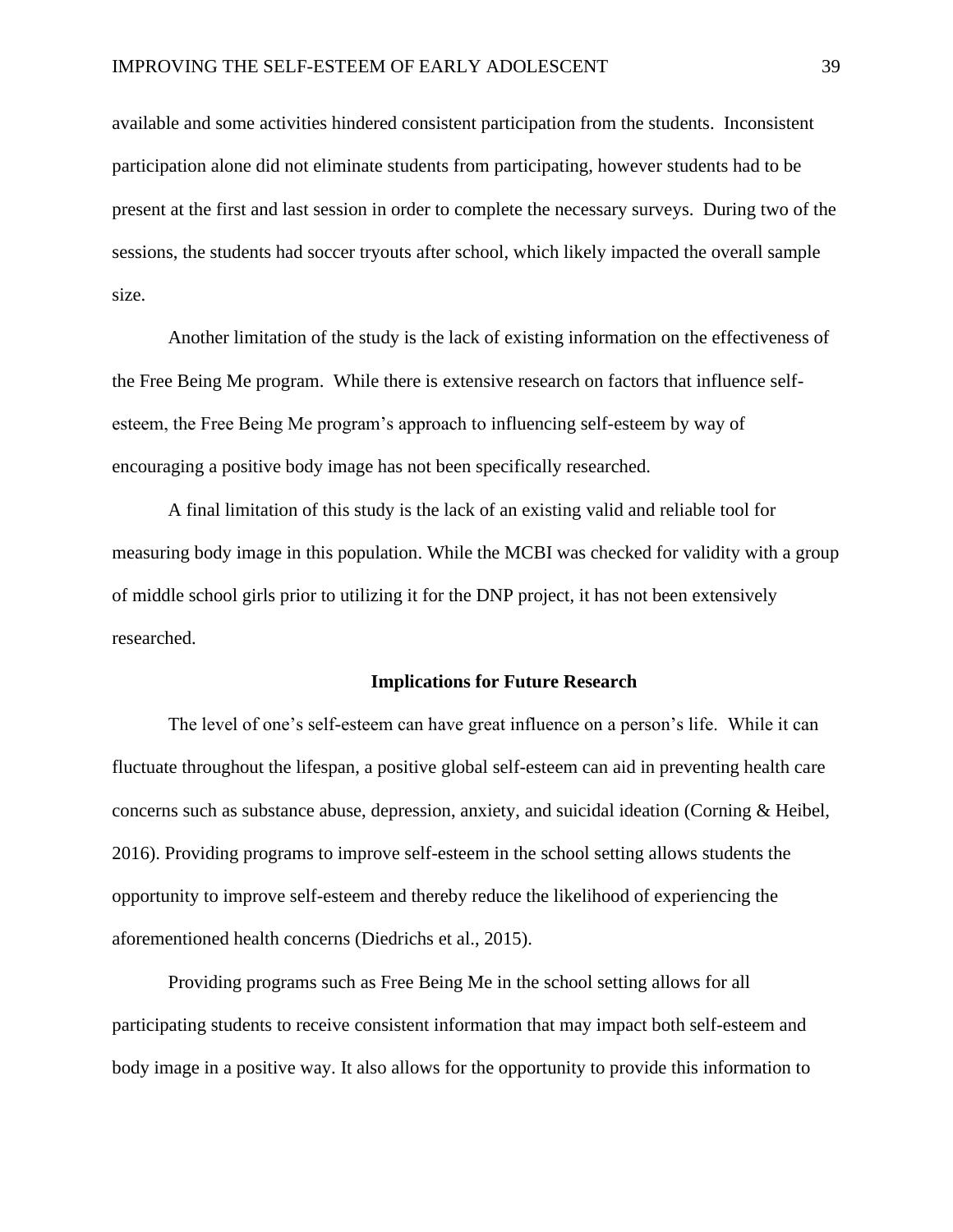students who may not have access to resources to receive it outside of the school setting. Considerations for additional research on the effects of programs such as Free Being Me in the school or afterschool setting could be focused on males in this age group, differing age groups, or the programs' effects on students in urban and suburban settings.

# **Conclusion**

The management of self-esteem is important for early adolescent girls as they grow and develop. Possessing a healthy self-esteem has been linked with a reduced incidence of depression, anxiety, substance use disorder, and eating disorders among other comorbidities (Corning & Heibel, 2016). While self-esteem is influenced by many factors, programs targeted at improved self-esteem and body image can aid in improving self-esteem in middle school girls (Veldhuis et al., 2014). Programs such as Free Being Me can be offered in the afterschool setting to assist students in improving self-esteem, especially in certain demographic categories. This study has contributed to the existing body of knowledge of self-esteem in early adolescent girls. It supports data that finds that children on special diets due to chronic diseases have a decreased body image. This research also identifies that both age and grade influence selfesteem and body image, which suggests that early middle school students may be at more risk for a decline than older middle school students.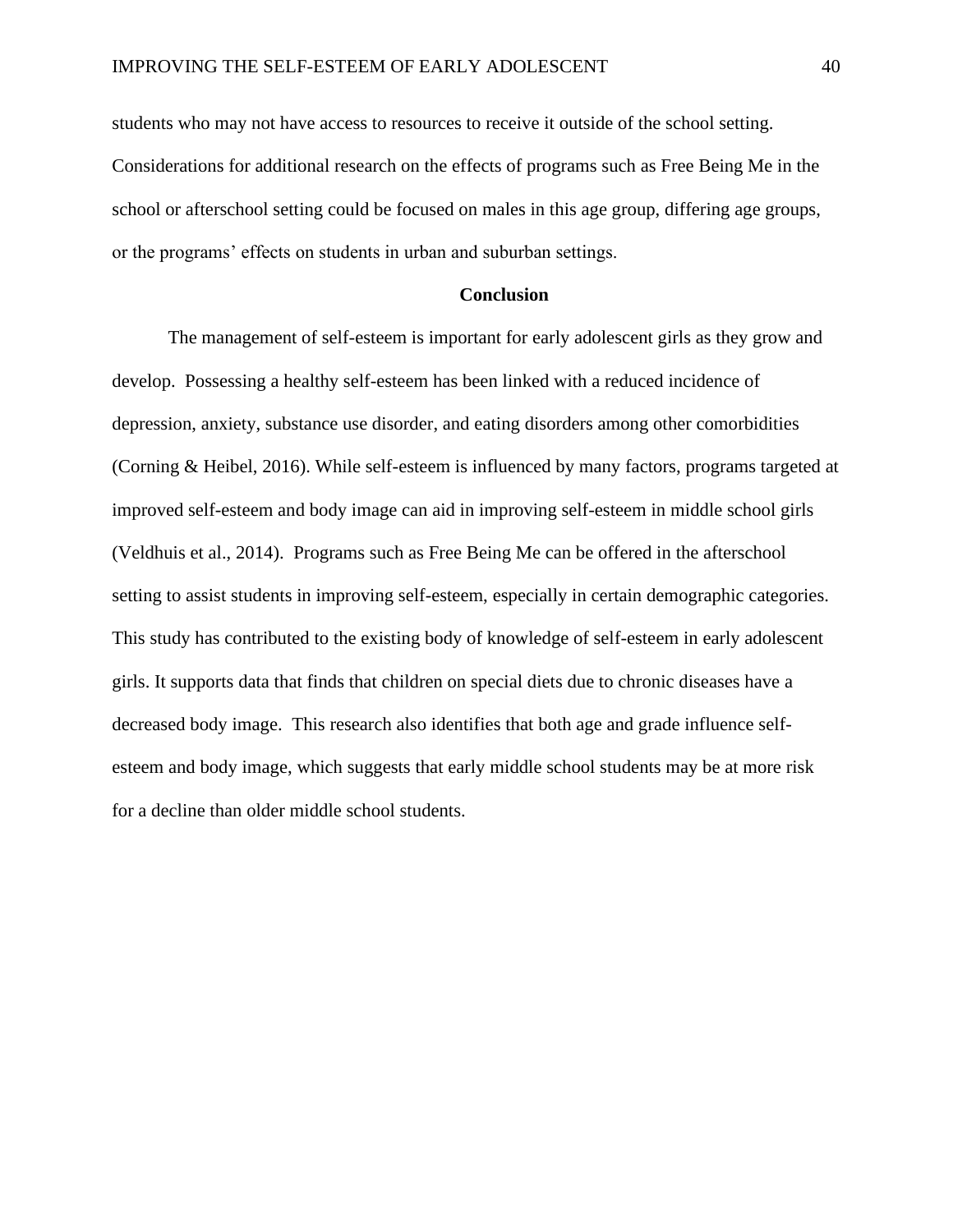#### References

- <span id="page-41-0"></span>Adachi, P. J., & Willoughby, T. (2014). It's not how much you play, but how much you enjoy the game: The longitudinal associations between adolescents' self-esteem and the frequency versus emjoyment of involvement in sports. *Journal of Youth Adolescence*, *43*, 137-145.
- Agam-Bitton, R., Ahmad, W. A., & Golan, M. (2018, June 18). Girls-only vs. mixed-gender groups in the delivery of a universal wellness programme among adolescents: A clusterrandomized controlled trial. *PLOS One*, *13*(3), 1-18.
- Bachman, J. G., O'Malley, P. M., Freedman-Doan, P., Trzesniewski, K. H., & Donnellan, M. B. (2011). Adolescent self-esteem: Differences by race/ethinicity, gender, and age. *Self Identity*, *10*(4), 445-473. http://dx.doi.org/https://dx.doi.org/10.1080%2F15298861003794538
- Bi, Y., Ma, L., Yuan, F., & Zhang, B. (2016). Self-esteem, Perceived Stress, and Gender During Adolescence: Interactive Links to Different Types of Interpersonal Relationships. *The Journal of Psychology*, *150*(1), 36-57.
- Bissell, K., & Rask, A. (2010). Real women on real beauty: Self-discrepancy, internalisation of the thin ideal, and perceptions of attractiveness and thinness in Dove's Campaign for Real Beauty. *International Journal of Advertising*, *29*(4), 643-688.
- Blattner, M. C., Liang, B., Lund, T., & Spencer, R. (2013). Searching for a sense of purpose: The role of parents and effects on self-esteem among female adolescents. *Journal of Adolescence*, *36*, 839-848.
- Centers for Disease Control. (2005). *Measuring violence-related attitudes, behaviors,and influences among youths: A compendium of assessment tools second edition*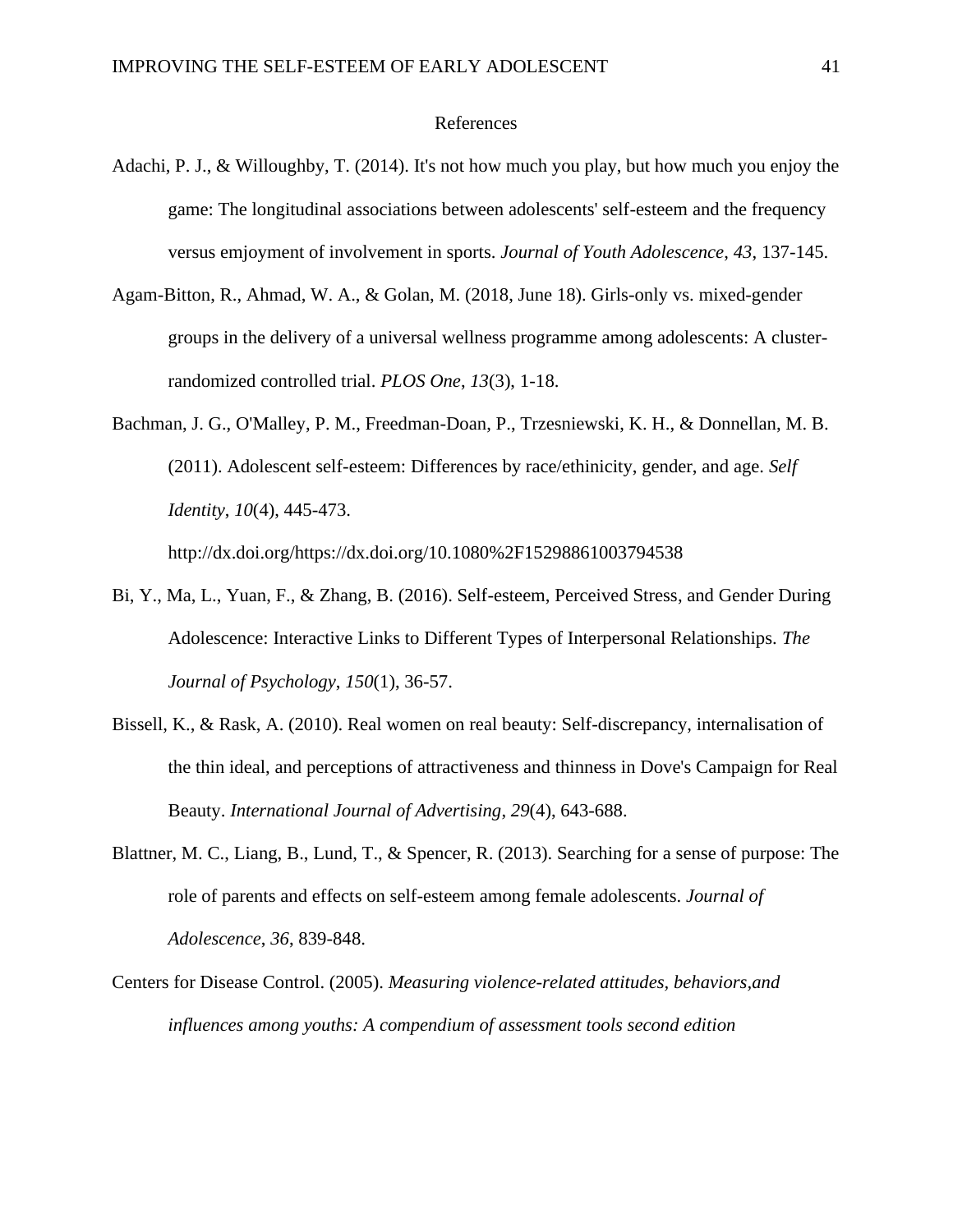[Compendium]. Retrieved from CDC:

https://www.cdc.gov/violenceprevention/pdf/yv\_compendium.pdf

- Classen, S., Velozo, C. A., & Mann, W. C. (2007). The Rosenberg Self-Esteem Scale as a measure of self-esteem for the noninstitutionalized elderly. *Clinical Gerontologist*, *31*(1), 77-93.
- Corning, A. L., & Heibel, H. D. (2016). Re-thinking eating disorder prevention: The case for prioritizing the promotion of healthy identity development. *Eating Disorders*, *24*(1), 106- 113.
- Curry, D. N. (2016). *The Influence of hope on the child with a chronic illness: An intergrative reveiw of the literature* (Master's thesis). Available from ProQuest Dissertations and Theses database.
- Department of Public Health. (2019). *Leading Causes of Premature Death* [Annual report]. Retrieved from https://oasis.state.ga.us/ypllcharting/index.html
- Diedrichs, P. C., Atkinson, M. J., Garbett, K. M., Williamson, H., Sibley, C. G., Leckie, G., & Barlow, F. K. (2016). Randomized controlled trial of an online mother-daughter body image and well-being intervention. *Health Psychology*, *35*(9), 996-1006.
- Diedrichs, P. C., Atkinson, M. J., Steer, R. J., Garbett, K. M., Rumsey, N., & Halliwell, E. (2015). Effectiveness of a brief school-based body image intervention 'DoveConfident Me: Single Session' when delivered by teachers andresearchers: Results from a cluster randomised controlled trial. *Behavior Research and Therapy*, *74*, 94-104.
- Dodge County, Georgia. (2016). Retrieved from https://www.census.gov/searchresults.html?searchType=web&cssp=SERP&q=Dodge%20County,%20GA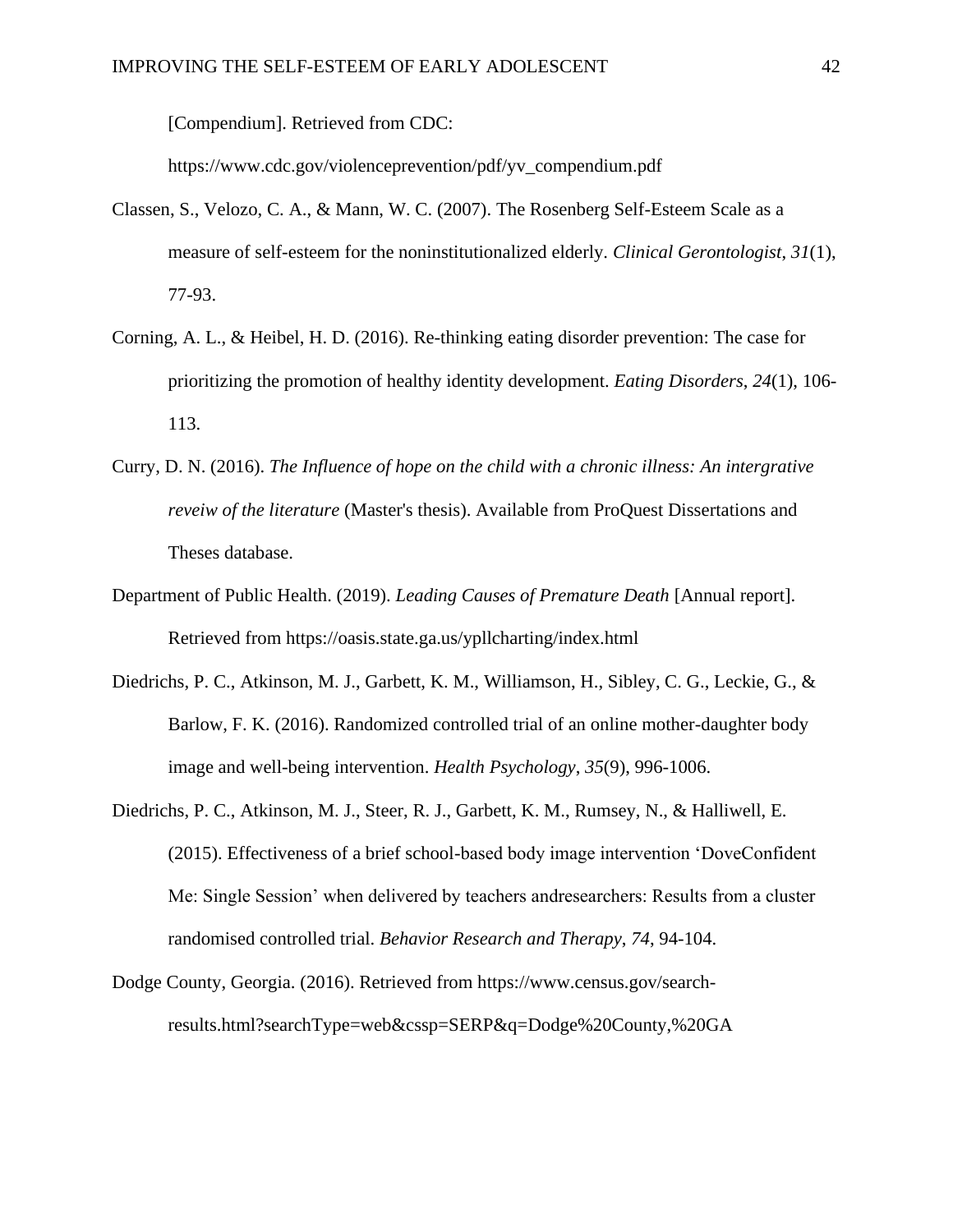Duberg, A., Moller, M., & Sunvisson, H. (2016). ''I feel free'': Experiences of a Dance Intervention forAdolescent Girls with Internalizing Problems. *International Journal of Qualitative Studies on Health Well-being*, *11*(), 1-14.

Early and Late Adolescence. (2012). Retrieved from

https://www.unicef.org/sowc2011/pdfs/Early-and-late-adolescence.pdf

Festinger, L. (1954). A theory of social comparison processes. *Human Relations*, *7*, 117-140. http://dx.doi.org/10.1177/001872675400700202

Free Being Me: https://free-being-me.com/downloads/

- Frisen, A., & Anneheden, L. (2014). Changes in 10-year-old children's body esteem: A time-lag study between 2000 and 2010. *Scandinavian Journal of Psychology*, *55*, 123-129.
- Galeotti, S. (2015). Empowering Pre-adolescent Girls: Girls on the Run Experiential Learning Program Exploratory Study. *Journal of Experiential Education*, *38*, 407-423.
- Gentina, E., Huarng, K., & Sakashita, M. (2018). A social comparison theory approach to mothers' and daughters' clothing co-consumption. *Journal of Business Research*, *89*, 361- 370.
- Georgia Department of Health. (2016). *Online Analytical Statistical Information System* [DPH Data Warehouse]. United States: Georgia Department of Public Health, Office of Health Inidicators for Planning.
- Georgia Department of Public Health. (n.d.). https://dph.georgia.gov/georgia-immunizationregistry-grits
- Georgia Family Connection Partnership. (2019). *Dodge County profile of child, family, and community well-being*. Retrieved from Kids Count Data Center: https://datacenter.kidscount.org/data/customreports/1971/any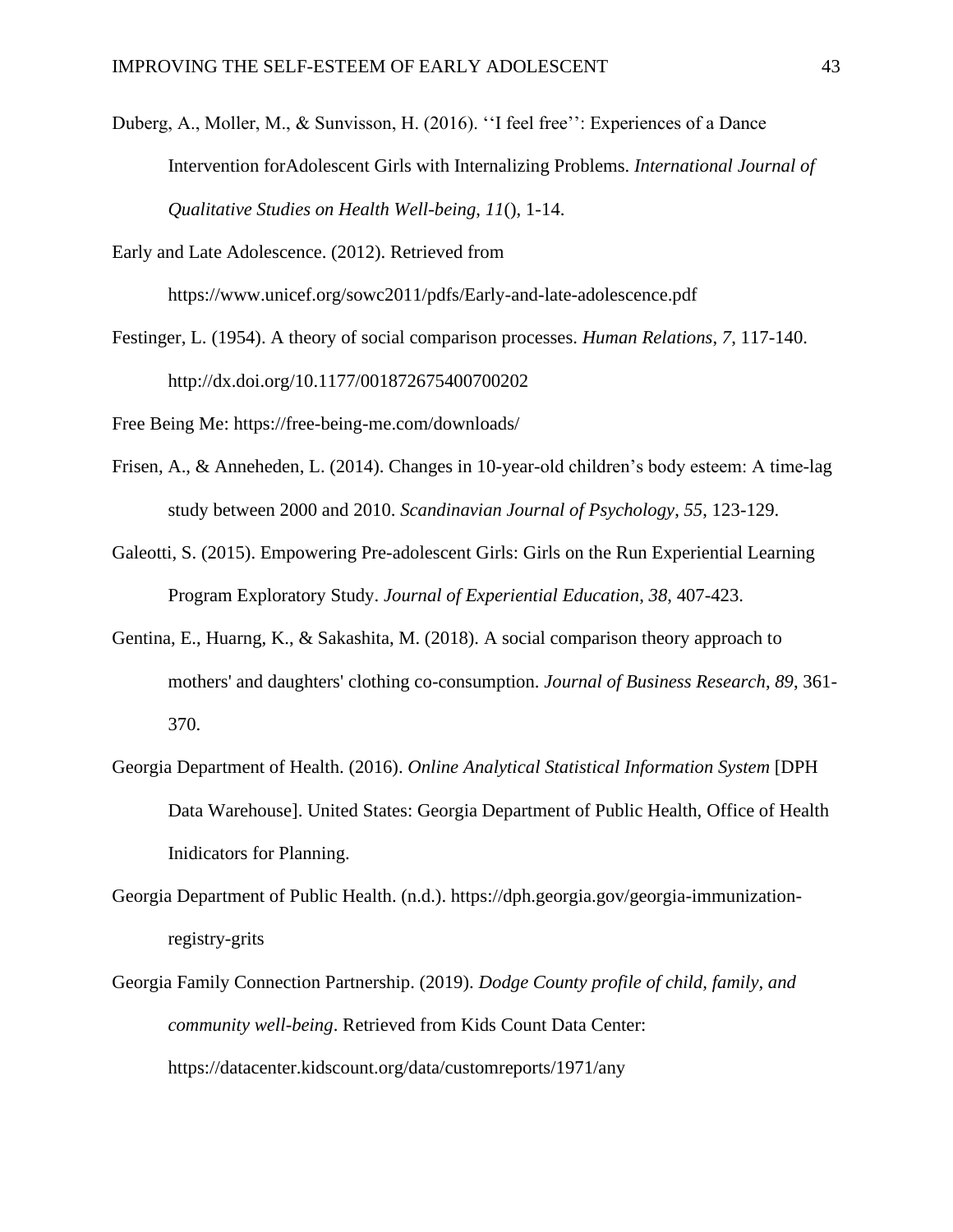- Gerber, J. P. (2018). A social comparison theory meta-analysis 60 years on. *Psychological Bulletin*, *144*(2), 177-197.
- Golan, M., Hagay, N., & Tamir, S. (2014). Gender related differences in response to ''In Favor of Myself'' wellness program to enhance positive self & body image among adolescents . *PLoS One*, *9*(3), 1-9. http://dx.doi.org/10.1371/journal.pone.0091778
- Halliwell, E., & Diedrichs, P. C. (2014). Testing dissonance body image intervention among young girls. *Health Psychology*, *33*, 201-204.
- Hunter, S. B., Barber, B. K., & Stolz, H. E. (2015). Extending knowledge of parents' role in adolescent development: The mediating effect of self-esteem. *Journal of Family Studies*, *24*, 2474-2484.
- Income and poverty in the United States: 2016. (2017). Retrieved from https://www.census.gov/library/publications/2017/demo/p60-259.html

Jennifer~~Brewer~, personal communication, September 24, 2018

- Jiloha, R. C. (2017). Prevention, Early Intervention,and Harm Reduction of Substance Use in Adolescents. *Indian Journal of Psychiatry*, *59*(1), 11-18.
- Kilpela, L. S., Blomquist, K., Verzjil, C., Wilfred, S., Beyl, R., & Becker, C. B. (2016). The Body Project 4 all: A pilot randomized controlled trial of a mixed-gender dissonancebased body image program. *International Journal of Eating Disorders*, *49*(6), 591-602.
- Lindwall, M., Asci, H., & Crocker, P. (2014). The physical self in motion: Within-person change and associations of change in self-esteem, physical self-concept, and physical activity in adolescent girls . *Journal of Sport & Exercise Psychology*, *36*, 551-563.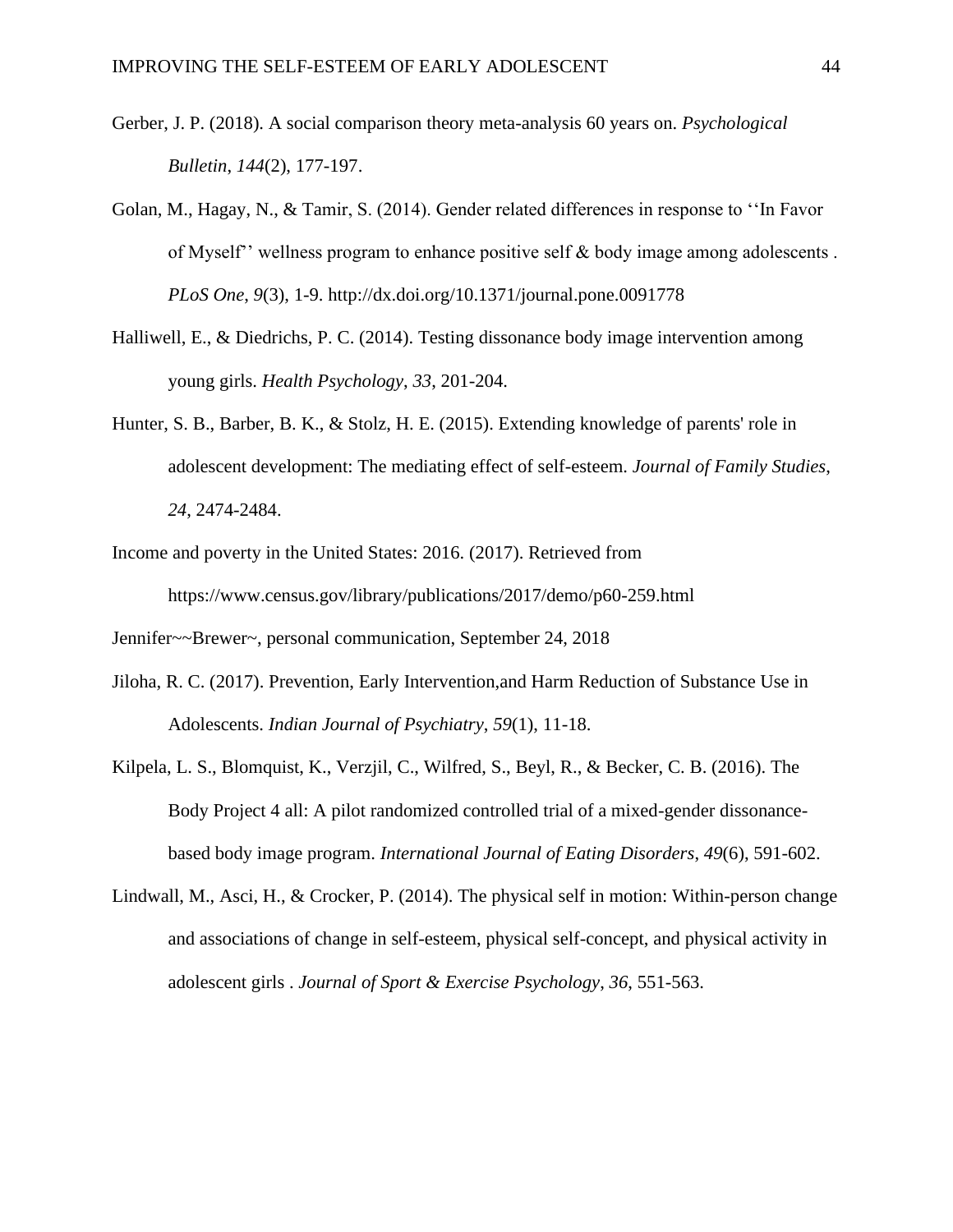- McMullen, T., & Resnick, B. (2013). Self-esteem among nursing assistants:Reliability and validity of the Rosenberg Self-Esteem Scale. *Journal of Nursing Measurement*, *21*(2), 335-344.
- Millard, J. (2009). Performing beauty: Dove's 'Real Beauty' campaign. *Symbolic Interaction*, *32*(2), 146-168.
- Mulyadi, S., Rahardjo, W., & Basuki, A. H. (2016). The role of parent-child relationship, selfesteem, academic self-efficacy to academic stress. *Procedia Social and Behavioral Sciences*, *217*, 603-608.
- Norris Consulting Group, Inc. (2017). *FY17 summative evaluation reportregarding Dodge County Middle/High Schools21st Century Community Learning Centers Grant*. Retrieved from

http://www.dodge.k12.ga.us/UserFiles/Servers/Server\_59740/File/FY17%20Dodge%20C ounty%20Grant%202%20(DCMS,%20DCHS)%2021st%20CCLC%20Evaluation%20Re port%206-14-17%20(2).pdf

- Online Analytical Statistical Information System. (n.d.). https://oasis.state.ga.us/ypllcharting/index.html#
- Sebire, S. J., Haase, A. M., Montgomery, A. A., McNeill, J., & Jago, R. (2014). Associations Between Physical Activity Parenting PRactices and Adolescent Girls' Self-perceptions and Physical Activity Intentions. *Journal of Physical Activity and Health*, *11*, 734-740.
- Spies Shapiro, L. A., & Margolin, G. (2014). Growing Up Wired: Social Networking Sites and Adolescent Psychological Development. *Clinical Child and Familiy Psychology Review*, *14*, 1-18.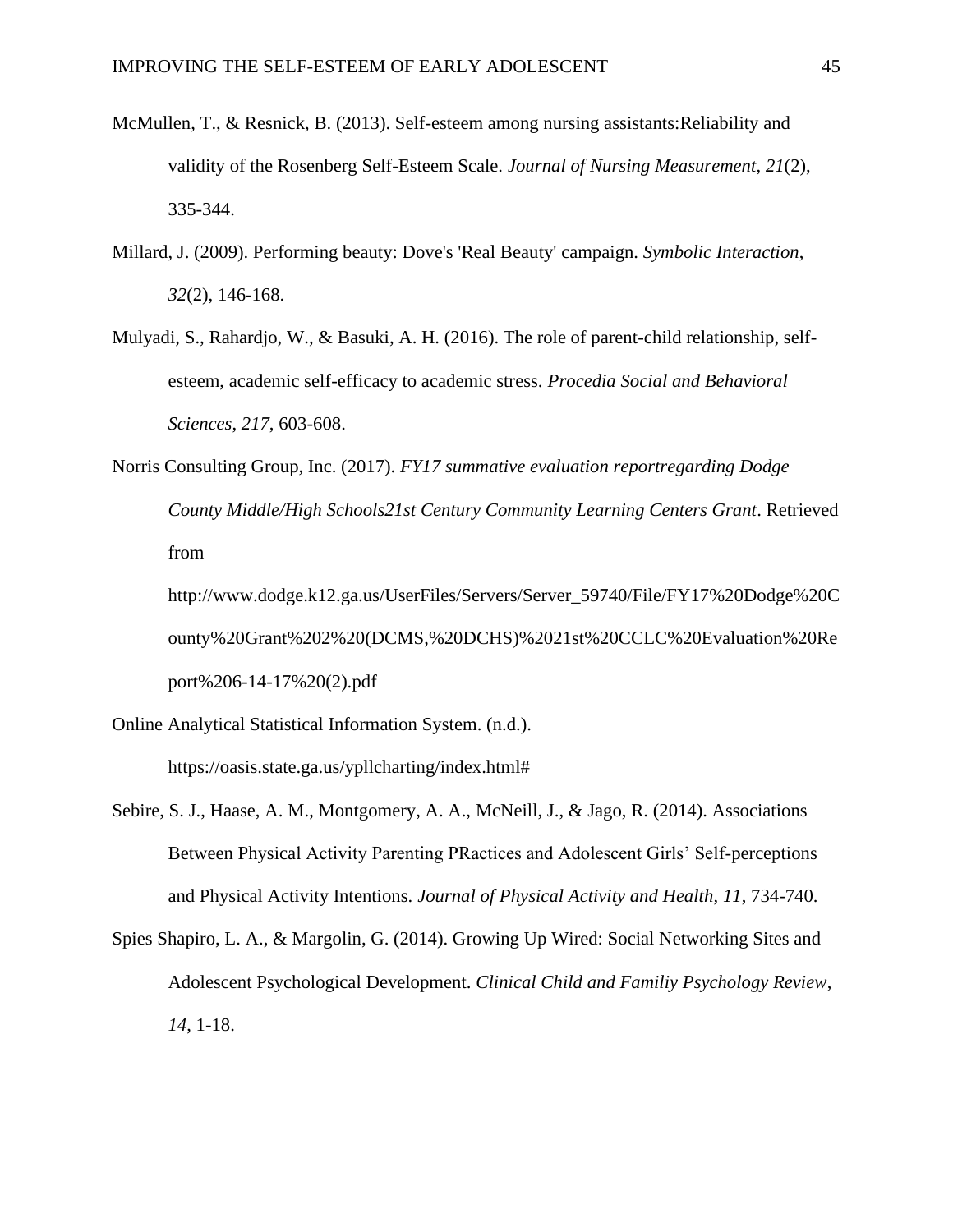- Spurr, S., Bally, J., Ogenchuk, M., & Walker, K. (2012, November/December). A Framework for Exploring Adolescent Wellness. *Pediatric Nursing*, *38*(6), 320-326. http://dx.doi.org/
- State profile: Georgia. (2016). Retrieved from http://www.aacn.nche.edu/governmentaffairs/resources/georgia1.pdf
- Stein, J., Krause, E., & Ohler, P. (2019). Every (Insta)Gram counts? applying cultivation theory to explore the effect of Instagram on young users' body image . *Psychology of Popular Media Culture*, 1-11. http://dx.doi.org/10.1037/ppm0000268
- Supple, A. J., & Plunkett, S. W. (2011). Dimensionality and validity of the Rosenberg Self-Esteem Scale for use with Latino adolescents. *Hispanic Journal of Behavioral Sciences*, *33*(1), 39-53.
- Supple, A. J., Su, J., Plunkett, S. W., Peterson, G. W., & Bush, K. R. (2012). Factor structure of the Rosenberg Self-Esteem Scale. *Journal or Cross-Cultural Psychology*, *44*(5), 748-764.
- Taylor, J. A. (2014). The impact of 'Girls on the Move' leadership programme on young female leaders' self-esteem. *Leisure Studies*, *33*(1), 62-74. http://dx.doi.org/10.1080/02614367.2012.727459
- Taylor, J., Johnson, J., & Whitehead, K. (2016). A Corporation in Feminist Clothing? Young women discuss the Dove 'Real Beauty' campaign. *Critical Sociology*, *42*(1), 123-144.
- Tirlea, L., Truby, H., & Haines, T. P. (2016). Pragmatic, Randomized Controlled Trials of the Girls on the Go! Program to Improve Self-esteem in Girls. *American Journal of Health Promotion*, *30*, 231-241.
- Troshikhina, E. G., & Manukyan, V. R. (2016, May). Self-esteem and Emotional Development of Young Children in Connection with Mothers' Parental Attitudes. *Procedia Social and Behavioral Sciences*, *233*, 357-361.